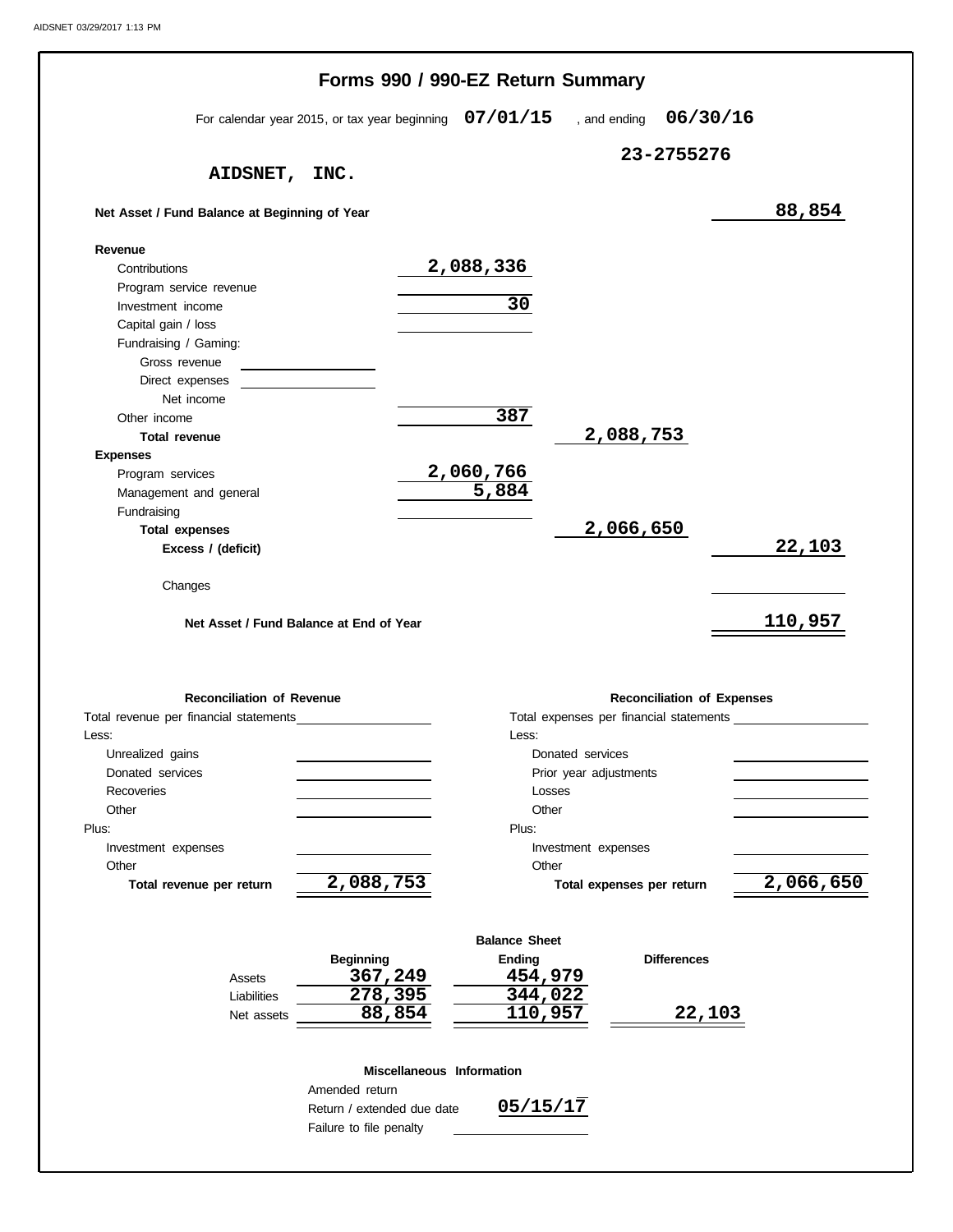| Form 8879-EO                                                                   | <b>IRS e-file Signature Authorization</b><br>for an Exempt Organization                                                                                                                                                                                                                                                                                                                                                                                                                                                                                                                                                                                                                                                                                                                                                                                                                                                                                                                                                                                                                                                                                                                                                                                                                                                                                                                 |                                    |                                                   | OMB No. 1545-1878                     |
|--------------------------------------------------------------------------------|-----------------------------------------------------------------------------------------------------------------------------------------------------------------------------------------------------------------------------------------------------------------------------------------------------------------------------------------------------------------------------------------------------------------------------------------------------------------------------------------------------------------------------------------------------------------------------------------------------------------------------------------------------------------------------------------------------------------------------------------------------------------------------------------------------------------------------------------------------------------------------------------------------------------------------------------------------------------------------------------------------------------------------------------------------------------------------------------------------------------------------------------------------------------------------------------------------------------------------------------------------------------------------------------------------------------------------------------------------------------------------------------|------------------------------------|---------------------------------------------------|---------------------------------------|
| Department of the Treasury<br>Internal Revenue Service                         | For calendar year 2015, or fiscal year beginning<br>u Do not send to the IRS. Keep for your records.<br>La Information about Form 8879-EO and its instructions is at www.irs.gov/form8879eo.                                                                                                                                                                                                                                                                                                                                                                                                                                                                                                                                                                                                                                                                                                                                                                                                                                                                                                                                                                                                                                                                                                                                                                                            | $7/01$ 2015, and ending 6/30 20 16 |                                                   | 2015                                  |
| Name of exempt organization                                                    |                                                                                                                                                                                                                                                                                                                                                                                                                                                                                                                                                                                                                                                                                                                                                                                                                                                                                                                                                                                                                                                                                                                                                                                                                                                                                                                                                                                         |                                    | Employer identification number                    |                                       |
|                                                                                | AIDSNET, INC.                                                                                                                                                                                                                                                                                                                                                                                                                                                                                                                                                                                                                                                                                                                                                                                                                                                                                                                                                                                                                                                                                                                                                                                                                                                                                                                                                                           |                                    | 23-2755276                                        |                                       |
| Name and title of officer                                                      | ANN STAURT THACKER                                                                                                                                                                                                                                                                                                                                                                                                                                                                                                                                                                                                                                                                                                                                                                                                                                                                                                                                                                                                                                                                                                                                                                                                                                                                                                                                                                      |                                    |                                                   |                                       |
| Part I                                                                         | EXECUTIVE DIRECTOR<br>Type of Return and Return Information (Whole Dollars Only)                                                                                                                                                                                                                                                                                                                                                                                                                                                                                                                                                                                                                                                                                                                                                                                                                                                                                                                                                                                                                                                                                                                                                                                                                                                                                                        |                                    |                                                   |                                       |
|                                                                                | Check the box for the return for which you are using this Form 8879-EO and enter the applicable amount, if any, from the return. If you                                                                                                                                                                                                                                                                                                                                                                                                                                                                                                                                                                                                                                                                                                                                                                                                                                                                                                                                                                                                                                                                                                                                                                                                                                                 |                                    |                                                   |                                       |
|                                                                                | check the box on line 1a, 2a, 3a, 4a, or 5a, below, and the amount on that line for the return being filed with this form was blank, then                                                                                                                                                                                                                                                                                                                                                                                                                                                                                                                                                                                                                                                                                                                                                                                                                                                                                                                                                                                                                                                                                                                                                                                                                                               |                                    |                                                   |                                       |
|                                                                                | leave line 1b, 2b, 3b, 4b, or 5b, whichever is applicable, blank (do not enter -0-). But, if you entered -0- on the return, then enter -0- on                                                                                                                                                                                                                                                                                                                                                                                                                                                                                                                                                                                                                                                                                                                                                                                                                                                                                                                                                                                                                                                                                                                                                                                                                                           |                                    |                                                   |                                       |
|                                                                                | the applicable line below. Do not complete more than 1 line in Part I.                                                                                                                                                                                                                                                                                                                                                                                                                                                                                                                                                                                                                                                                                                                                                                                                                                                                                                                                                                                                                                                                                                                                                                                                                                                                                                                  |                                    |                                                   |                                       |
| 1a Form 990 check here $\blacktriangleright$                                   | $ {\bf X} $<br>$\mathbf b$                                                                                                                                                                                                                                                                                                                                                                                                                                                                                                                                                                                                                                                                                                                                                                                                                                                                                                                                                                                                                                                                                                                                                                                                                                                                                                                                                              |                                    |                                                   |                                       |
| 2a Form 990-EZ check here $\blacktriangleright$<br>3a Form 1120-POL check here | <b>b</b> Total revenue, if any (Form 990-EZ, line 9) $\ldots$ $\ldots$ $\ldots$ $\ldots$ $\ldots$ $\ldots$                                                                                                                                                                                                                                                                                                                                                                                                                                                                                                                                                                                                                                                                                                                                                                                                                                                                                                                                                                                                                                                                                                                                                                                                                                                                              |                                    | 2 <sub>b</sub>                                    |                                       |
| 4a Form 990-PF check here ▶                                                    | b Tax based on investment income (Form 990-PF, Part VI, line 5)  4b                                                                                                                                                                                                                                                                                                                                                                                                                                                                                                                                                                                                                                                                                                                                                                                                                                                                                                                                                                                                                                                                                                                                                                                                                                                                                                                     |                                    |                                                   | 3b                                    |
| 5a Form 8868 check here $\blacktriangleright$                                  |                                                                                                                                                                                                                                                                                                                                                                                                                                                                                                                                                                                                                                                                                                                                                                                                                                                                                                                                                                                                                                                                                                                                                                                                                                                                                                                                                                                         |                                    |                                                   |                                       |
|                                                                                |                                                                                                                                                                                                                                                                                                                                                                                                                                                                                                                                                                                                                                                                                                                                                                                                                                                                                                                                                                                                                                                                                                                                                                                                                                                                                                                                                                                         |                                    |                                                   |                                       |
| Part II                                                                        | Declaration and Signature Authorization of Officer                                                                                                                                                                                                                                                                                                                                                                                                                                                                                                                                                                                                                                                                                                                                                                                                                                                                                                                                                                                                                                                                                                                                                                                                                                                                                                                                      |                                    |                                                   |                                       |
|                                                                                | organization's electronic return. I consent to allow my intermediate service provider, transmitter, or electronic return originator (ERO)<br>to send the organization's return to the IRS and to receive from the IRS (a) an acknowledgement of receipt or reason for rejection of<br>the transmission, (b) the reason for any delay in processing the return or refund, and (c) the date of any refund. If applicable, I<br>authorize the U.S. Treasury and its designated Financial Agent to initiate an electronic funds withdrawal (direct debit) entry to the<br>financial institution account indicated in the tax preparation software for payment of the organization's federal taxes owed on this<br>return, and the financial institution to debit the entry to this account. To revoke a payment, I must contact the U.S. Treasury Financial<br>Agent at 1-888-353-4537 no later than 2 business days prior to the payment (settlement) date. I also authorize the financial institutions<br>involved in the processing of the electronic payment of taxes to receive confidential information necessary to answer inquiries and<br>resolve issues related to the payment. I have selected a personal identification number (PIN) as my signature for the organization's<br>electronic return and, if applicable, the organization's consent to electronic funds withdrawal. |                                    |                                                   |                                       |
| Officer's PIN: check one box only                                              |                                                                                                                                                                                                                                                                                                                                                                                                                                                                                                                                                                                                                                                                                                                                                                                                                                                                                                                                                                                                                                                                                                                                                                                                                                                                                                                                                                                         |                                    |                                                   |                                       |
|                                                                                |                                                                                                                                                                                                                                                                                                                                                                                                                                                                                                                                                                                                                                                                                                                                                                                                                                                                                                                                                                                                                                                                                                                                                                                                                                                                                                                                                                                         | to enter my PIN                    |                                                   | as my signature                       |
|                                                                                | ERO firm name                                                                                                                                                                                                                                                                                                                                                                                                                                                                                                                                                                                                                                                                                                                                                                                                                                                                                                                                                                                                                                                                                                                                                                                                                                                                                                                                                                           |                                    | Enter five numbers, but<br>do not enter all zeros |                                       |
| ΙX                                                                             | on the organization's tax year 2015 electronically filed return. If I have indicated within this return that a copy of the return is<br>being filed with a state agency(ies) regulating charities as part of the IRS Fed/State program, I also authorize the aforementioned<br>ERO to enter my PIN on the return's disclosure consent screen.<br>As an officer of the organization, I will enter my PIN as my signature on the organization's tax year 2015 electronically filed return.<br>If I have indicated within this return that a copy of the return is being filed with a state agency(ies) regulating charities as part of<br>the IRS Fed/State program, I will enter my PIN on the return's disclosure consent screen.                                                                                                                                                                                                                                                                                                                                                                                                                                                                                                                                                                                                                                                       |                                    |                                                   |                                       |
|                                                                                |                                                                                                                                                                                                                                                                                                                                                                                                                                                                                                                                                                                                                                                                                                                                                                                                                                                                                                                                                                                                                                                                                                                                                                                                                                                                                                                                                                                         |                                    |                                                   |                                       |
| Officer's signature<br>Part III                                                | <b>Certification and Authentication</b>                                                                                                                                                                                                                                                                                                                                                                                                                                                                                                                                                                                                                                                                                                                                                                                                                                                                                                                                                                                                                                                                                                                                                                                                                                                                                                                                                 | Date                               | 03/29/16                                          |                                       |
|                                                                                | ERO's EFIN/PIN. Enter your six-digit electronic filing identification                                                                                                                                                                                                                                                                                                                                                                                                                                                                                                                                                                                                                                                                                                                                                                                                                                                                                                                                                                                                                                                                                                                                                                                                                                                                                                                   |                                    |                                                   |                                       |
|                                                                                | number (EFIN) followed by your five-digit self-selected PIN.                                                                                                                                                                                                                                                                                                                                                                                                                                                                                                                                                                                                                                                                                                                                                                                                                                                                                                                                                                                                                                                                                                                                                                                                                                                                                                                            |                                    |                                                   | 23171818049<br>do not enter all zeros |
|                                                                                | I certify that the above numeric entry is my PIN, which is my signature on the 2015 electronically filed return for the organization<br>indicated above. I confirm that I am submitting this return in accordance with the requirements of Pub. 4163, Modernized e-File (MeF)<br>Information for Authorized IRS e-file Providers for Business Returns.                                                                                                                                                                                                                                                                                                                                                                                                                                                                                                                                                                                                                                                                                                                                                                                                                                                                                                                                                                                                                                  |                                    |                                                   |                                       |
| ERO's signature                                                                |                                                                                                                                                                                                                                                                                                                                                                                                                                                                                                                                                                                                                                                                                                                                                                                                                                                                                                                                                                                                                                                                                                                                                                                                                                                                                                                                                                                         | Date                               | 03/29/16                                          |                                       |
|                                                                                |                                                                                                                                                                                                                                                                                                                                                                                                                                                                                                                                                                                                                                                                                                                                                                                                                                                                                                                                                                                                                                                                                                                                                                                                                                                                                                                                                                                         |                                    |                                                   |                                       |
|                                                                                | <b>ERO Must Retain This Form-See Instructions</b>                                                                                                                                                                                                                                                                                                                                                                                                                                                                                                                                                                                                                                                                                                                                                                                                                                                                                                                                                                                                                                                                                                                                                                                                                                                                                                                                       |                                    |                                                   |                                       |
|                                                                                | Do Not Submit This Form To the IRS Unless Requested To Do So<br>For Paperwork Reduction Act Notice, see back of form.                                                                                                                                                                                                                                                                                                                                                                                                                                                                                                                                                                                                                                                                                                                                                                                                                                                                                                                                                                                                                                                                                                                                                                                                                                                                   |                                    |                                                   | Form 8879-EO (2015)                   |
|                                                                                |                                                                                                                                                                                                                                                                                                                                                                                                                                                                                                                                                                                                                                                                                                                                                                                                                                                                                                                                                                                                                                                                                                                                                                                                                                                                                                                                                                                         |                                    |                                                   |                                       |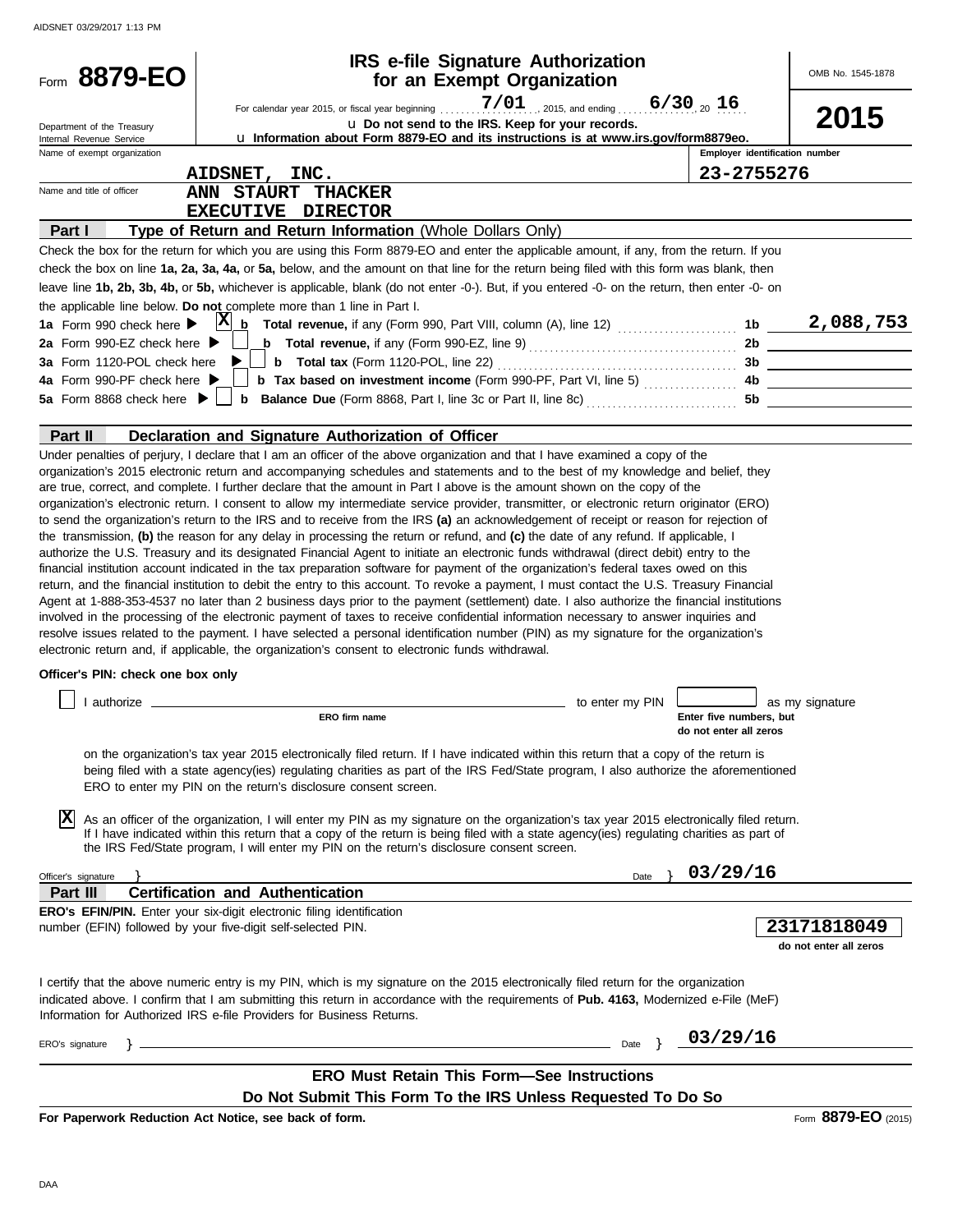Form 990

**990 1 2015 2006 2015 Depend Blue Organization Exempt From Income Tax 2015** 

OMB No. 1545-0047

| ---                   |  |
|-----------------------|--|
| <b>Open to Public</b> |  |
|                       |  |
| <b>Inspection</b>     |  |

| Department of the Treasury<br>Internal Revenue Service | Open to Public<br><b>Inspection</b> |                                                                                                                                                                            |                                     |                              |                                                                             |  |
|--------------------------------------------------------|-------------------------------------|----------------------------------------------------------------------------------------------------------------------------------------------------------------------------|-------------------------------------|------------------------------|-----------------------------------------------------------------------------|--|
|                                                        |                                     | u Information about Form 990 and its instructions is at www.irs.gov/form990.<br>For the 2015 calendar year, or tax year beginning 07/01/15<br>06/30/16<br>and ending       |                                     |                              |                                                                             |  |
|                                                        | <b>B</b> Check if applicable:       | C Name of organization                                                                                                                                                     |                                     |                              | D Employer identification number                                            |  |
|                                                        | Address change                      | AIDSNET,<br>INC.                                                                                                                                                           |                                     |                              |                                                                             |  |
|                                                        | Name change                         | Doing business as                                                                                                                                                          |                                     |                              | 23-2755276                                                                  |  |
|                                                        |                                     | Number and street (or P.O. box if mail is not delivered to street address)<br>Room/suite<br>31 S COMMERCE WAY, SUITE 400                                                   |                                     | E Telephone number           | 610-882-1119                                                                |  |
|                                                        | Initial return<br>Final return/     | City or town, state or province, country, and ZIP or foreign postal code                                                                                                   |                                     |                              |                                                                             |  |
|                                                        | terminated                          | <b>BETHLEHEM</b><br>PA 18017-8916                                                                                                                                          |                                     |                              |                                                                             |  |
|                                                        | Amended return                      | F Name and address of principal officer:                                                                                                                                   |                                     | G Gross receipts \$          | 2,088,753                                                                   |  |
|                                                        | Application pending                 | ANN STAURT THACKER                                                                                                                                                         |                                     |                              | $ \mathbf{X} $ No<br>$H(a)$ is this a group return for subordinates?<br>Yes |  |
|                                                        |                                     | 31 SOUTH COMMERCE WAY<br>STE                                                                                                                                               | H(b) Are all subordinates included? |                              | Yes<br>No                                                                   |  |
|                                                        |                                     | <b>BETHLEHEM</b><br><b>PA 18017</b>                                                                                                                                        |                                     |                              | If "No," attach a list. (see instructions)                                  |  |
|                                                        |                                     | Iх                                                                                                                                                                         |                                     |                              |                                                                             |  |
|                                                        | Tax-exempt status:                  | 501(c)(3)<br>$501(c)$ (<br>) $t$ (insert no.)<br>4947(a)(1) or<br>527<br>WWW.AIDSNETPA.ORG                                                                                 |                                     |                              |                                                                             |  |
|                                                        | Website: U                          |                                                                                                                                                                            | H(c) Group exemption number U       |                              |                                                                             |  |
| κ                                                      | Form of organization:               | $ \mathbf{X} $ Corporation<br>L Year of formation: 1994<br>Trust<br>Association<br>Other <b>u</b>                                                                          |                                     |                              | M State of legal domicile:                                                  |  |
|                                                        | Part I                              | Summary                                                                                                                                                                    |                                     |                              |                                                                             |  |
|                                                        |                                     | AIDSNET BUILDS HEALTHIER COMMUNITIES BY PLANNINF AND FUNDING HIV/AIDS CARE                                                                                                 |                                     |                              |                                                                             |  |
|                                                        |                                     |                                                                                                                                                                            |                                     |                              |                                                                             |  |
|                                                        |                                     | AND PREVENTION                                                                                                                                                             |                                     |                              |                                                                             |  |
| Governance                                             |                                     |                                                                                                                                                                            |                                     |                              |                                                                             |  |
|                                                        |                                     | 2 Check this box $\mathbf{u}$ if the organization discontinued its operations or disposed of more than 25% of its net assets.                                              |                                     |                              |                                                                             |  |
| ఱ                                                      |                                     |                                                                                                                                                                            |                                     | 3                            | 8<br>8                                                                      |  |
| <b>Activities</b>                                      |                                     |                                                                                                                                                                            |                                     | $\overline{\mathbf{4}}$<br>5 | $\overline{5}$                                                              |  |
|                                                        | 5                                   | Total number of individuals employed in calendar year 2015 (Part V, line 2a) [[[[[[[[[[[[[[[[[[[[[[[[[[[[[[[[                                                              |                                     |                              | 13                                                                          |  |
|                                                        |                                     | 6 Total number of volunteers (estimate if necessary)                                                                                                                       |                                     | 6                            |                                                                             |  |
|                                                        |                                     |                                                                                                                                                                            |                                     | 7a                           | 0<br>0                                                                      |  |
|                                                        |                                     |                                                                                                                                                                            | Prior Year                          | 7b                           | Current Year                                                                |  |
|                                                        | 8                                   |                                                                                                                                                                            | 2,058,720                           |                              | 2,088,336                                                                   |  |
|                                                        | 9                                   | Program service revenue (Part VIII, line 2g)                                                                                                                               |                                     |                              |                                                                             |  |
| Revenue                                                |                                     | 10 Investment income (Part VIII, column (A), lines 3, 4, and 7d)                                                                                                           |                                     | 47                           | 30                                                                          |  |
|                                                        |                                     | 11 Other revenue (Part VIII, column (A), lines 5, 6d, 8c, 9c, 10c, and 11e)                                                                                                |                                     |                              | 387                                                                         |  |
|                                                        |                                     | 12 Total revenue – add lines 8 through 11 (must equal Part VIII, column (A), line 12)                                                                                      | 2,058,767                           |                              | 2,088,753                                                                   |  |
|                                                        |                                     | 13 Grants and similar amounts paid (Part IX, column (A), lines 1-3)                                                                                                        | $\overline{1,618,338}$              |                              | 1,593,610                                                                   |  |
|                                                        |                                     | 14 Benefits paid to or for members (Part IX, column (A), line 4)                                                                                                           |                                     |                              |                                                                             |  |
|                                                        |                                     | 15 Salaries, other compensation, employee benefits (Part IX, column (A), lines 5-10)                                                                                       | 372,782                             |                              | 413,766                                                                     |  |
| Ses                                                    |                                     | 16a Professional fundraising fees (Part IX, column (A), line 11e)                                                                                                          |                                     |                              |                                                                             |  |
| Expens                                                 |                                     | <b>b</b> Total fundraising expenses (Part IX, column $(D)$ , line 25) $U$                                                                                                  |                                     |                              |                                                                             |  |
|                                                        |                                     | the contract of the contract of the<br>17 Other expenses (Part IX, column (A), lines 11a-11d, 11f-24e)                                                                     | 60,130                              |                              | 59,274                                                                      |  |
|                                                        |                                     | 18 Total expenses. Add lines 13-17 (must equal Part IX, column (A), line 25)                                                                                               | $\overline{2,051,250}$              |                              | 2,066,650                                                                   |  |
|                                                        |                                     | 19 Revenue less expenses. Subtract line 18 from line 12                                                                                                                    |                                     | 7,517                        | 22,103                                                                      |  |
|                                                        |                                     | Beginning of Current Year                                                                                                                                                  |                                     |                              | End of Year                                                                 |  |
| Net Assets or<br>Fund Balances                         |                                     | 20 Total assets (Part X, line 16)                                                                                                                                          | 367,249                             |                              | 454,979                                                                     |  |
|                                                        |                                     | 21 Total liabilities (Part X, line 26) Mathematical and Contact Total liabilities (Part X, line 26)                                                                        | 278,395                             |                              | 344,022                                                                     |  |
|                                                        |                                     |                                                                                                                                                                            | 88,854                              |                              | 110,957                                                                     |  |
|                                                        | Part II                             | <b>Signature Block</b>                                                                                                                                                     |                                     |                              |                                                                             |  |
|                                                        |                                     | Under penalties of perjury, I declare that I have examined this return, including accompanying schedules and statements, and to the best of my knowledge and belief, it is |                                     |                              |                                                                             |  |
|                                                        |                                     | true, correct, and complete. Declaration of preparer (other than officer) is based on all information of which preparer has any knowledge.                                 |                                     |                              |                                                                             |  |
|                                                        |                                     |                                                                                                                                                                            |                                     |                              |                                                                             |  |
| Sign                                                   |                                     | Signature of officer                                                                                                                                                       |                                     | Date                         |                                                                             |  |
| Here                                                   |                                     | <b>ANN STAURT</b><br><b>THACKER</b><br><b>EXECUTIVE</b>                                                                                                                    | <b>DIRECTOR</b>                     |                              |                                                                             |  |
|                                                        |                                     | Type or print name and title                                                                                                                                               |                                     |                              |                                                                             |  |
|                                                        |                                     | Preparer's signature<br>Print/Type preparer's name<br>Date                                                                                                                 |                                     | Check                        | <b>PTIN</b>                                                                 |  |
| Paid                                                   |                                     | CHRISTOPHER S. BASILE,<br><b>CPA</b>                                                                                                                                       | $03/29/17$ self-employed            |                              | P00475712                                                                   |  |
|                                                        | Preparer<br>Firm's name             | FRANCE ANDERSON BASILE & CO                                                                                                                                                | Firm's EIN }                        |                              | 23-2745511                                                                  |  |
|                                                        | <b>Use Only</b>                     | 903 CHESTNUT ST                                                                                                                                                            |                                     |                              |                                                                             |  |
|                                                        | Firm's address                      | EMMAUS, PA<br>18049                                                                                                                                                        | Phone no.                           |                              | 610-967-1200                                                                |  |
|                                                        |                                     | May the IRS discuss this return with the preparer shown above? (see instructions)                                                                                          |                                     |                              | $ \mathbf{X} $ Yes<br>No l                                                  |  |

|              |             | Signature of officer       |                              |                 |                                                                                   |                  |                 | Date          |                        |
|--------------|-------------|----------------------------|------------------------------|-----------------|-----------------------------------------------------------------------------------|------------------|-----------------|---------------|------------------------|
| Sign<br>Here |             | <b>ANN</b>                 | <b>STAURT</b>                | <b>THACKER</b>  |                                                                                   | <b>EXECUTIVE</b> | <b>DIRECTOR</b> |               |                        |
|              |             |                            | Type or print name and title |                 |                                                                                   |                  |                 |               |                        |
|              |             | Print/Type preparer's name |                              |                 | Preparer's signature                                                              |                  | Date            | Check         | PTIN                   |
| Paid         |             | <b>CHRISTOPHER</b>         | <b>BASILE,</b><br>s.         | CPA             |                                                                                   |                  | 03/29/17        | self-employed | P00475712              |
| Preparer     | Firm's name |                            | <b>FRANCE</b>                | <b>ANDERSON</b> | <b>BASILE</b><br>&.                                                               | CO.              | Firm's EIN      |               | 23-2745511             |
| Use Only     |             |                            |                              | <b>CHESTNUT</b> | ST                                                                                |                  |                 |               |                        |
|              |             | Firm's address             | EMMAUS,                      | <b>PA</b>       | 18049                                                                             |                  | Phone no.       |               | 610-967-1200           |
|              |             |                            |                              |                 | May the IRS discuss this return with the preparer shown above? (see instructions) |                  |                 |               | X <br><b>No</b><br>Yes |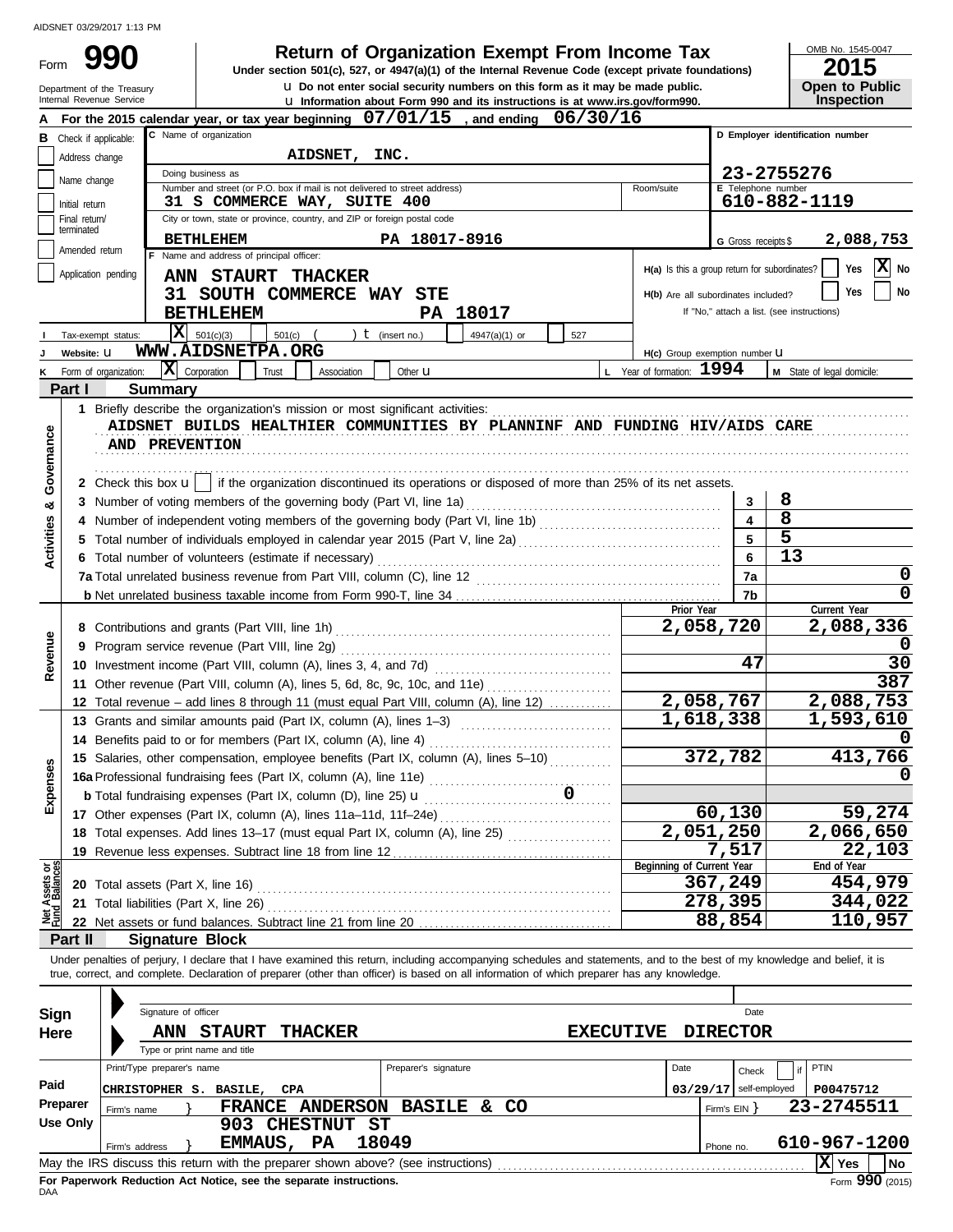|                                             | Form 990 (2015) $\text{ALDSNET}$ ,                                                | <b>INC.</b>                 |                                                                                                                                                                                                                                                                                                                                                 | 23-2755276                                              |                                                                                               | Page 2                  |
|---------------------------------------------|-----------------------------------------------------------------------------------|-----------------------------|-------------------------------------------------------------------------------------------------------------------------------------------------------------------------------------------------------------------------------------------------------------------------------------------------------------------------------------------------|---------------------------------------------------------|-----------------------------------------------------------------------------------------------|-------------------------|
| Part III                                    |                                                                                   |                             | <b>Statement of Program Service Accomplishments</b>                                                                                                                                                                                                                                                                                             |                                                         |                                                                                               |                         |
|                                             |                                                                                   |                             | Check if Schedule O contains a response or note to any line in this Part III                                                                                                                                                                                                                                                                    |                                                         |                                                                                               |                         |
|                                             | 1 Briefly describe the organization's mission:<br>AND PREVENTION SERVICES.        |                             | AIDSNET BUILDS HEALTHIER COMMUNITIES BY PLANNING AND FUNDING HIV/AIDS CARE<br>AIDSNET CONTRACTS WITH AGENCIES<br>COUNTIES OF BERKS, CARBON, LEHIGH, MONROE, NORTHAMPTON & SCHUYKILL                                                                                                                                                             |                                                         | THE 6 PA<br>IN                                                                                |                         |
|                                             | prior Form 990 or 990-EZ?<br>If "Yes," describe these new services on Schedule O. |                             | 2 Did the organization undertake any significant program services during the year which were not listed on the                                                                                                                                                                                                                                  |                                                         |                                                                                               | $ X $ No<br>Yes         |
| 3<br>services?                              | If "Yes," describe these changes on Schedule O.                                   |                             | Did the organization cease conducting, or make significant changes in how it conducts, any program                                                                                                                                                                                                                                              |                                                         |                                                                                               | Yes $ \mathbf{X} $ No   |
|                                             |                                                                                   |                             | Describe the organization's program service accomplishments for each of its three largest program services, as measured by<br>expenses. Section $501(c)(3)$ and $501(c)(4)$ organizations are required to report the amount of grants and allocations to others,<br>the total expenses, and revenue, if any, for each program service reported. |                                                         |                                                                                               |                         |
| 4a (Code:<br>INCLUDING                      | ) (Expenses \$                                                                    | <b>CASE MANAGEMENT</b>      | 1, 174, 195 including grants of \$<br>FEDERAL RYAN WHITE PART B FUNDS PROVIDED VARIOUS HIV-RELATED SERVICES,<br>& TREATMENT ADHERANCE.<br>USED TO PROVIDE DIRECT PATIENT CARE SERVICES SUCH AS MENTAL HEALTH,<br>EMERGENCY FINANCIAL ASSISTANCE, OUTPATIENT MEDICAL CARE AND MEDICAL                                                            |                                                         | $859,950$ ) (Revenue \$<br>THESE FUNDS WERE ALSO                                              | 1,013,084               |
|                                             |                                                                                   |                             | TRANSPORT, AND LEGAL SERVICE FOR 1037 PEOPLE WHA ARE INFECTED WITH AIDS.                                                                                                                                                                                                                                                                        |                                                         |                                                                                               |                         |
|                                             |                                                                                   |                             |                                                                                                                                                                                                                                                                                                                                                 |                                                         |                                                                                               |                         |
|                                             |                                                                                   |                             |                                                                                                                                                                                                                                                                                                                                                 |                                                         |                                                                                               |                         |
|                                             |                                                                                   |                             |                                                                                                                                                                                                                                                                                                                                                 |                                                         |                                                                                               |                         |
|                                             |                                                                                   |                             |                                                                                                                                                                                                                                                                                                                                                 |                                                         |                                                                                               |                         |
| 4b (Code:<br>STATE 656<br><b>MANAGMENT.</b> | ) (Expenses \$                                                                    |                             | 528, 180 including grants of \$<br>FUNDS PROVIDED VARIOUS HIV/AIDS PREVENTION PROGRAMS,<br>INTERVENTIONS DELIVERED TO 3,813<br>ALSO USED TO SUPPLEMENT RYAN WHITE FUNDS FOR CARE SEVICES INCLUDING CASE                                                                                                                                         | INDIVIDUALS AND GROUPS.                                 | $425, 245$ ) (Revenue \$<br><b>STATE FUNDS WERE</b>                                           | 528,180                 |
|                                             |                                                                                   |                             |                                                                                                                                                                                                                                                                                                                                                 |                                                         |                                                                                               |                         |
|                                             |                                                                                   |                             |                                                                                                                                                                                                                                                                                                                                                 |                                                         |                                                                                               |                         |
|                                             |                                                                                   |                             |                                                                                                                                                                                                                                                                                                                                                 |                                                         |                                                                                               |                         |
|                                             |                                                                                   |                             |                                                                                                                                                                                                                                                                                                                                                 |                                                         |                                                                                               |                         |
|                                             |                                                                                   |                             |                                                                                                                                                                                                                                                                                                                                                 |                                                         |                                                                                               |                         |
| 4c (Code:<br>MONTH                          | ) (Expenses \$<br>FEDERAL HOPWA FUNDS<br>RENT                                     |                             | 358, 391 including grants of \$<br>VARIOUS<br><b>PROVIDED</b><br>SHORT-TERM MORTGAGE/UTILITY PAYMENTS,<br>& SECURITY PAYMENT AND CASE MANAGEMENT                                                                                                                                                                                                | 308,415<br>HOUSING OPPORTUNITES,<br><b>TENANT-BASED</b> | ) (Revenue \$<br>INCLUDING<br><b>ASSISTANCE,</b><br>RENTAL<br>THESE<br><b>FUNDS WERE ALSO</b> | 358,391<br><b>FIRST</b> |
| USED<br><b>FUNDS</b><br><b>INFECTED</b>     | FOR HOUSING-NASED<br>WAS<br>72 PEOPLE                                             | <b>IN</b><br>WITH HIV/AIDS. | <b>CARE</b><br><b>MANAGMENT</b><br>THE SIX COUNTY AREA WHO ARE EITHER AFFECTED OR                                                                                                                                                                                                                                                               | <b>SERVICES</b><br><b>TOTAL</b>                         | <b>SERVED</b>                                                                                 | WITH HOPWA              |
|                                             |                                                                                   |                             |                                                                                                                                                                                                                                                                                                                                                 |                                                         |                                                                                               |                         |
|                                             |                                                                                   |                             |                                                                                                                                                                                                                                                                                                                                                 |                                                         |                                                                                               |                         |
|                                             |                                                                                   |                             |                                                                                                                                                                                                                                                                                                                                                 |                                                         |                                                                                               |                         |
|                                             |                                                                                   |                             |                                                                                                                                                                                                                                                                                                                                                 |                                                         |                                                                                               |                         |
|                                             |                                                                                   |                             |                                                                                                                                                                                                                                                                                                                                                 |                                                         |                                                                                               |                         |
|                                             | 4d Other program services (Describe in Schedule O.)                               |                             |                                                                                                                                                                                                                                                                                                                                                 |                                                         |                                                                                               |                         |
| (Expenses \$                                | 4e Total program service expenses u                                               |                             | including grants of \$<br>2,060,766                                                                                                                                                                                                                                                                                                             | (Revenue \$                                             |                                                                                               |                         |
|                                             |                                                                                   |                             |                                                                                                                                                                                                                                                                                                                                                 |                                                         |                                                                                               | 0 <sub>0</sub>          |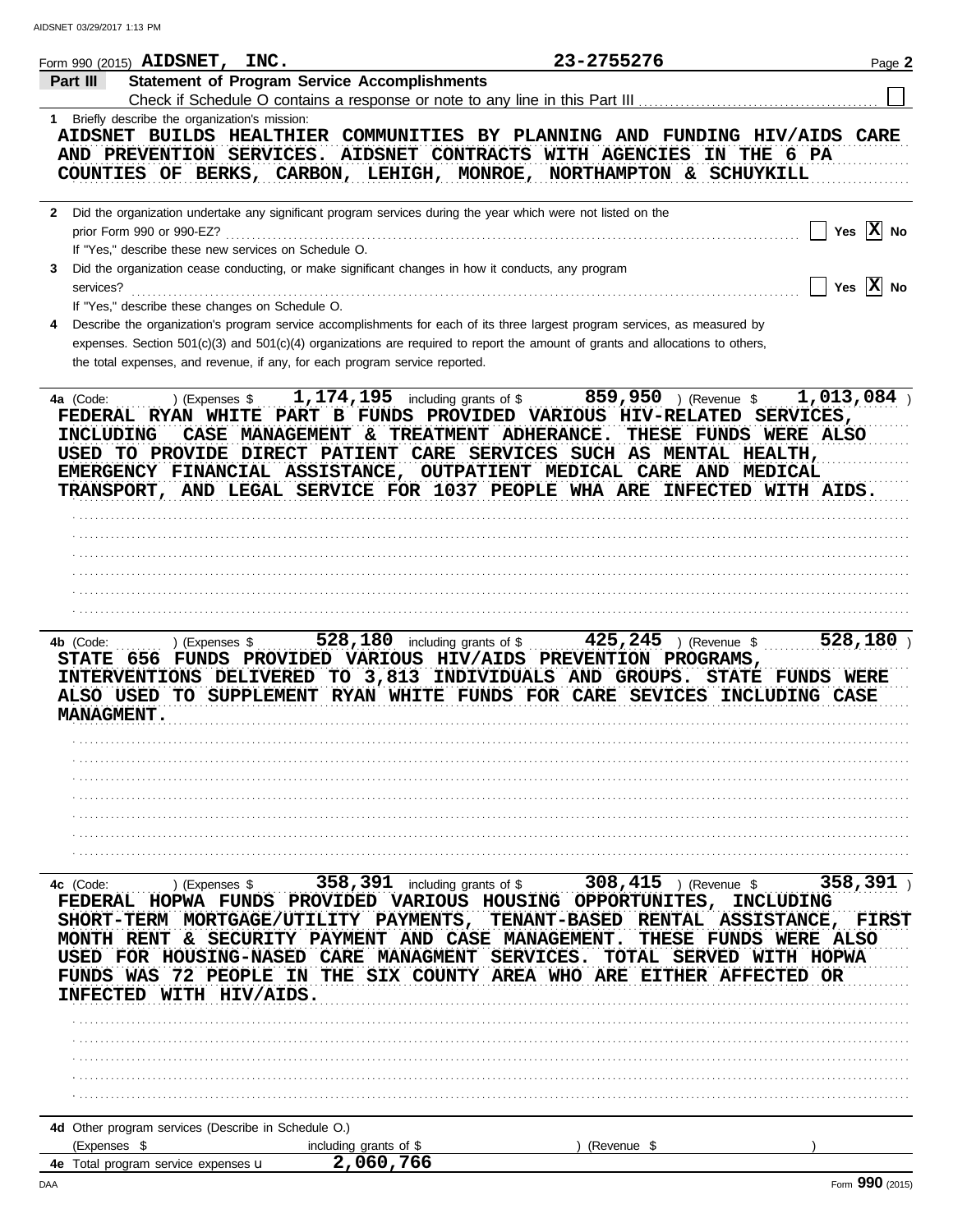|     | 23-2755276<br>Form 990 (2015) AIDSNET, INC.                                                                             |                 |     | Page 3      |
|-----|-------------------------------------------------------------------------------------------------------------------------|-----------------|-----|-------------|
|     | <b>Checklist of Required Schedules</b><br>Part IV                                                                       |                 |     |             |
|     |                                                                                                                         |                 | Yes | No          |
| 1   | Is the organization described in section 501(c)(3) or 4947(a)(1) (other than a private foundation)? If "Yes,"           |                 |     |             |
|     | complete Schedule A                                                                                                     | 1               | X   |             |
| 2   | Is the organization required to complete Schedule B, Schedule of Contributors (see instructions)?                       | $\mathbf{2}$    |     | $\mathbf x$ |
| 3   | Did the organization engage in direct or indirect political campaign activities on behalf of or in opposition to        |                 |     |             |
|     | candidates for public office? If "Yes," complete Schedule C, Part I                                                     | 3               |     | X           |
| 4   | Section 501(c)(3) organizations. Did the organization engage in lobbying activities, or have a section 501(h)           |                 |     |             |
|     | election in effect during the tax year? If "Yes," complete Schedule C, Part II                                          | 4               |     | X           |
| 5   | Is the organization a section $501(c)(4)$ , $501(c)(5)$ , or $501(c)(6)$ organization that receives membership dues,    |                 |     |             |
|     | assessments, or similar amounts as defined in Revenue Procedure 98-19? If "Yes," complete Schedule C,                   |                 |     |             |
|     | Part III                                                                                                                | 5               |     | X           |
| 6   | Did the organization maintain any donor advised funds or any similar funds or accounts for which donors                 |                 |     |             |
|     | have the right to provide advice on the distribution or investment of amounts in such funds or accounts? If             |                 |     |             |
|     | "Yes," complete Schedule D, Part I                                                                                      | 6               |     | X           |
| 7   | Did the organization receive or hold a conservation easement, including easements to preserve open space,               |                 |     |             |
|     | the environment, historic land areas, or historic structures? If "Yes," complete Schedule D, Part II                    | 7               |     | X           |
| 8   | Did the organization maintain collections of works of art, historical treasures, or other similar assets? If "Yes,"     |                 |     |             |
|     | complete Schedule D, Part III                                                                                           | 8               |     | X           |
| 9   | Did the organization report an amount in Part X, line 21, for escrow or custodial account liability, serve as a         |                 |     |             |
|     | custodian for amounts not listed in Part X; or provide credit counseling, debt management, credit repair, or            |                 |     |             |
|     | debt negotiation services? If "Yes," complete Schedule D, Part IV                                                       | 9               |     | X           |
| 10  | Did the organization, directly or through a related organization, hold assets in temporarily restricted                 |                 |     |             |
|     | endowments, permanent endowments, or quasi-endowments? If "Yes," complete Schedule D, Part V                            | 10              |     | X           |
| 11  | If the organization's answer to any of the following questions is "Yes," then complete Schedule D, Parts VI,            |                 |     |             |
|     | VII, VIII, IX, or X as applicable.                                                                                      |                 |     |             |
| а   | Did the organization report an amount for land, buildings, and equipment in Part X, line 10? If "Yes,"                  |                 |     |             |
|     | complete Schedule D, Part VI                                                                                            | 11a             | X   |             |
|     | <b>b</b> Did the organization report an amount for investments—other securities in Part X, line 12 that is 5% or more   |                 |     |             |
|     | of its total assets reported in Part X, line 16? If "Yes," complete Schedule D, Part VII                                | 11b             |     | X           |
| c   | Did the organization report an amount for investments—program related in Part X, line 13 that is 5% or more             |                 |     |             |
|     | of its total assets reported in Part X, line 16? If "Yes," complete Schedule D, Part VIII                               | 11c             |     | X           |
| d   | Did the organization report an amount for other assets in Part X, line 15 that is 5% or more of its total assets        |                 |     |             |
|     | reported in Part X, line 16? If "Yes," complete Schedule D, Part IX                                                     | 11d             |     | X           |
| е   | Did the organization report an amount for other liabilities in Part X, line 25? If "Yes," complete Schedule D, Part X   | 11e             |     | $\mathbf x$ |
|     | Did the organization's separate or consolidated financial statements for the tax year include a footnote that addresses |                 |     |             |
|     | the organization's liability for uncertain tax positions under FIN 48 (ASC 740)? If "Yes," complete Schedule D, Part X  | 11f             |     | X           |
| 12a | Did the organization obtain separate, independent audited financial statements for the tax year? If "Yes," complete     |                 |     |             |
|     |                                                                                                                         | 12a             |     | X           |
| b   | Was the organization included in consolidated, independent audited financial statements for the tax year? If            |                 |     |             |
|     | "Yes," and if the organization answered "No" to line 12a, then completing Schedule D, Parts XI and XII is optional      | 12 <sub>b</sub> |     | X           |
| 13  |                                                                                                                         | 13              |     | X           |
| 14a | Did the organization maintain an office, employees, or agents outside of the United States?                             | 14a             |     | X           |
| b   | Did the organization have aggregate revenues or expenses of more than \$10,000 from grantmaking,                        |                 |     |             |
|     | fundraising, business, investment, and program service activities outside the United States, or aggregate               |                 |     |             |
|     | foreign investments valued at \$100,000 or more? If "Yes," complete Schedule F, Parts I and IV [[[[[[[[[[[[[[[[         | 14b             |     | X           |
| 15  | Did the organization report on Part IX, column (A), line 3, more than \$5,000 of grants or other assistance to or       |                 |     |             |
|     | for any foreign organization? If "Yes," complete Schedule F, Parts II and IV                                            | 15              |     | X           |
| 16  | Did the organization report on Part IX, column (A), line 3, more than \$5,000 of aggregate grants or other              |                 |     |             |
|     |                                                                                                                         | 16              |     | X           |
| 17  | Did the organization report a total of more than \$15,000 of expenses for professional fundraising services on          |                 |     |             |
|     |                                                                                                                         | 17              |     | X           |
| 18  | Did the organization report more than \$15,000 total of fundraising event gross income and contributions on             |                 |     |             |
|     | Part VIII, lines 1c and 8a? If "Yes," complete Schedule G, Part II                                                      | 18              |     | X           |
| 19  | Did the organization report more than \$15,000 of gross income from gaming activities on Part VIII, line 9a?            |                 |     |             |
|     |                                                                                                                         | 19              |     | X           |
|     |                                                                                                                         |                 |     |             |

Form **990** (2015)

DAA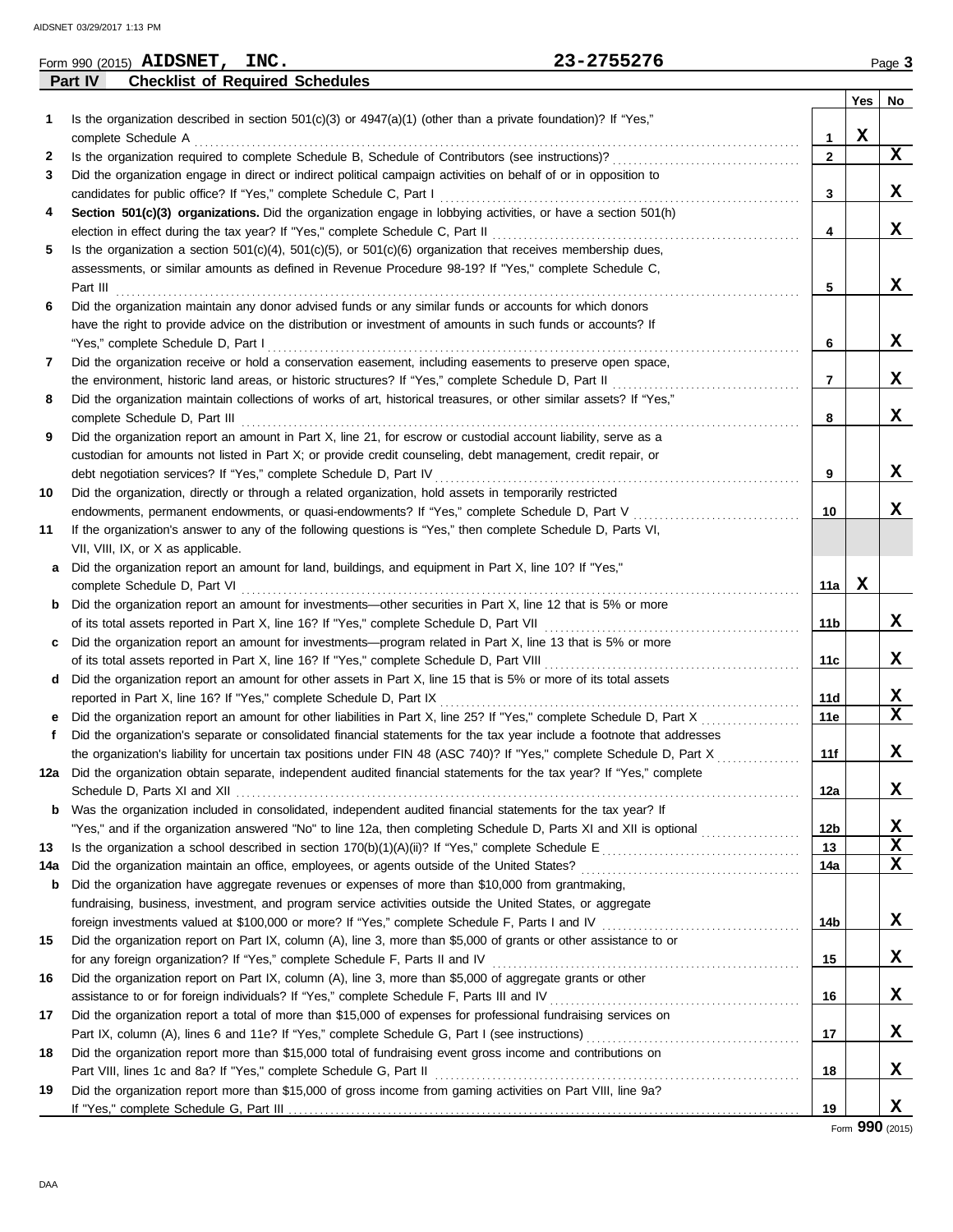|     | 23-2755276<br>Form 990 (2015) AIDSNET, INC.                                                                      |                 |             | Page 4                  |
|-----|------------------------------------------------------------------------------------------------------------------|-----------------|-------------|-------------------------|
|     | <b>Checklist of Required Schedules (continued)</b><br>Part IV                                                    |                 |             |                         |
|     |                                                                                                                  |                 | Yes         | No                      |
| 20a | Did the organization operate one or more hospital facilities? If "Yes," complete Schedule H                      | 20a             |             | X                       |
| b   |                                                                                                                  | 20 <sub>b</sub> |             |                         |
| 21  | Did the organization report more than \$5,000 of grants or other assistance to any domestic organization or      |                 |             |                         |
|     |                                                                                                                  | 21              | $\mathbf x$ |                         |
| 22  | Did the organization report more than \$5,000 of grants or other assistance to or for domestic individuals on    |                 |             |                         |
|     |                                                                                                                  | 22              |             | x                       |
| 23  | Did the organization answer "Yes" to Part VII, Section A, line 3, 4, or 5 about compensation of the              |                 |             |                         |
|     | organization's current and former officers, directors, trustees, key employees, and highest compensated          |                 |             |                         |
|     | employees? If "Yes," complete Schedule J                                                                         | 23              |             | x                       |
|     | 24a Did the organization have a tax-exempt bond issue with an outstanding principal amount of more than          |                 |             |                         |
|     | \$100,000 as of the last day of the year, that was issued after December 31, 2002? If "Yes," answer lines 24b    |                 |             |                         |
|     | through 24d and complete Schedule K. If "No," go to line 25a                                                     | 24a             |             | x                       |
| b   | Did the organization invest any proceeds of tax-exempt bonds beyond a temporary period exception?                | 24b             |             |                         |
| c   | Did the organization maintain an escrow account other than a refunding escrow at any time during the year        |                 |             |                         |
|     | to defease any tax-exempt bonds?                                                                                 | 24c             |             |                         |
| d   | Did the organization act as an "on behalf of" issuer for bonds outstanding at any time during the year?          | 24d             |             |                         |
|     | 25a Section 501(c)(3), 501(c)(4), and 501(c)(29) organizations. Did the organization engage in an excess benefit |                 |             |                         |
|     | transaction with a disqualified person during the year? If "Yes," complete Schedule L, Part I                    | 25a             |             | x                       |
| b   | Is the organization aware that it engaged in an excess benefit transaction with a disqualified person in a prior |                 |             |                         |
|     | year, and that the transaction has not been reported on any of the organization's prior Forms 990 or 990-EZ?     |                 |             |                         |
|     | If "Yes," complete Schedule L, Part I                                                                            | 25b             |             | x                       |
| 26  | Did the organization report any amount on Part X, line 5, 6, or 22 for receivables from or payables to any       |                 |             |                         |
|     | current or former officers, directors, trustees, key employees, highest compensated employees, or                |                 |             |                         |
|     |                                                                                                                  | 26              |             | x                       |
| 27  | Did the organization provide a grant or other assistance to an officer, director, trustee, key employee,         |                 |             |                         |
|     | substantial contributor or employee thereof, a grant selection committee member, or to a 35% controlled          |                 |             |                         |
|     | entity or family member of any of these persons? If "Yes," complete Schedule L, Part III                         | 27              |             | x                       |
| 28  | Was the organization a party to a business transaction with one of the following parties (see Schedule L,        |                 |             |                         |
|     | Part IV instructions for applicable filing thresholds, conditions, and exceptions):                              |                 |             |                         |
| а   | A current or former officer, director, trustee, or key employee? If "Yes," complete Schedule L, Part IV          | 28a             |             | X                       |
| b   | A family member of a current or former officer, director, trustee, or key employee? If "Yes," complete           |                 |             |                         |
|     | Schedule L, Part IV                                                                                              | 28b             |             | x                       |
| c   | An entity of which a current or former officer, director, trustee, or key employee (or a family member thereof)  |                 |             |                         |
|     |                                                                                                                  | 28c             |             | x                       |
| 29  |                                                                                                                  | 29              |             | X,                      |
| 30  | Did the organization receive contributions of art, historical treasures, or other similar assets, or qualified   |                 |             |                         |
|     | conservation contributions? If "Yes," complete Schedule M                                                        | 30              |             | X                       |
| 31  | Did the organization liquidate, terminate, or dissolve and cease operations? If "Yes," complete Schedule N,      |                 |             |                         |
|     |                                                                                                                  | 31              |             | X                       |
| 32  | Did the organization sell, exchange, dispose of, or transfer more than 25% of its net assets? If "Yes,"          |                 |             |                         |
|     |                                                                                                                  | 32              |             | X                       |
| 33  | Did the organization own 100% of an entity disregarded as separate from the organization under Regulations       |                 |             |                         |
|     |                                                                                                                  | 33              |             | X                       |
| 34  | Was the organization related to any tax-exempt or taxable entity? If "Yes," complete Schedule R, Parts II, III,  |                 |             |                         |
|     | or IV, and Part V, line 1                                                                                        | 34              |             | X                       |
| 35a |                                                                                                                  | 35a             |             | $\overline{\mathbf{x}}$ |
| b   | If "Yes" to line 35a, did the organization receive any payment from or engage in any transaction with a          |                 |             |                         |
|     |                                                                                                                  | 35 <sub>b</sub> |             |                         |
| 36  | Section 501(c)(3) organizations. Did the organization make any transfers to an exempt non-charitable             |                 |             |                         |
|     | related organization? If "Yes," complete Schedule R, Part V, line 2                                              | 36              |             | X                       |
| 37  | Did the organization conduct more than 5% of its activities through an entity that is not a related organization |                 |             |                         |
|     | and that is treated as a partnership for federal income tax purposes? If "Yes," complete Schedule R,             |                 |             |                         |
|     | Part VI                                                                                                          | 37              |             | x                       |
| 38  | Did the organization complete Schedule O and provide explanations in Schedule O for Part VI, lines 11b and       |                 |             |                         |
|     | 19? Note. All Form 990 filers are required to complete Schedule O.                                               | 38              | X           |                         |

Form **990** (2015)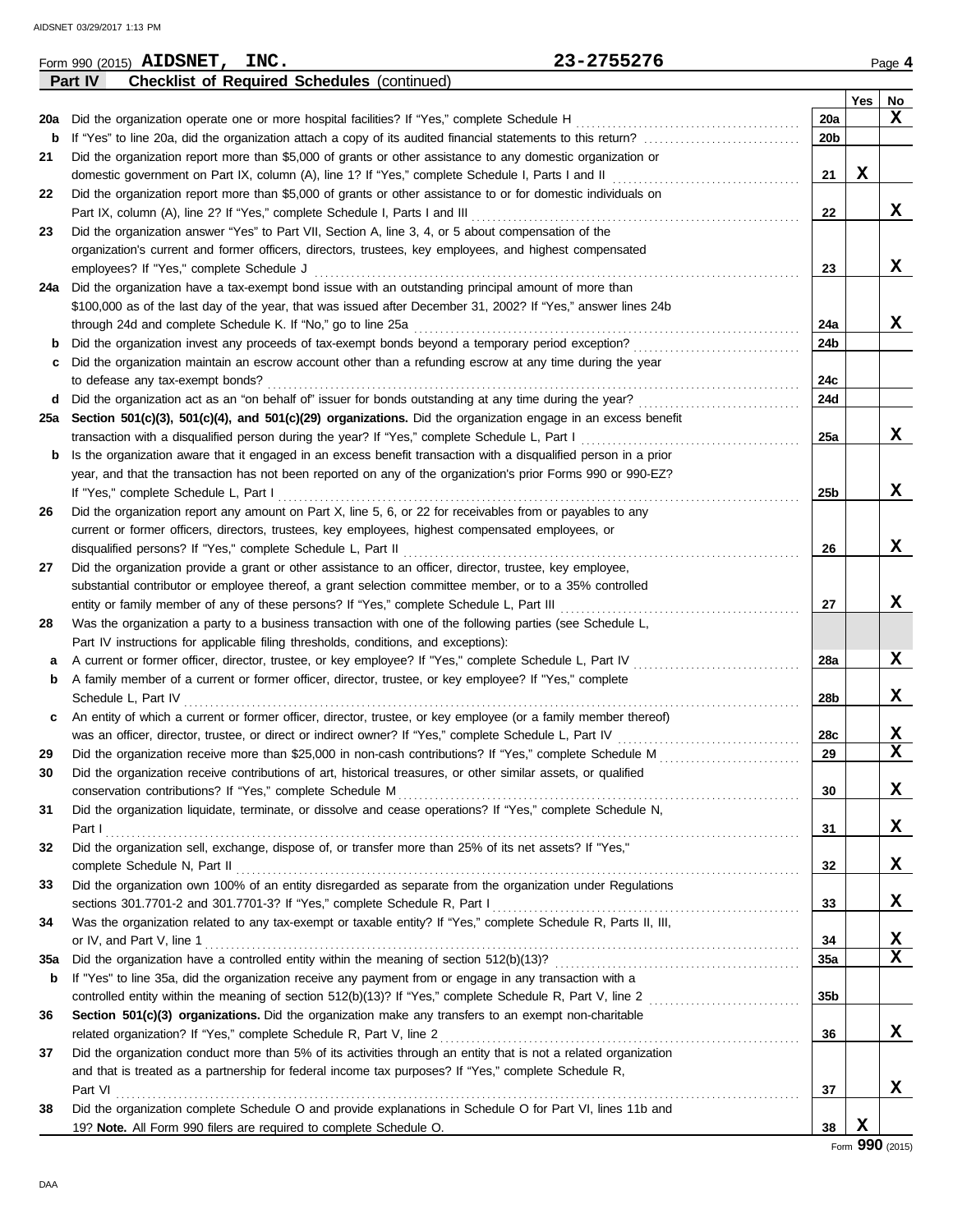|         | Form 990 (2015) AIDSNET, INC.                                                                                                                                                                                |                                                                            | 23-2755276 |                 |                  |                |     | Page 5 |
|---------|--------------------------------------------------------------------------------------------------------------------------------------------------------------------------------------------------------------|----------------------------------------------------------------------------|------------|-----------------|------------------|----------------|-----|--------|
|         | Part V                                                                                                                                                                                                       | Statements Regarding Other IRS Filings and Tax Compliance                  |            |                 |                  |                |     |        |
|         |                                                                                                                                                                                                              | Check if Schedule O contains a response or note to any line in this Part V |            |                 |                  |                |     |        |
|         |                                                                                                                                                                                                              |                                                                            |            |                 |                  |                | Yes | No     |
| 1а      | Enter the number reported in Box 3 of Form 1096. Enter -0- if not applicable                                                                                                                                 |                                                                            |            | 1a              | $\boldsymbol{0}$ |                |     |        |
| b       | Enter the number of Forms W-2G included in line 1a. Enter -0- if not applicable                                                                                                                              |                                                                            |            | 1 <sub>b</sub>  | $\overline{0}$   |                |     |        |
| с       | Did the organization comply with backup withholding rules for reportable payments to vendors and                                                                                                             |                                                                            |            |                 |                  |                |     |        |
|         | reportable gaming (gambling) winnings to prize winners?                                                                                                                                                      |                                                                            |            |                 |                  | 1c             | X   |        |
| 2a      | Enter the number of employees reported on Form W-3, Transmittal of Wage and Tax                                                                                                                              |                                                                            |            |                 |                  |                |     |        |
|         | Statements, filed for the calendar year ending with or within the year covered by this return                                                                                                                |                                                                            |            | 2a              | 5                |                |     |        |
| b       | If at least one is reported on line 2a, did the organization file all required federal employment tax returns?                                                                                               |                                                                            |            |                 |                  | 2b             | X   |        |
|         | Note. If the sum of lines 1a and 2a is greater than 250, you may be required to e-file (see instructions)                                                                                                    |                                                                            |            |                 |                  |                |     | х      |
| За      | Did the organization have unrelated business gross income of \$1,000 or more during the year?<br>If "Yes," has it filed a Form 990-T for this year? If "No" to line 3b, provide an explanation in Schedule O |                                                                            |            |                 |                  | За<br>3b       |     |        |
| b<br>4a | At any time during the calendar year, did the organization have an interest in, or a signature or other authority                                                                                            |                                                                            |            |                 |                  |                |     |        |
|         | over, a financial account in a foreign country (such as a bank account, securities account, or other financial                                                                                               |                                                                            |            |                 |                  |                |     |        |
|         | account)?                                                                                                                                                                                                    |                                                                            |            |                 |                  | 4a             |     | x      |
| b       | If "Yes," enter the name of the foreign country: u                                                                                                                                                           |                                                                            |            |                 |                  |                |     |        |
|         | See instructions for filing requirements for FinCEN Form 114, Report of Foreign Bank and Financial Accounts                                                                                                  |                                                                            |            |                 |                  |                |     |        |
|         | (FBAR).                                                                                                                                                                                                      |                                                                            |            |                 |                  |                |     |        |
| 5a      | Was the organization a party to a prohibited tax shelter transaction at any time during the tax year?                                                                                                        |                                                                            |            |                 |                  | 5a             |     | X      |
| b       | Did any taxable party notify the organization that it was or is a party to a prohibited tax shelter transaction?                                                                                             |                                                                            |            |                 |                  | 5 <sub>b</sub> |     | x      |
| c       | If "Yes" to line 5a or 5b, did the organization file Form 8886-T?                                                                                                                                            |                                                                            |            |                 |                  | 5 <sub>c</sub> |     |        |
| 6а      | Does the organization have annual gross receipts that are normally greater than \$100,000, and did the                                                                                                       |                                                                            |            |                 |                  |                |     |        |
|         | organization solicit any contributions that were not tax deductible as charitable contributions?                                                                                                             |                                                                            |            |                 |                  | 6a             |     | x      |
| b       | If "Yes," did the organization include with every solicitation an express statement that such contributions or                                                                                               |                                                                            |            |                 |                  |                |     |        |
|         | gifts were not tax deductible?                                                                                                                                                                               |                                                                            |            |                 |                  | 6b             |     |        |
| 7       | Organizations that may receive deductible contributions under section 170(c).                                                                                                                                |                                                                            |            |                 |                  |                |     |        |
| а       | Did the organization receive a payment in excess of \$75 made partly as a contribution and partly for goods                                                                                                  |                                                                            |            |                 |                  |                |     |        |
|         | and services provided to the payor?                                                                                                                                                                          |                                                                            |            |                 |                  | 7a<br>7b       |     |        |
| b       | Did the organization sell, exchange, or otherwise dispose of tangible personal property for which it was                                                                                                     |                                                                            |            |                 |                  |                |     |        |
| с       | required to file Form 8282?                                                                                                                                                                                  |                                                                            |            |                 |                  | 7c             |     |        |
| d       | If "Yes," indicate the number of Forms 8282 filed during the year                                                                                                                                            |                                                                            |            | 7d              |                  |                |     |        |
| е       | Did the organization receive any funds, directly or indirectly, to pay premiums on a personal benefit contract?                                                                                              |                                                                            |            |                 |                  | 7e             |     |        |
|         | Did the organization, during the year, pay premiums, directly or indirectly, on a personal benefit contract?                                                                                                 |                                                                            |            |                 |                  | 7f             |     |        |
|         | If the organization received a contribution of qualified intellectual property, did the organization file Form 8899 as required?                                                                             |                                                                            |            |                 |                  | 7g             |     |        |
|         | If the organization received a contribution of cars, boats, airplanes, or other vehicles, did the organization file a Form 1098-C?                                                                           |                                                                            |            |                 |                  | 7h             |     |        |
| 8       | Sponsoring organizations maintaining donor advised funds. Did a donor advised fund maintained by the                                                                                                         |                                                                            |            |                 |                  |                |     |        |
|         | sponsoring organization have excess business holdings at any time during the year?                                                                                                                           |                                                                            |            |                 |                  | 8              |     |        |
| 9       | Sponsoring organizations maintaining donor advised funds.                                                                                                                                                    |                                                                            |            |                 |                  |                |     |        |
| a       | Did the sponsoring organization make any taxable distributions under section 4966?                                                                                                                           |                                                                            |            |                 |                  | 9а             |     |        |
| b       | Did the sponsoring organization make a distribution to a donor, donor advisor, or related person?                                                                                                            |                                                                            |            |                 |                  | 9b             |     |        |
| 10      | Section 501(c)(7) organizations. Enter:                                                                                                                                                                      |                                                                            |            |                 |                  |                |     |        |
| а       | Initiation fees and capital contributions included on Part VIII, line 12 [11] [11] [12] [11] [12] [11] [12] [1                                                                                               |                                                                            |            | 10a             |                  |                |     |        |
| b       | Gross receipts, included on Form 990, Part VIII, line 12, for public use of club facilities<br>Section 501(c)(12) organizations. Enter:                                                                      |                                                                            |            | 10 <sub>b</sub> |                  |                |     |        |
| 11<br>а | Gross income from members or shareholders                                                                                                                                                                    |                                                                            |            | 11a             |                  |                |     |        |
| b       | Gross income from other sources (Do not net amounts due or paid to other sources                                                                                                                             |                                                                            |            |                 |                  |                |     |        |
|         | against amounts due or received from them.)                                                                                                                                                                  |                                                                            |            | 11 <sub>b</sub> |                  |                |     |        |
| 12a     | Section 4947(a)(1) non-exempt charitable trusts. Is the organization filing Form 990 in lieu of Form 1041?                                                                                                   |                                                                            |            |                 |                  | 12a            |     |        |
| b       | If "Yes," enter the amount of tax-exempt interest received or accrued during the year                                                                                                                        |                                                                            |            | 12b             |                  |                |     |        |
| 13      | Section 501(c)(29) qualified nonprofit health insurance issuers.                                                                                                                                             |                                                                            |            |                 |                  |                |     |        |
| a       | Is the organization licensed to issue qualified health plans in more than one state?                                                                                                                         |                                                                            |            |                 |                  | 13а            |     |        |
|         | Note. See the instructions for additional information the organization must report on Schedule O.                                                                                                            |                                                                            |            |                 |                  |                |     |        |
| b       | Enter the amount of reserves the organization is required to maintain by the states in which                                                                                                                 |                                                                            |            |                 |                  |                |     |        |
|         |                                                                                                                                                                                                              |                                                                            |            | 13b             |                  |                |     |        |
| c       | Enter the amount of reserves on hand                                                                                                                                                                         |                                                                            |            | 13 <sub>c</sub> |                  |                |     |        |
| 14a     | Did the organization receive any payments for indoor tanning services during the tax year?                                                                                                                   |                                                                            |            |                 |                  | 14a<br>14b     |     | х      |
|         |                                                                                                                                                                                                              |                                                                            |            |                 |                  |                |     |        |

|  | $23 - 27$ |
|--|-----------|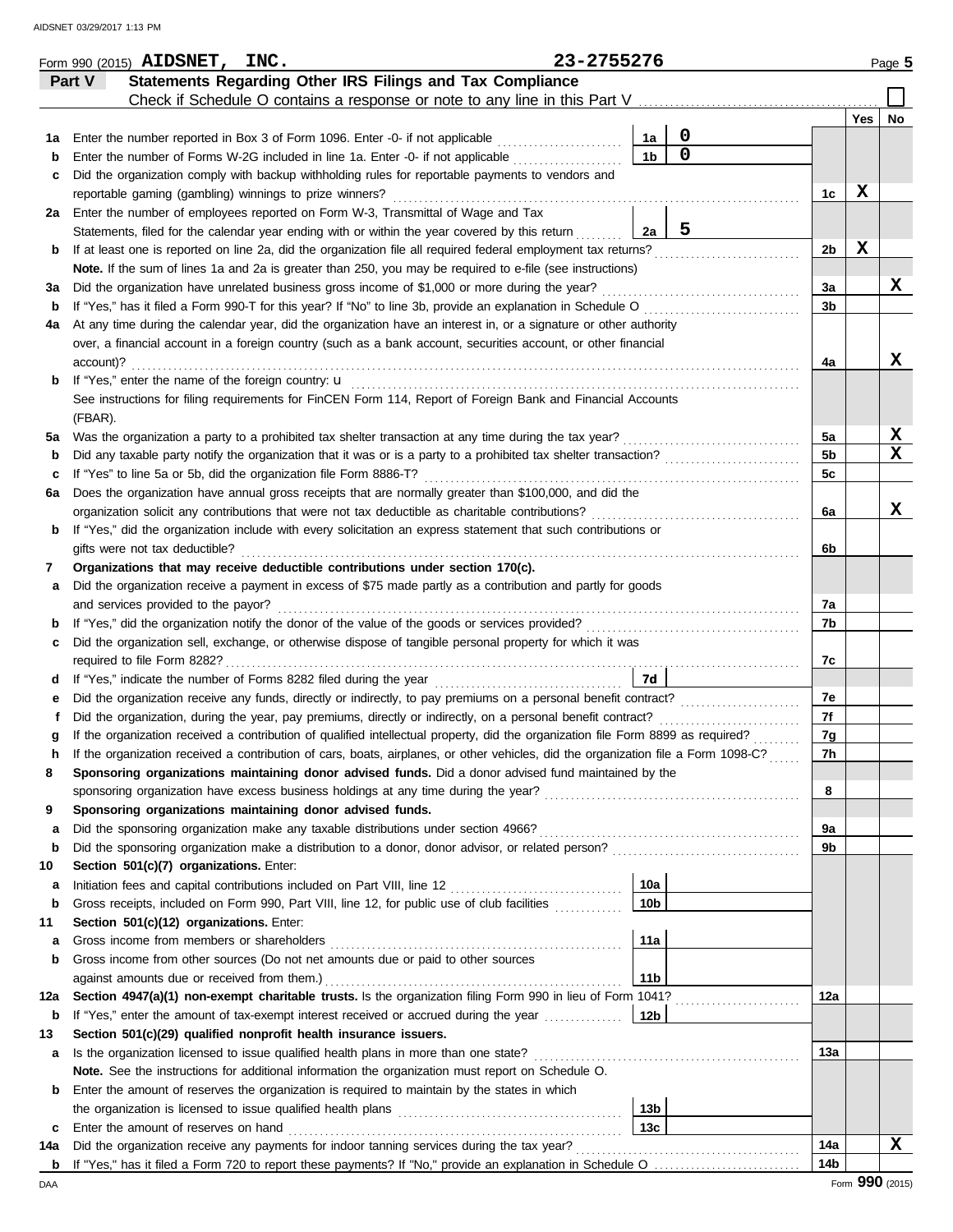|     |                  | Form 990 (2015) AIDSNET, INC.                                                                                                       |                                                              |                                  |                                              | 23-2755276 |                |                            |                 |     | Page 6      |
|-----|------------------|-------------------------------------------------------------------------------------------------------------------------------------|--------------------------------------------------------------|----------------------------------|----------------------------------------------|------------|----------------|----------------------------|-----------------|-----|-------------|
|     | Part VI          | Governance, Management, and Disclosure For each "Yes" response to lines 2 through 7b below, and for a "No"                          |                                                              |                                  |                                              |            |                |                            |                 |     |             |
|     |                  | response to line 8a, 8b, or 10b below, describe the circumstances, processes, or changes in Schedule O. See instructions.           |                                                              |                                  |                                              |            |                |                            |                 |     |             |
|     |                  |                                                                                                                                     |                                                              |                                  |                                              |            |                |                            |                 |     | ΙXΙ         |
|     |                  | Section A. Governing Body and Management                                                                                            |                                                              |                                  |                                              |            |                |                            |                 |     |             |
|     |                  |                                                                                                                                     |                                                              |                                  |                                              |            |                |                            |                 | Yes | No          |
| 1а  |                  | Enter the number of voting members of the governing body at the end of the tax year                                                 |                                                              |                                  |                                              |            | 1a             | 8                          |                 |     |             |
|     |                  | If there are material differences in voting rights among members of the governing body, or                                          |                                                              |                                  |                                              |            |                |                            |                 |     |             |
|     |                  | if the governing body delegated broad authority to an executive committee or similar                                                |                                                              |                                  |                                              |            |                |                            |                 |     |             |
|     |                  | committee, explain in Schedule O.                                                                                                   |                                                              |                                  |                                              |            |                |                            |                 |     |             |
| b   |                  | Enter the number of voting members included in line 1a, above, who are independent                                                  |                                                              |                                  |                                              |            | 1 <sub>b</sub> | 8                          |                 |     |             |
| 2   |                  | Did any officer, director, trustee, or key employee have a family relationship or a business relationship with                      |                                                              |                                  |                                              |            |                |                            |                 |     |             |
|     |                  | any other officer, director, trustee, or key employee?                                                                              |                                                              |                                  |                                              |            |                |                            | 2               |     | X           |
| 3   |                  | Did the organization delegate control over management duties customarily performed by or under the direct                           |                                                              |                                  |                                              |            |                |                            |                 |     |             |
|     |                  | supervision of officers, directors, or trustees, or key employees to a management company or other person?                          |                                                              |                                  |                                              |            |                |                            | 3               |     | x           |
| 4   |                  | Did the organization make any significant changes to its governing documents since the prior Form 990 was filed?                    |                                                              |                                  |                                              |            |                |                            | 4               |     | $\mathbf x$ |
| 5   |                  | Did the organization become aware during the year of a significant diversion of the organization's assets?                          |                                                              |                                  |                                              |            |                |                            | 5               |     | $\mathbf x$ |
| 6   |                  | Did the organization have members or stockholders?                                                                                  |                                                              |                                  |                                              |            |                |                            | 6               |     | $\mathbf x$ |
| 7a  |                  | Did the organization have members, stockholders, or other persons who had the power to elect or appoint                             |                                                              |                                  |                                              |            |                |                            |                 |     |             |
|     |                  | one or more members of the governing body?                                                                                          |                                                              |                                  |                                              |            |                |                            | 7a              |     | X           |
| b   |                  | Are any governance decisions of the organization reserved to (or subject to approval by) members,                                   |                                                              |                                  |                                              |            |                |                            |                 |     |             |
|     |                  | stockholders, or persons other than the governing body?                                                                             |                                                              |                                  |                                              |            |                |                            | 7b              |     | x           |
| 8   |                  | Did the organization contemporaneously document the meetings held or written actions undertaken during the year by the following:   |                                                              |                                  |                                              |            |                |                            |                 |     |             |
| а   |                  | The governing body?                                                                                                                 |                                                              |                                  |                                              |            |                |                            | 8a              | X   |             |
| b   |                  | Each committee with authority to act on behalf of the governing body?                                                               |                                                              |                                  |                                              |            |                |                            | 8b              | X   |             |
| 9   |                  | Is there any officer, director, trustee, or key employee listed in Part VII, Section A, who cannot be reached at                    |                                                              |                                  |                                              |            |                |                            |                 |     |             |
|     |                  |                                                                                                                                     |                                                              |                                  |                                              |            |                |                            | 9               |     | x           |
|     |                  | <b>Section B. Policies</b> (This Section B requests information about policies not required by the Internal Revenue Code.)          |                                                              |                                  |                                              |            |                |                            |                 |     |             |
|     |                  |                                                                                                                                     |                                                              |                                  |                                              |            |                |                            |                 | Yes | No          |
| 10a |                  | Did the organization have local chapters, branches, or affiliates?                                                                  |                                                              |                                  |                                              |            |                |                            | 10a             |     | X           |
| b   |                  | If "Yes," did the organization have written policies and procedures governing the activities of such chapters,                      |                                                              |                                  |                                              |            |                |                            |                 |     |             |
|     |                  | affiliates, and branches to ensure their operations are consistent with the organization's exempt purposes?                         |                                                              |                                  |                                              |            |                |                            | 10b             |     |             |
| 11a |                  | Has the organization provided a complete copy of this Form 990 to all members of its governing body before filing the form?         |                                                              |                                  |                                              |            |                |                            | 11a             | X   |             |
| b   |                  | Describe in Schedule O the process, if any, used by the organization to review this Form 990.                                       |                                                              |                                  |                                              |            |                |                            |                 |     |             |
| 12a |                  | Did the organization have a written conflict of interest policy? If "No," go to line 13                                             |                                                              |                                  |                                              |            |                |                            | 12a             |     | X           |
| b   |                  | Were officers, directors, or trustees, and key employees required to disclose annually interests that could give rise to conflicts? |                                                              |                                  |                                              |            |                |                            | 12b             |     |             |
| c   |                  | Did the organization regularly and consistently monitor and enforce compliance with the policy? If "Yes,"                           |                                                              |                                  |                                              |            |                |                            |                 |     |             |
|     |                  | describe in Schedule O how this was done                                                                                            |                                                              |                                  |                                              |            |                |                            | 12 <sub>c</sub> |     |             |
| 13  |                  | Did the organization have a written whistleblower policy?                                                                           |                                                              |                                  |                                              |            |                |                            | 13              | x   |             |
| 14  |                  | Did the organization have a written document retention and destruction policy?                                                      |                                                              |                                  |                                              |            |                |                            | 14              | x   |             |
| 15  |                  | Did the process for determining compensation of the following persons include a review and approval by                              |                                                              |                                  |                                              |            |                |                            |                 |     |             |
|     |                  | independent persons, comparability data, and contemporaneous substantiation of the deliberation and decision?                       |                                                              |                                  |                                              |            |                |                            |                 |     |             |
| а   |                  | The organization's CEO, Executive Director, or top management official                                                              |                                                              |                                  |                                              |            |                |                            | 15a             | X   |             |
| b   |                  | Other officers or key employees of the organization                                                                                 |                                                              |                                  |                                              |            |                |                            | 15b             |     | X           |
|     |                  | If "Yes" to line 15a or 15b, describe the process in Schedule O (see instructions).                                                 |                                                              |                                  |                                              |            |                |                            |                 |     |             |
| 16a |                  | Did the organization invest in, contribute assets to, or participate in a joint venture or similar arrangement                      |                                                              |                                  |                                              |            |                |                            |                 |     |             |
|     |                  | with a taxable entity during the year?                                                                                              |                                                              |                                  |                                              |            |                |                            | 16a             |     | х           |
|     |                  | If "Yes," did the organization follow a written policy or procedure requiring the organization to evaluate its                      |                                                              |                                  |                                              |            |                |                            |                 |     |             |
|     |                  | participation in joint venture arrangements under applicable federal tax law, and take steps to safeguard the                       |                                                              |                                  |                                              |            |                |                            |                 |     |             |
|     |                  |                                                                                                                                     |                                                              |                                  |                                              |            |                |                            | 16b             |     |             |
|     |                  | <b>Section C. Disclosure</b>                                                                                                        |                                                              |                                  |                                              |            |                |                            |                 |     |             |
| 17  |                  | List the states with which a copy of this Form 990 is required to be filed $\mathbf{u}$ PA                                          |                                                              |                                  |                                              |            |                |                            |                 |     |             |
| 18  |                  | Section 6104 requires an organization to make its Forms 1023 (or 1024 if applicable), 990, and 990-T (Section 501(c)(3)s only)      |                                                              |                                  |                                              |            |                |                            |                 |     |             |
|     |                  | available for public inspection. Indicate how you made these available. Check all that apply.                                       |                                                              |                                  |                                              |            |                |                            |                 |     |             |
|     |                  | Own website                                                                                                                         | $ \mathbf{X} $ Another's website $ \mathbf{X} $ Upon request |                                  | $ \mathbf{X} $ Other (explain in Schedule O) |            |                |                            |                 |     |             |
| 19  |                  | Describe in Schedule O whether (and if so, how) the organization made its governing documents, conflict of interest policy, and     |                                                              |                                  |                                              |            |                |                            |                 |     |             |
|     |                  | financial statements available to the public during the tax year.                                                                   |                                                              |                                  |                                              |            |                |                            |                 |     |             |
| 20  |                  | State the name, address, and telephone number of the person who possesses the organization's books and records: u                   |                                                              |                                  |                                              |            |                |                            |                 |     |             |
|     |                  | THE ORGANIZATION                                                                                                                    |                                                              | 31 SOUTH COMMERCE WAY, SUITE 400 |                                              |            |                |                            |                 |     |             |
|     | <b>BETHLEHEM</b> |                                                                                                                                     |                                                              |                                  |                                              |            |                | PA 18017-8916 610-882-1119 |                 |     |             |
|     |                  |                                                                                                                                     |                                                              |                                  |                                              |            |                |                            |                 |     |             |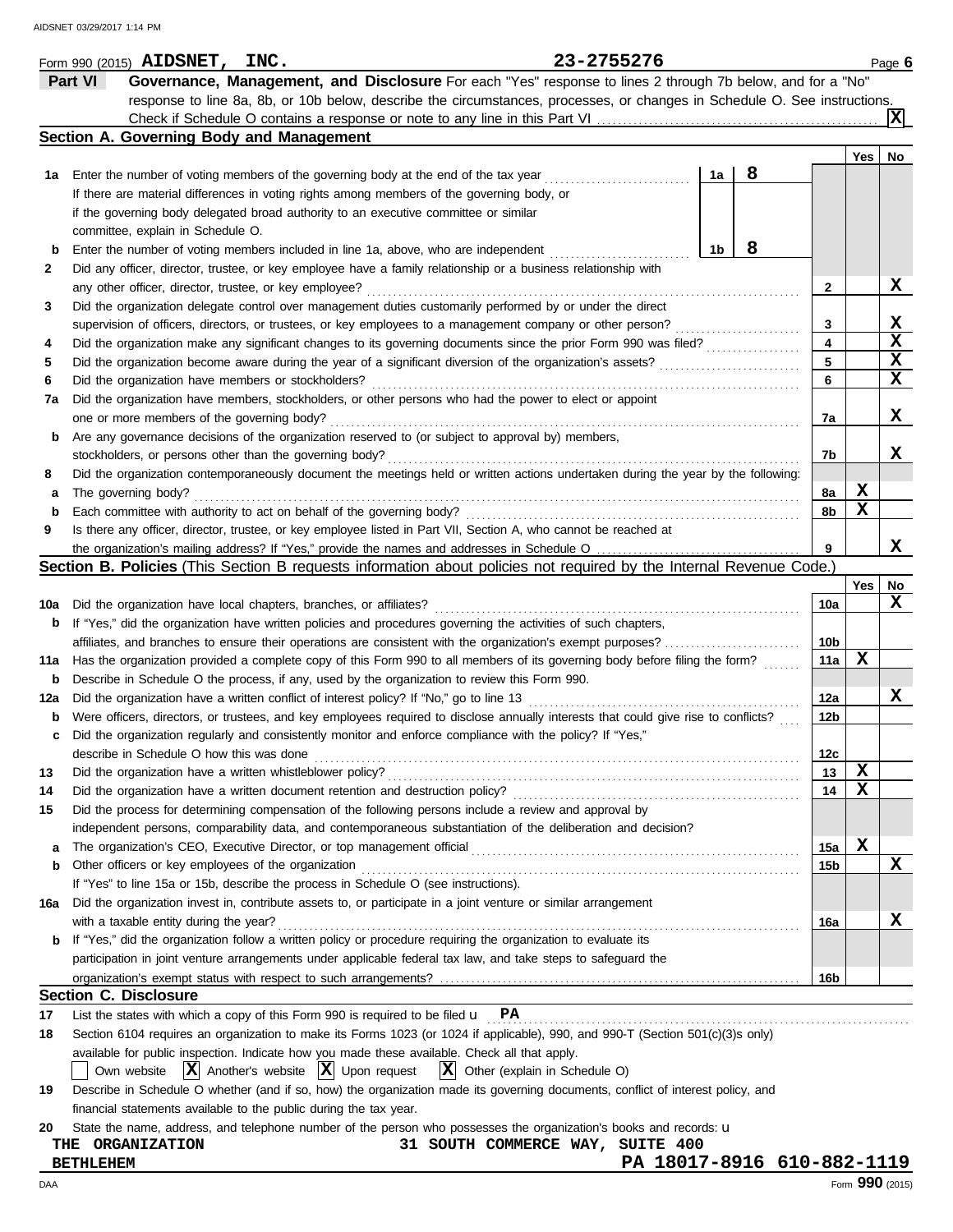| Form 990 (2015)          | <b>AIDSNET,</b><br>INC.                     | 23-2755276                                                                                                                                                                                                                                                  | Page 7 |
|--------------------------|---------------------------------------------|-------------------------------------------------------------------------------------------------------------------------------------------------------------------------------------------------------------------------------------------------------------|--------|
| Part VII                 |                                             | Compensation of Officers, Directors, Trustees, Key Employees, Highest Compensated Employees, and                                                                                                                                                            |        |
|                          | <b>Independent Contractors</b>              |                                                                                                                                                                                                                                                             |        |
|                          |                                             | Check if Schedule O contains a response or note to any line in this Part VII                                                                                                                                                                                |        |
| Section A.               |                                             | Officers, Directors, Trustees, Key Employees, and Highest Compensated Employees                                                                                                                                                                             |        |
| organization's tax year. |                                             | 1a Complete this table for all persons required to be listed. Report compensation for the calendar year ending with or within the                                                                                                                           |        |
|                          |                                             | • List all of the organization's <b>current</b> officers, directors, trustees (whether individuals or organizations), regardless of amount of<br>compensation. Enter -0- in columns $(D)$ , $(E)$ , and $(F)$ if no compensation was paid.                  |        |
|                          |                                             | • List all of the organization's current key employees, if any. See instructions for definition of "key employee."                                                                                                                                          |        |
|                          | organization and any related organizations. | • List the organization's five current highest compensated employees (other than an officer, director, trustee, or key employee)<br>who received reportable compensation (Box 5 of Form W-2 and/or Box 7 of Form 1099-MISC) of more than \$100,000 from the |        |
|                          |                                             |                                                                                                                                                                                                                                                             |        |

■ List all of the organization's **former** officers, key employees, and highest compensated employees who received more than<br> **•** 00,000 of reportable compensation from the ergonization and any related ergonizations \$100,000 of reportable compensation from the organization and any related organizations.

List all of the organization's **former directors or trustees** that received, in the capacity as a former director or trustee of the ● List all of the organization's former directors or trustees that received, in the capacity as a former director organization, more than \$10,000 of reportable compensation from the organization and any related organizati List persons in the following order: individual trustees or directors; institutional trustees; officers; key employees; highest compensated employees; and former such persons.

Check this box if neither the organization nor any related organization compensated any current officer, director, or trustee.

| (A)<br>Name and Title                                  | (B)<br>Average<br>hours per<br>week<br>(list any               | (C)<br>Position<br>(do not check more than one<br>box, unless person is both an<br>officer and a director/trustee) |                       |             |              |                                 |        | (D)<br>Reportable<br>compensation<br>from<br>the<br>organization | (E)<br>Reportable<br>compensation from<br>related<br>organizations<br>(W-2/1099-MISC) | (F)<br>Estimated<br>amount of<br>other<br>compensation   |  |
|--------------------------------------------------------|----------------------------------------------------------------|--------------------------------------------------------------------------------------------------------------------|-----------------------|-------------|--------------|---------------------------------|--------|------------------------------------------------------------------|---------------------------------------------------------------------------------------|----------------------------------------------------------|--|
|                                                        | hours for<br>related<br>organizations<br>below dotted<br>line) | Individual<br>or director<br>trustee                                                                               | Institutional trustee | Officer     | Key employee | Highest compensated<br>employee | Former | (W-2/1099-MISC)                                                  |                                                                                       | from the<br>organization<br>and related<br>organizations |  |
| (1) GREG REPPERT                                       | 0.50                                                           |                                                                                                                    |                       |             |              |                                 |        |                                                                  |                                                                                       |                                                          |  |
| <b>BOARD CHAIR</b>                                     | 0.00                                                           | $\mathbf x$                                                                                                        |                       | $\mathbf x$ |              |                                 |        | 0                                                                | 0                                                                                     | 0                                                        |  |
| (2) LIZABETH K FOX                                     |                                                                |                                                                                                                    |                       |             |              |                                 |        |                                                                  |                                                                                       |                                                          |  |
|                                                        | 0.50                                                           |                                                                                                                    |                       |             |              |                                 |        |                                                                  |                                                                                       |                                                          |  |
| <b>VICE-CHAIR</b>                                      | 0.00                                                           | $\mathbf x$                                                                                                        |                       | $\mathbf x$ |              |                                 |        | 0                                                                | 0                                                                                     | $\mathbf 0$                                              |  |
| (3) LISA SPIRO                                         |                                                                |                                                                                                                    |                       |             |              |                                 |        |                                                                  |                                                                                       |                                                          |  |
|                                                        | 0.50                                                           |                                                                                                                    |                       |             |              |                                 |        |                                                                  |                                                                                       |                                                          |  |
| SECREATARY/TREASURER                                   | 0.00                                                           | $\mathbf x$                                                                                                        |                       | X           |              |                                 |        | 0                                                                | 0                                                                                     | $\mathbf 0$                                              |  |
| (4) SHARI MORRIS                                       |                                                                |                                                                                                                    |                       |             |              |                                 |        |                                                                  |                                                                                       |                                                          |  |
|                                                        | 0.50                                                           |                                                                                                                    |                       |             |              |                                 |        |                                                                  |                                                                                       | 0                                                        |  |
| <b>BOARD MEMBER</b><br>(5) SARAH A KALAVODA            | 0.00                                                           | $\mathbf x$                                                                                                        |                       |             |              |                                 |        | 0                                                                | 0                                                                                     |                                                          |  |
|                                                        | 0.50                                                           |                                                                                                                    |                       |             |              |                                 |        |                                                                  |                                                                                       |                                                          |  |
| <b>BOARD MEMBER</b>                                    | 0.00                                                           | $\mathbf x$                                                                                                        |                       |             |              |                                 |        | 0                                                                | 0                                                                                     | $\mathbf 0$                                              |  |
| (6) ELIZABETH A RICE                                   |                                                                |                                                                                                                    |                       |             |              |                                 |        |                                                                  |                                                                                       |                                                          |  |
|                                                        | 0.50                                                           |                                                                                                                    |                       |             |              |                                 |        |                                                                  |                                                                                       |                                                          |  |
| <b>BOARD MEMBER</b>                                    | 0.00                                                           | $\mathbf x$                                                                                                        |                       |             |              |                                 |        | 0                                                                | 0                                                                                     | $\pmb{0}$                                                |  |
| $(7)$ ABLE GONZALEZ, $\overline{J}R$ .                 |                                                                |                                                                                                                    |                       |             |              |                                 |        |                                                                  |                                                                                       |                                                          |  |
|                                                        | 0.50                                                           |                                                                                                                    |                       |             |              |                                 |        |                                                                  |                                                                                       |                                                          |  |
| <b>BOARD MEMBER</b>                                    | 0.00                                                           | $\mathbf x$                                                                                                        |                       |             |              |                                 |        | 0                                                                | 0                                                                                     | $\mathbf 0$                                              |  |
| (8) ALYSSA SMITH                                       |                                                                |                                                                                                                    |                       |             |              |                                 |        |                                                                  |                                                                                       |                                                          |  |
|                                                        | 0.50                                                           |                                                                                                                    |                       |             |              |                                 |        |                                                                  |                                                                                       |                                                          |  |
| <b>BOARD MEMBER</b><br><b>STAURT</b><br><b>THACKER</b> | 0.00                                                           | $\mathbf x$                                                                                                        |                       |             |              |                                 |        | 0                                                                | 0                                                                                     | 0                                                        |  |
| (9) ANN                                                | 35.00                                                          |                                                                                                                    |                       |             |              |                                 |        |                                                                  |                                                                                       |                                                          |  |
| EXECUTIVE DIRECTOR                                     | 0.00                                                           |                                                                                                                    |                       | $\mathbf x$ |              |                                 |        | 81,278                                                           | 0                                                                                     | $\mathbf 0$                                              |  |
| (10)                                                   |                                                                |                                                                                                                    |                       |             |              |                                 |        |                                                                  |                                                                                       |                                                          |  |
|                                                        |                                                                |                                                                                                                    |                       |             |              |                                 |        |                                                                  |                                                                                       |                                                          |  |
| (11)                                                   |                                                                |                                                                                                                    |                       |             |              |                                 |        |                                                                  |                                                                                       |                                                          |  |
|                                                        |                                                                |                                                                                                                    |                       |             |              |                                 |        |                                                                  |                                                                                       |                                                          |  |
|                                                        |                                                                |                                                                                                                    |                       |             |              |                                 |        |                                                                  |                                                                                       |                                                          |  |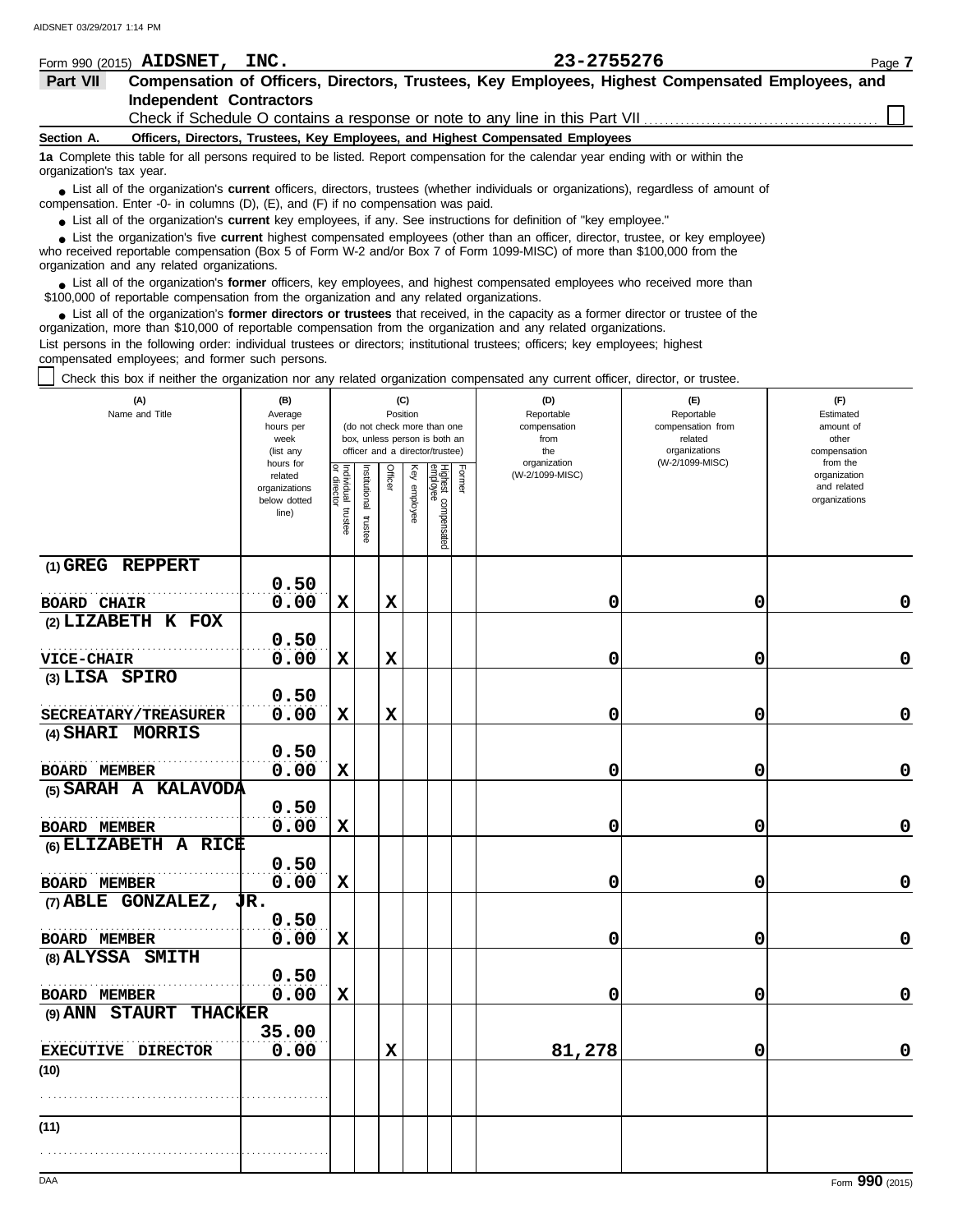| AIDSNET 03/29/2017 1:14 PM | Form 990 (2015) AIDSNET,                                                                                                                                              | INC.                                                          |                                                                                                                    |  |        |                 |  |                                              | 23-2755276                                                                                                         |                                                                                                                                                                    | Page 8                                                             |  |
|----------------------------|-----------------------------------------------------------------------------------------------------------------------------------------------------------------------|---------------------------------------------------------------|--------------------------------------------------------------------------------------------------------------------|--|--------|-----------------|--|----------------------------------------------|--------------------------------------------------------------------------------------------------------------------|--------------------------------------------------------------------------------------------------------------------------------------------------------------------|--------------------------------------------------------------------|--|
| Part VII                   |                                                                                                                                                                       |                                                               |                                                                                                                    |  |        |                 |  |                                              | Section A. Officers, Directors, Trustees, Key Employees, and Highest Compensated Employees (continued)             |                                                                                                                                                                    |                                                                    |  |
|                            | (A)<br>Name and title                                                                                                                                                 | (B)<br>Average<br>hours per<br>week<br>(list any<br>hours for | (C)<br>Position<br>(do not check more than one<br>box, unless person is both an<br>officer and a director/trustee) |  |        |                 |  |                                              | (D)<br>Reportable<br>compensation<br>from<br>the<br>organization                                                   | (E)<br>Reportable<br>compensation from<br>related<br>organizations<br>(W-2/1099-MISC)                                                                              | (F)<br>Estimated<br>amount of<br>other<br>compensation<br>from the |  |
|                            | Officer<br>Institutional trustee<br>Individual 1<br>related<br>organizations<br>below dotted<br>trustee<br>line)                                                      |                                                               | Highest compensated<br>employee<br>Key employee                                                                    |  | Former | (W-2/1099-MISC) |  | organization<br>and related<br>organizations |                                                                                                                    |                                                                                                                                                                    |                                                                    |  |
|                            |                                                                                                                                                                       |                                                               |                                                                                                                    |  |        |                 |  |                                              |                                                                                                                    |                                                                                                                                                                    |                                                                    |  |
|                            |                                                                                                                                                                       |                                                               |                                                                                                                    |  |        |                 |  |                                              |                                                                                                                    |                                                                                                                                                                    |                                                                    |  |
|                            |                                                                                                                                                                       |                                                               |                                                                                                                    |  |        |                 |  |                                              |                                                                                                                    |                                                                                                                                                                    |                                                                    |  |
|                            |                                                                                                                                                                       |                                                               |                                                                                                                    |  |        |                 |  |                                              |                                                                                                                    |                                                                                                                                                                    |                                                                    |  |
|                            |                                                                                                                                                                       |                                                               |                                                                                                                    |  |        |                 |  |                                              |                                                                                                                    |                                                                                                                                                                    |                                                                    |  |
|                            |                                                                                                                                                                       |                                                               |                                                                                                                    |  |        |                 |  |                                              |                                                                                                                    |                                                                                                                                                                    |                                                                    |  |
|                            |                                                                                                                                                                       |                                                               |                                                                                                                    |  |        |                 |  |                                              |                                                                                                                    |                                                                                                                                                                    |                                                                    |  |
|                            |                                                                                                                                                                       |                                                               |                                                                                                                    |  |        |                 |  |                                              |                                                                                                                    |                                                                                                                                                                    |                                                                    |  |
|                            |                                                                                                                                                                       |                                                               |                                                                                                                    |  |        |                 |  | u                                            | 81,278                                                                                                             |                                                                                                                                                                    |                                                                    |  |
| d                          | c Total from continuation sheets to Part VII, Section A                                                                                                               |                                                               |                                                                                                                    |  |        |                 |  | u                                            | 81,278                                                                                                             |                                                                                                                                                                    |                                                                    |  |
| $\mathbf{2}$               |                                                                                                                                                                       |                                                               |                                                                                                                    |  |        |                 |  |                                              | Total number of individuals (including but not limited to those listed above) who received more than \$100,000 of  |                                                                                                                                                                    |                                                                    |  |
|                            | reportable compensation from the organization $\mathbf u$ 0                                                                                                           |                                                               |                                                                                                                    |  |        |                 |  |                                              |                                                                                                                    |                                                                                                                                                                    | Yes<br>No                                                          |  |
| 3                          |                                                                                                                                                                       |                                                               |                                                                                                                    |  |        |                 |  |                                              | Did the organization list any former officer, director, or trustee, key employee, or highest compensated           |                                                                                                                                                                    | X                                                                  |  |
| 4                          | employee on line 1a? If "Yes," complete Schedule J for such individual                                                                                                |                                                               |                                                                                                                    |  |        |                 |  |                                              | For any individual listed on line 1a, is the sum of reportable compensation and other compensation from the        |                                                                                                                                                                    | 3                                                                  |  |
|                            |                                                                                                                                                                       |                                                               |                                                                                                                    |  |        |                 |  |                                              | organization and related organizations greater than \$150,000? If "Yes," complete Schedule J for such              |                                                                                                                                                                    | X<br>4                                                             |  |
| 5                          |                                                                                                                                                                       |                                                               |                                                                                                                    |  |        |                 |  |                                              | Did any person listed on line 1a receive or accrue compensation from any unrelated organization or individual      |                                                                                                                                                                    |                                                                    |  |
|                            | Section B. Independent Contractors                                                                                                                                    |                                                               |                                                                                                                    |  |        |                 |  |                                              |                                                                                                                    |                                                                                                                                                                    | x<br>5                                                             |  |
| 1                          |                                                                                                                                                                       |                                                               |                                                                                                                    |  |        |                 |  |                                              | Complete this table for your five highest compensated independent contractors that received more than \$100,000 of |                                                                                                                                                                    |                                                                    |  |
|                            |                                                                                                                                                                       | (A)<br>Name and business address                              |                                                                                                                    |  |        |                 |  |                                              |                                                                                                                    | compensation from the organization. Report compensation for the calendar year ending with or within the organization's tax year.<br>(B)<br>Description of services | (C)<br>Compensation                                                |  |
|                            |                                                                                                                                                                       |                                                               |                                                                                                                    |  |        |                 |  |                                              |                                                                                                                    |                                                                                                                                                                    |                                                                    |  |
|                            |                                                                                                                                                                       |                                                               |                                                                                                                    |  |        |                 |  |                                              |                                                                                                                    |                                                                                                                                                                    |                                                                    |  |
|                            |                                                                                                                                                                       |                                                               |                                                                                                                    |  |        |                 |  |                                              |                                                                                                                    |                                                                                                                                                                    |                                                                    |  |
|                            |                                                                                                                                                                       |                                                               |                                                                                                                    |  |        |                 |  |                                              |                                                                                                                    |                                                                                                                                                                    |                                                                    |  |
| 2                          | Total number of independent contractors (including but not limited to those listed above) who<br>received more than \$100,000 of compensation from the organization u |                                                               |                                                                                                                    |  |        |                 |  |                                              |                                                                                                                    | 0                                                                                                                                                                  |                                                                    |  |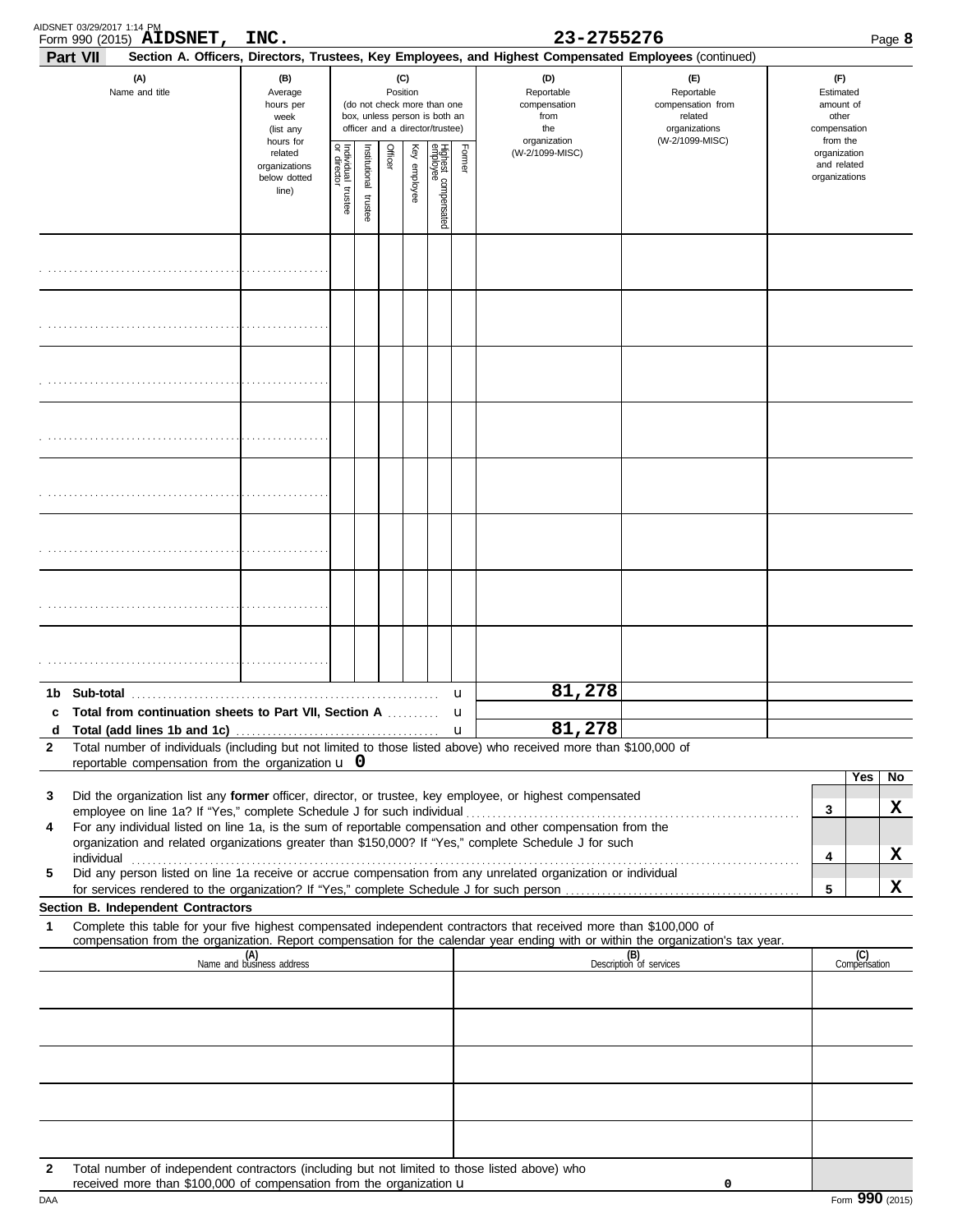|                                                           |           | Form 990 (2015) AIDSNET, INC.                                                       |                                        |                |                   |                      | 23-2755276                                         |                                         | Page 9                                                           |
|-----------------------------------------------------------|-----------|-------------------------------------------------------------------------------------|----------------------------------------|----------------|-------------------|----------------------|----------------------------------------------------|-----------------------------------------|------------------------------------------------------------------|
|                                                           | Part VIII |                                                                                     | <b>Statement of Revenue</b>            |                |                   |                      |                                                    |                                         |                                                                  |
|                                                           |           |                                                                                     |                                        |                |                   | (A)<br>Total revenue | (B)<br>Related or<br>exempt<br>function<br>revenue | (C)<br>Unrelated<br>business<br>revenue | (D)<br>Revenue<br>excluded from tax<br>under sections<br>512-514 |
|                                                           |           | 1a Federated campaigns                                                              |                                        | 1a             |                   |                      |                                                    |                                         |                                                                  |
|                                                           |           | <b>b</b> Membership dues                                                            |                                        | 1 <sub>b</sub> |                   |                      |                                                    |                                         |                                                                  |
|                                                           |           | c Fundraising events                                                                |                                        | 1 <sub>c</sub> |                   |                      |                                                    |                                         |                                                                  |
|                                                           |           | d Related organizations                                                             |                                        | 1 <sub>d</sub> |                   |                      |                                                    |                                         |                                                                  |
|                                                           |           | <b>e</b> Government grants (contributions)                                          |                                        | 1e             | 2,014,994         |                      |                                                    |                                         |                                                                  |
| Contributions, Gifts, Grants<br>and Other Similar Amounts |           | f All other contributions, gifts, grants,<br>and similar amounts not included above |                                        | 1f             | 73,342            |                      |                                                    |                                         |                                                                  |
|                                                           |           | g Noncash contributions included in lines 1a-1f:                                    |                                        |                | $\frac{1}{2}$     |                      |                                                    |                                         |                                                                  |
|                                                           |           |                                                                                     |                                        | 2,088,336      |                   |                      |                                                    |                                         |                                                                  |
|                                                           |           |                                                                                     |                                        |                | <b>Busn. Code</b> |                      |                                                    |                                         |                                                                  |
| Program Service Revenue                                   | 2a        |                                                                                     |                                        |                |                   |                      |                                                    |                                         |                                                                  |
|                                                           | b         |                                                                                     |                                        |                |                   |                      |                                                    |                                         |                                                                  |
|                                                           | С         |                                                                                     |                                        |                |                   |                      |                                                    |                                         |                                                                  |
|                                                           | d         |                                                                                     |                                        |                |                   |                      |                                                    |                                         |                                                                  |
|                                                           | е         |                                                                                     |                                        |                |                   |                      |                                                    |                                         |                                                                  |
|                                                           |           | f All other program service revenue                                                 |                                        |                |                   |                      |                                                    |                                         |                                                                  |
|                                                           |           |                                                                                     |                                        |                |                   |                      |                                                    |                                         |                                                                  |
|                                                           |           | 3 Investment income (including dividends, interest,                                 |                                        |                |                   |                      |                                                    |                                         |                                                                  |
|                                                           |           |                                                                                     |                                        |                | u                 | 30                   | 30                                                 |                                         |                                                                  |
|                                                           | 4         | Income from investment of tax-exempt bond proceeds u                                |                                        |                |                   |                      |                                                    |                                         |                                                                  |
|                                                           | 5         |                                                                                     |                                        |                |                   |                      |                                                    |                                         |                                                                  |
|                                                           |           |                                                                                     | (i) Real                               |                | (ii) Personal     |                      |                                                    |                                         |                                                                  |
|                                                           |           | <b>6a</b> Gross rents                                                               |                                        |                |                   |                      |                                                    |                                         |                                                                  |
|                                                           |           | <b>b</b> Less: rental exps.                                                         |                                        |                |                   |                      |                                                    |                                         |                                                                  |
|                                                           |           | <b>c</b> Rental inc. or (loss)                                                      |                                        |                |                   |                      |                                                    |                                         |                                                                  |
|                                                           |           | <b>7a</b> Gross amount from                                                         | (i) Securities                         |                | (ii) Other        |                      |                                                    |                                         |                                                                  |
|                                                           |           | sales of assets                                                                     |                                        |                |                   |                      |                                                    |                                         |                                                                  |
|                                                           |           | other than inventory<br><b>b</b> Less: cost or other                                |                                        |                |                   |                      |                                                    |                                         |                                                                  |
|                                                           |           | basis & sales exps.                                                                 |                                        |                |                   |                      |                                                    |                                         |                                                                  |
|                                                           |           | c Gain or (loss)                                                                    |                                        |                |                   |                      |                                                    |                                         |                                                                  |
|                                                           |           |                                                                                     |                                        |                |                   |                      |                                                    |                                         |                                                                  |
|                                                           |           | 8a Gross income from fundraising events                                             |                                        |                |                   |                      |                                                    |                                         |                                                                  |
| <b>Other Revenue</b>                                      |           | (not including $\$\dots$                                                            |                                        |                |                   |                      |                                                    |                                         |                                                                  |
|                                                           |           |                                                                                     | of contributions reported on line 1c). |                |                   |                      |                                                    |                                         |                                                                  |
|                                                           |           | See Part IV, line 18                                                                |                                        | a              |                   |                      |                                                    |                                         |                                                                  |
|                                                           |           | <b>b</b> Less: direct expenses                                                      |                                        | b              |                   |                      |                                                    |                                         |                                                                  |
|                                                           |           | c Net income or (loss) from fundraising events  u                                   |                                        |                |                   |                      |                                                    |                                         |                                                                  |
|                                                           |           | 9a Gross income from gaming activities.                                             |                                        |                |                   |                      |                                                    |                                         |                                                                  |
|                                                           |           | See Part IV, line 19                                                                |                                        | a              |                   |                      |                                                    |                                         |                                                                  |
|                                                           |           | <b>b</b> Less: direct expenses                                                      |                                        | b              |                   |                      |                                                    |                                         |                                                                  |
|                                                           |           | c Net income or (loss) from gaming activities  u                                    |                                        |                |                   |                      |                                                    |                                         |                                                                  |
|                                                           |           | 10a Gross sales of inventory, less                                                  |                                        |                |                   |                      |                                                    |                                         |                                                                  |
|                                                           |           | returns and allowances                                                              |                                        | a              |                   |                      |                                                    |                                         |                                                                  |
|                                                           |           | b<br><b>b</b> Less: cost of goods sold                                              |                                        |                |                   |                      |                                                    |                                         |                                                                  |
|                                                           |           | c Net income or (loss) from sales of inventory  u                                   |                                        |                |                   |                      |                                                    |                                         |                                                                  |
|                                                           |           |                                                                                     | Miscellaneous Revenue                  |                | Busn. Code        |                      |                                                    |                                         |                                                                  |

**11a** . . . . . . . . . . . . . . . . . . . . . . . . . . . . . . . . . . . . . . . . . . . . . . **OTHER INCOME 387 387**

u

u

**387**

**2,088,753 417 0 0**

**b**

**c** . . . . . . . . . . . . . . . . . . . . . . . . . . . . . . . . . . . . . . . . . . . . . . **d** All other revenue .............................. **e Total.** Add lines 11a–11d . . . . . . . . . . . . . . . . . . . . . . . . . . . . **Total revenue.** See instructions. . . . . . . . . . . . . . . . . . . . . **12**

. . . . . . . . . . . . . . . . . . . . . . . . . . . . . . . . . . . . . . . . . . . . . .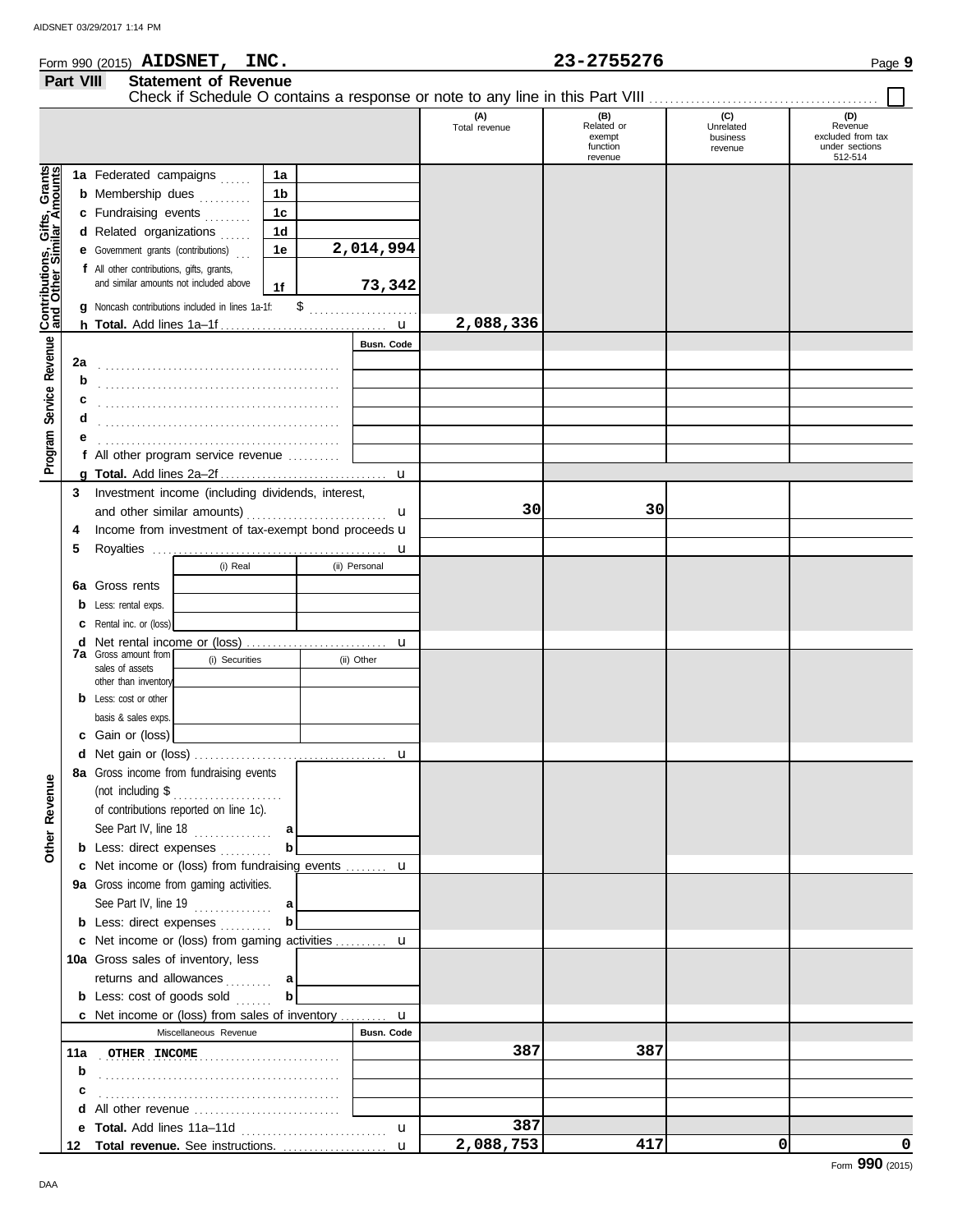### **Part IX Statement of Functional Expenses** Form 990 (2015) Page **10 AIDSNET, INC. 23-2755276** Section 501(c)(3) and 501(c)(4) organizations must complete all columns. All other organizations must complete column (A). **Do not include amounts reported on lines 6b,**<br> **The Object of Data VIII (A) (B) (C) (D)** Total expenses Program service Management and Fundraising Check if Schedule O contains a response or note to any line in this Part IX . . . . . . . . . . . . . . . . . . . . . . . . . . . . . . . . . . . . . . . . . . . . . . . . . . . . . . . . . . . . . . . .

|              | Do not include amounts reported on lines 6b,                                                                                                                                                                                                                                                                                                                                                                                                                                                                                | (A)<br>Total expenses | (B)<br>Program service | (C)<br>Management and | (U)<br>Fundraising |
|--------------|-----------------------------------------------------------------------------------------------------------------------------------------------------------------------------------------------------------------------------------------------------------------------------------------------------------------------------------------------------------------------------------------------------------------------------------------------------------------------------------------------------------------------------|-----------------------|------------------------|-----------------------|--------------------|
|              | 7b, 8b, 9b, and 10b of Part VIII.                                                                                                                                                                                                                                                                                                                                                                                                                                                                                           |                       | expenses               | general expenses      | expenses           |
| 1            | Grants and other assistance to domestic organizations                                                                                                                                                                                                                                                                                                                                                                                                                                                                       |                       |                        |                       |                    |
|              | and domestic governments. See Part IV, line 21                                                                                                                                                                                                                                                                                                                                                                                                                                                                              | 1,593,610             | 1,593,610              |                       |                    |
| $\mathbf{2}$ | Grants and other assistance to domestic                                                                                                                                                                                                                                                                                                                                                                                                                                                                                     |                       |                        |                       |                    |
|              | individuals. See Part IV, line 22                                                                                                                                                                                                                                                                                                                                                                                                                                                                                           |                       |                        |                       |                    |
| 3            | Grants and other assistance to foreign                                                                                                                                                                                                                                                                                                                                                                                                                                                                                      |                       |                        |                       |                    |
|              | organizations, foreign governments, and foreign                                                                                                                                                                                                                                                                                                                                                                                                                                                                             |                       |                        |                       |                    |
|              | individuals. See Part IV, lines 15 and 16                                                                                                                                                                                                                                                                                                                                                                                                                                                                                   |                       |                        |                       |                    |
| 4            | Benefits paid to or for members                                                                                                                                                                                                                                                                                                                                                                                                                                                                                             |                       |                        |                       |                    |
| 5            | Compensation of current officers, directors,                                                                                                                                                                                                                                                                                                                                                                                                                                                                                |                       |                        |                       |                    |
|              |                                                                                                                                                                                                                                                                                                                                                                                                                                                                                                                             | 81,278                | 81,278                 |                       |                    |
| 6            | Compensation not included above, to disqualified                                                                                                                                                                                                                                                                                                                                                                                                                                                                            |                       |                        |                       |                    |
|              | persons (as defined under section 4958(f)(1)) and                                                                                                                                                                                                                                                                                                                                                                                                                                                                           |                       |                        |                       |                    |
|              | persons described in section 4958(c)(3)(B)                                                                                                                                                                                                                                                                                                                                                                                                                                                                                  |                       |                        |                       |                    |
| 7            | Other salaries and wages                                                                                                                                                                                                                                                                                                                                                                                                                                                                                                    | 257,376               | 257,376                |                       |                    |
| 8            | Pension plan accruals and contributions (include                                                                                                                                                                                                                                                                                                                                                                                                                                                                            |                       |                        |                       |                    |
|              | section 401(k) and 403(b) employer contributions)                                                                                                                                                                                                                                                                                                                                                                                                                                                                           | 12,124                | 12,124                 |                       |                    |
| 9            | Other employee benefits                                                                                                                                                                                                                                                                                                                                                                                                                                                                                                     | 42,343                | 42,343                 |                       |                    |
| 10           |                                                                                                                                                                                                                                                                                                                                                                                                                                                                                                                             | 20,645                | 20,645                 |                       |                    |
| 11           | Fees for services (non-employees):                                                                                                                                                                                                                                                                                                                                                                                                                                                                                          |                       |                        |                       |                    |
| а            | Management                                                                                                                                                                                                                                                                                                                                                                                                                                                                                                                  |                       |                        |                       |                    |
| b            |                                                                                                                                                                                                                                                                                                                                                                                                                                                                                                                             |                       |                        |                       |                    |
| c            |                                                                                                                                                                                                                                                                                                                                                                                                                                                                                                                             | 6,343                 | 6,343                  |                       |                    |
| d            |                                                                                                                                                                                                                                                                                                                                                                                                                                                                                                                             |                       |                        |                       |                    |
| е            | Professional fundraising services. See Part IV, line 17                                                                                                                                                                                                                                                                                                                                                                                                                                                                     |                       |                        |                       |                    |
| f            | Investment management fees                                                                                                                                                                                                                                                                                                                                                                                                                                                                                                  |                       |                        |                       |                    |
| g            | Other. (If line 11g amount exceeds 10% of line 25, column                                                                                                                                                                                                                                                                                                                                                                                                                                                                   |                       |                        |                       |                    |
|              | (A) amount, list line 11g expenses on Schedule O.)                                                                                                                                                                                                                                                                                                                                                                                                                                                                          |                       |                        |                       |                    |
| 12           | Advertising and promotion                                                                                                                                                                                                                                                                                                                                                                                                                                                                                                   |                       |                        |                       |                    |
| 13           |                                                                                                                                                                                                                                                                                                                                                                                                                                                                                                                             | 9,361                 | 9,361                  |                       |                    |
| 14           | Information technology                                                                                                                                                                                                                                                                                                                                                                                                                                                                                                      |                       |                        |                       |                    |
| 15           |                                                                                                                                                                                                                                                                                                                                                                                                                                                                                                                             |                       |                        |                       |                    |
| 16           |                                                                                                                                                                                                                                                                                                                                                                                                                                                                                                                             | 31,131                | 31,131                 |                       |                    |
| 17           | $\begin{minipage}[c]{0.9\linewidth} \begin{tabular}{l} \textbf{Travel} \end{tabular} \end{minipage} \end{minipage} \begin{minipage}[c]{0.9\linewidth} \begin{tabular}{l} \textbf{True} \end{tabular} \end{minipage} \end{minipage} \begin{minipage}[c]{0.9\linewidth} \begin{tabular}{l} \textbf{True} \end{tabular} \end{minipage} \end{minipage} \begin{minipage}[c]{0.9\linewidth} \begin{tabular}{l} \textbf{True} \end{tabular} \end{minipage} \end{minipage} \begin{minipage}[c]{0.9\linewidth} \begin{tabular}{l} \$ | 646                   | 646                    |                       |                    |
| 18           | Payments of travel or entertainment expenses                                                                                                                                                                                                                                                                                                                                                                                                                                                                                |                       |                        |                       |                    |
|              | for any federal, state, or local public officials                                                                                                                                                                                                                                                                                                                                                                                                                                                                           |                       |                        |                       |                    |
| 19           | Conferences, conventions, and meetings                                                                                                                                                                                                                                                                                                                                                                                                                                                                                      | 5,137                 | 792                    | 4,345                 |                    |
| 20           | $Interest$                                                                                                                                                                                                                                                                                                                                                                                                                                                                                                                  | 518                   |                        | 518                   |                    |
| 21           | Payments to affiliates                                                                                                                                                                                                                                                                                                                                                                                                                                                                                                      |                       |                        |                       |                    |
| 22           | Depreciation, depletion, and amortization                                                                                                                                                                                                                                                                                                                                                                                                                                                                                   | 1,021                 |                        | 1,021                 |                    |
| 23           |                                                                                                                                                                                                                                                                                                                                                                                                                                                                                                                             | 5,117                 | 5,117                  |                       |                    |
| 24           | Other expenses. Itemize expenses not covered                                                                                                                                                                                                                                                                                                                                                                                                                                                                                |                       |                        |                       |                    |
|              | above (List miscellaneous expenses in line 24e. If                                                                                                                                                                                                                                                                                                                                                                                                                                                                          |                       |                        |                       |                    |
|              | line 24e amount exceeds 10% of line 25, column                                                                                                                                                                                                                                                                                                                                                                                                                                                                              |                       |                        |                       |                    |
|              | (A) amount, list line 24e expenses on Schedule O.)                                                                                                                                                                                                                                                                                                                                                                                                                                                                          |                       |                        |                       |                    |
| а            |                                                                                                                                                                                                                                                                                                                                                                                                                                                                                                                             |                       |                        |                       |                    |
| b            |                                                                                                                                                                                                                                                                                                                                                                                                                                                                                                                             |                       |                        |                       |                    |
| c            |                                                                                                                                                                                                                                                                                                                                                                                                                                                                                                                             |                       |                        |                       |                    |
| d            |                                                                                                                                                                                                                                                                                                                                                                                                                                                                                                                             |                       |                        |                       |                    |
| е            | All other expenses                                                                                                                                                                                                                                                                                                                                                                                                                                                                                                          |                       |                        |                       |                    |
| 25           | Total functional expenses. Add lines 1 through 24e                                                                                                                                                                                                                                                                                                                                                                                                                                                                          | 2,066,650             | 2,060,766              | 5,884                 | 0                  |
| 26           | Joint costs. Complete this line only if the                                                                                                                                                                                                                                                                                                                                                                                                                                                                                 |                       |                        |                       |                    |
|              | organization reported in column (B) joint costs                                                                                                                                                                                                                                                                                                                                                                                                                                                                             |                       |                        |                       |                    |
|              | from a combined educational campaign and<br>fundraising solicitation. Check here $\mathbf{u}$  <br>lif                                                                                                                                                                                                                                                                                                                                                                                                                      |                       |                        |                       |                    |
|              | following SOP 98-2 (ASC 958-720)                                                                                                                                                                                                                                                                                                                                                                                                                                                                                            |                       |                        |                       |                    |
| DAA          |                                                                                                                                                                                                                                                                                                                                                                                                                                                                                                                             |                       |                        |                       | Form 990 (2015)    |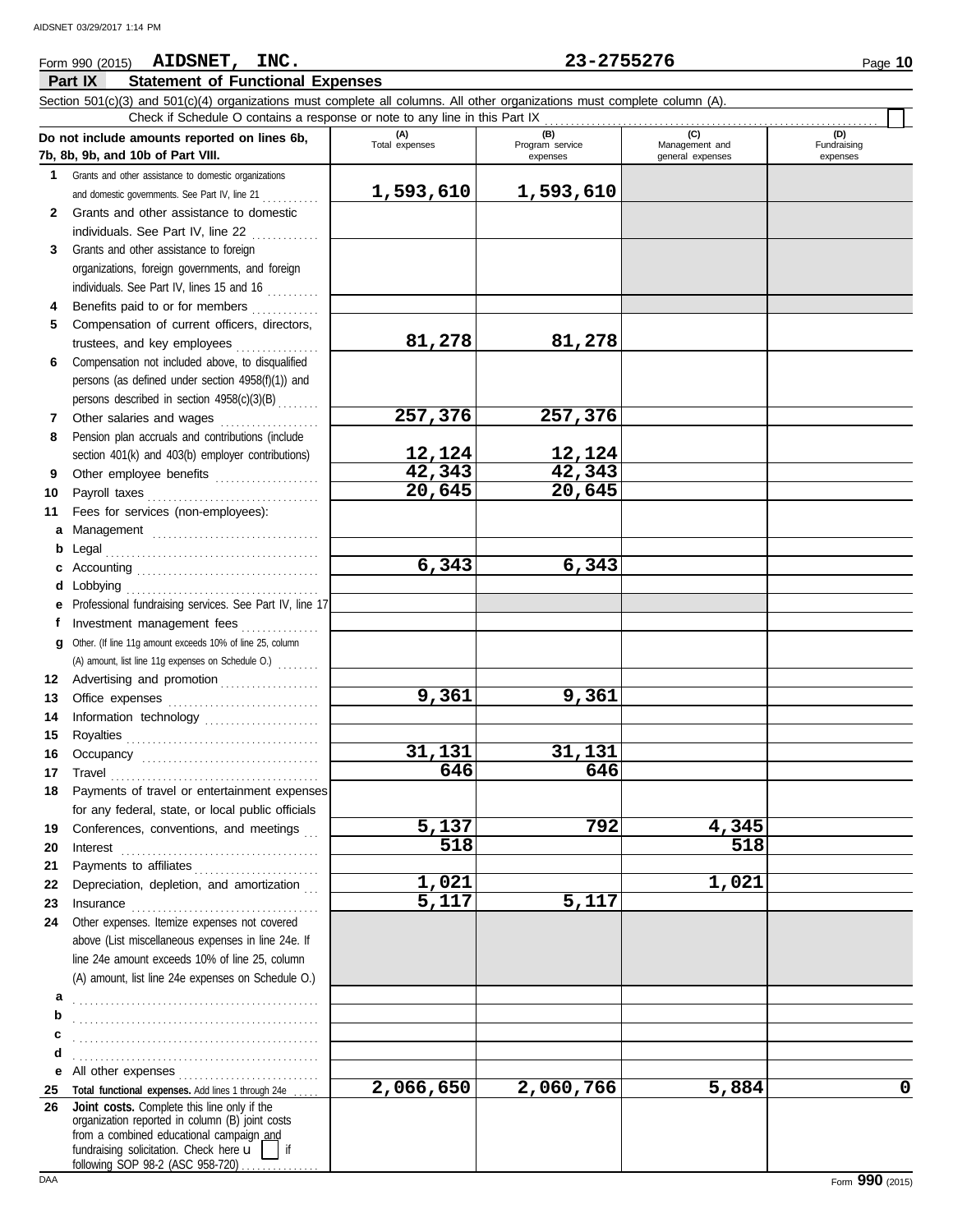## Form 990 (2015) Page **11 AIDSNET, INC. 23-2755276 Part X Balance Sheet**

|                              |    |                                                                                                                                                                                                                                |  |         | (A)<br>Beginning of year |              | (B)<br>End of year |
|------------------------------|----|--------------------------------------------------------------------------------------------------------------------------------------------------------------------------------------------------------------------------------|--|---------|--------------------------|--------------|--------------------|
|                              | 1  | Cash-non-interest bearing                                                                                                                                                                                                      |  |         | 10,128                   | 1            | 49,883             |
|                              | 2  |                                                                                                                                                                                                                                |  |         |                          | $\mathbf{2}$ |                    |
|                              | 3  |                                                                                                                                                                                                                                |  |         | 343,150                  | 3            | 396,001            |
|                              | 4  |                                                                                                                                                                                                                                |  |         |                          | 4            |                    |
|                              | 5  | Loans and other receivables from current and former officers, directors,                                                                                                                                                       |  |         |                          |              |                    |
|                              |    | trustees, key employees, and highest compensated employees.                                                                                                                                                                    |  |         |                          |              |                    |
|                              |    | Complete Part II of Schedule L                                                                                                                                                                                                 |  |         |                          | 5            |                    |
|                              | 6  | Loans and other receivables from other disqualified persons (as defined under section                                                                                                                                          |  |         |                          |              |                    |
|                              |    | $4958(f)(1)$ ), persons described in section $4958(c)(3)(B)$ , and contributing employers and                                                                                                                                  |  |         |                          |              |                    |
|                              |    | sponsoring organizations of section 501(c)(9) voluntary employees' beneficiary                                                                                                                                                 |  |         |                          |              |                    |
|                              |    |                                                                                                                                                                                                                                |  | 6       |                          |              |                    |
| Assets                       | 7  |                                                                                                                                                                                                                                |  | 7       |                          |              |                    |
|                              | 8  | Inventories for sale or use                                                                                                                                                                                                    |  |         |                          | 8            |                    |
|                              | 9  |                                                                                                                                                                                                                                |  |         | 7,499                    | 9            | 2,300              |
|                              |    | 10a Land, buildings, and equipment: cost or                                                                                                                                                                                    |  |         |                          |              |                    |
|                              |    |                                                                                                                                                                                                                                |  | 110,099 |                          |              |                    |
|                              |    |                                                                                                                                                                                                                                |  | 103,304 | 6,472                    | 10c          | 6,795              |
|                              | 11 |                                                                                                                                                                                                                                |  | 11      |                          |              |                    |
|                              | 12 |                                                                                                                                                                                                                                |  |         | 12                       |              |                    |
|                              | 13 |                                                                                                                                                                                                                                |  |         | 13                       |              |                    |
|                              | 14 | Intangible assets                                                                                                                                                                                                              |  |         | 14                       |              |                    |
|                              | 15 | Other assets. See Part IV, line 11 [2010] [2010] [2010] [2010] [2010] [2010] [2010] [2010] [2010] [2010] [2010] [2010] [2010] [2010] [2010] [2010] [2010] [2010] [2010] [2010] [2010] [2010] [2010] [2010] [2010] [2010] [2010 |  |         |                          | 15           |                    |
|                              | 16 |                                                                                                                                                                                                                                |  |         | 367,249                  | 16           | 454,979            |
|                              | 17 |                                                                                                                                                                                                                                |  | 278,395 | 17                       | 334,228      |                    |
|                              | 18 |                                                                                                                                                                                                                                |  |         |                          | 18           |                    |
|                              | 19 | Deferred revenue contains and a state of the contact of the contact of the contact of the contact of the contact of the contact of the contact of the contact of the contact of the contact of the contact of the contact of t |  | 19      |                          |              |                    |
|                              | 20 |                                                                                                                                                                                                                                |  |         |                          | 20           |                    |
|                              | 21 | Escrow or custodial account liability. Complete Part IV of Schedule D                                                                                                                                                          |  |         | 21                       |              |                    |
|                              | 22 | Loans and other payables to current and former officers, directors,                                                                                                                                                            |  |         |                          |              |                    |
| Liabilities                  |    | trustees, key employees, highest compensated employees, and                                                                                                                                                                    |  |         |                          |              |                    |
|                              |    | disqualified persons. Complete Part II of Schedule L                                                                                                                                                                           |  |         |                          | 22           |                    |
|                              | 23 | Secured mortgages and notes payable to unrelated third parties [111] Secured mortgages and notes payable to unrelated third parties                                                                                            |  |         |                          | 23           |                    |
|                              | 24 | Unsecured notes and loans payable to unrelated third parties                                                                                                                                                                   |  |         |                          | 24           | 9,794              |
|                              | 25 | Other liabilities (including federal income tax, payables to related third                                                                                                                                                     |  |         |                          |              |                    |
|                              |    | parties, and other liabilities not included on lines 17-24). Complete Part X                                                                                                                                                   |  |         |                          |              |                    |
|                              |    |                                                                                                                                                                                                                                |  |         |                          | 25           |                    |
|                              | 26 |                                                                                                                                                                                                                                |  |         | 278,395                  | 26           | 344,022            |
|                              |    | Organizations that follow SFAS 117 (ASC 958), check here $\mathbf{u}$ $ \mathbf{X} $ and                                                                                                                                       |  |         |                          |              |                    |
|                              |    | complete lines 27 through 29, and lines 33 and 34.                                                                                                                                                                             |  |         |                          |              |                    |
| <b>Balances</b>              | 27 | Unrestricted net assets                                                                                                                                                                                                        |  |         | 88,614                   | 27           | 110,957            |
|                              | 28 |                                                                                                                                                                                                                                |  |         | 240                      | 28           |                    |
| Fund                         | 29 | Permanently restricted net assets                                                                                                                                                                                              |  |         |                          | 29           |                    |
|                              |    | Organizations that do not follow SFAS 117 (ASC 958), check here u                                                                                                                                                              |  | and     |                          |              |                    |
| $\overleftarrow{\mathbf{o}}$ |    | complete lines 30 through 34.                                                                                                                                                                                                  |  |         |                          |              |                    |
| Assets                       | 30 | Capital stock or trust principal, or current funds                                                                                                                                                                             |  | 30      |                          |              |                    |
|                              | 31 |                                                                                                                                                                                                                                |  |         |                          | 31           |                    |
| ğ                            | 32 | Retained earnings, endowment, accumulated income, or other funds                                                                                                                                                               |  |         |                          | 32           |                    |
|                              | 33 | Total net assets or fund balances                                                                                                                                                                                              |  |         | 88,854                   | 33           | 110,957            |
|                              | 34 |                                                                                                                                                                                                                                |  |         | 367,249                  | 34           | 454,979            |

Form **990** (2015)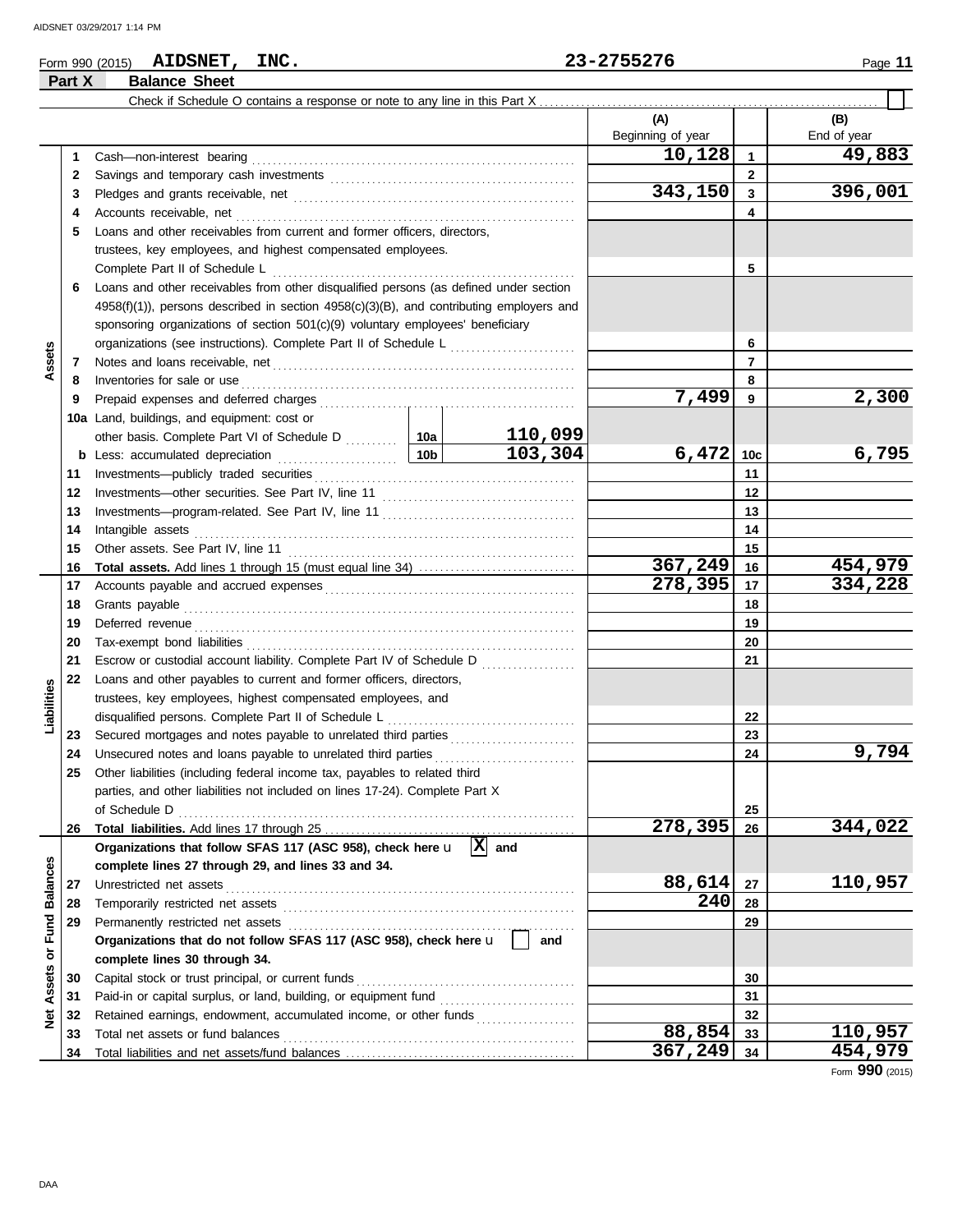| <b>Reconciliation of Net Assets</b><br>Part XI<br>2,088,753<br>$\mathbf{1}$<br>1<br>2,066,650<br>$\overline{2}$<br>2<br>$\overline{3}$<br>Revenue less expenses. Subtract line 2 from line 1<br>3<br>$\overline{4}$<br>4<br>5<br>5<br>6<br>6<br>$\overline{7}$<br>7<br>8<br>Prior period adjustments entertainments and adjustments and account of the contract of the contract of the contract of the contract of the contract of the contract of the contract of the contract of the contract of the con<br>8<br>9<br>9<br>Net assets or fund balances at end of year. Combine lines 3 through 9 (must equal Part X, line<br>10<br>110,957<br>10<br><b>Financial Statements and Reporting</b><br>Part XII<br><b>Yes</b><br>$ \mathbf{X} $ Accrual<br>Accounting method used to prepare the Form 990:<br>Cash<br>Other<br>1 | Page 12 |
|------------------------------------------------------------------------------------------------------------------------------------------------------------------------------------------------------------------------------------------------------------------------------------------------------------------------------------------------------------------------------------------------------------------------------------------------------------------------------------------------------------------------------------------------------------------------------------------------------------------------------------------------------------------------------------------------------------------------------------------------------------------------------------------------------------------------------|---------|
|                                                                                                                                                                                                                                                                                                                                                                                                                                                                                                                                                                                                                                                                                                                                                                                                                              |         |
|                                                                                                                                                                                                                                                                                                                                                                                                                                                                                                                                                                                                                                                                                                                                                                                                                              |         |
|                                                                                                                                                                                                                                                                                                                                                                                                                                                                                                                                                                                                                                                                                                                                                                                                                              |         |
|                                                                                                                                                                                                                                                                                                                                                                                                                                                                                                                                                                                                                                                                                                                                                                                                                              |         |
|                                                                                                                                                                                                                                                                                                                                                                                                                                                                                                                                                                                                                                                                                                                                                                                                                              | 22,103  |
|                                                                                                                                                                                                                                                                                                                                                                                                                                                                                                                                                                                                                                                                                                                                                                                                                              | 88,854  |
|                                                                                                                                                                                                                                                                                                                                                                                                                                                                                                                                                                                                                                                                                                                                                                                                                              |         |
|                                                                                                                                                                                                                                                                                                                                                                                                                                                                                                                                                                                                                                                                                                                                                                                                                              |         |
|                                                                                                                                                                                                                                                                                                                                                                                                                                                                                                                                                                                                                                                                                                                                                                                                                              |         |
|                                                                                                                                                                                                                                                                                                                                                                                                                                                                                                                                                                                                                                                                                                                                                                                                                              |         |
|                                                                                                                                                                                                                                                                                                                                                                                                                                                                                                                                                                                                                                                                                                                                                                                                                              |         |
|                                                                                                                                                                                                                                                                                                                                                                                                                                                                                                                                                                                                                                                                                                                                                                                                                              |         |
|                                                                                                                                                                                                                                                                                                                                                                                                                                                                                                                                                                                                                                                                                                                                                                                                                              |         |
|                                                                                                                                                                                                                                                                                                                                                                                                                                                                                                                                                                                                                                                                                                                                                                                                                              |         |
|                                                                                                                                                                                                                                                                                                                                                                                                                                                                                                                                                                                                                                                                                                                                                                                                                              |         |
|                                                                                                                                                                                                                                                                                                                                                                                                                                                                                                                                                                                                                                                                                                                                                                                                                              | No      |
|                                                                                                                                                                                                                                                                                                                                                                                                                                                                                                                                                                                                                                                                                                                                                                                                                              |         |
| If the organization changed its method of accounting from a prior year or checked "Other," explain in                                                                                                                                                                                                                                                                                                                                                                                                                                                                                                                                                                                                                                                                                                                        |         |
| Schedule O.                                                                                                                                                                                                                                                                                                                                                                                                                                                                                                                                                                                                                                                                                                                                                                                                                  |         |
| 2a Were the organization's financial statements compiled or reviewed by an independent accountant?<br>2a                                                                                                                                                                                                                                                                                                                                                                                                                                                                                                                                                                                                                                                                                                                     | x       |
| If "Yes," check a box below to indicate whether the financial statements for the year were compiled or                                                                                                                                                                                                                                                                                                                                                                                                                                                                                                                                                                                                                                                                                                                       |         |
| reviewed on a separate basis, consolidated basis, or both:                                                                                                                                                                                                                                                                                                                                                                                                                                                                                                                                                                                                                                                                                                                                                                   |         |
| Separate basis<br>Consolidated basis<br>  Both consolidated and separate basis                                                                                                                                                                                                                                                                                                                                                                                                                                                                                                                                                                                                                                                                                                                                               |         |
| <b>b</b> Were the organization's financial statements audited by an independent accountant?<br>2 <sub>b</sub>                                                                                                                                                                                                                                                                                                                                                                                                                                                                                                                                                                                                                                                                                                                | X       |
| If "Yes," check a box below to indicate whether the financial statements for the year were audited on a                                                                                                                                                                                                                                                                                                                                                                                                                                                                                                                                                                                                                                                                                                                      |         |
| separate basis, consolidated basis, or both:                                                                                                                                                                                                                                                                                                                                                                                                                                                                                                                                                                                                                                                                                                                                                                                 |         |
| Separate basis<br>Consolidated basis<br>  Both consolidated and separate basis                                                                                                                                                                                                                                                                                                                                                                                                                                                                                                                                                                                                                                                                                                                                               |         |
| c If "Yes" to line 2a or 2b, does the organization have a committee that assumes responsibility for oversight                                                                                                                                                                                                                                                                                                                                                                                                                                                                                                                                                                                                                                                                                                                |         |
| of the audit, review, or compilation of its financial statements and selection of an independent accountant?<br>2c                                                                                                                                                                                                                                                                                                                                                                                                                                                                                                                                                                                                                                                                                                           |         |
| If the organization changed either its oversight process or selection process during the tax year, explain in                                                                                                                                                                                                                                                                                                                                                                                                                                                                                                                                                                                                                                                                                                                |         |
| Schedule O.                                                                                                                                                                                                                                                                                                                                                                                                                                                                                                                                                                                                                                                                                                                                                                                                                  |         |
| 3a As a result of a federal award, was the organization required to undergo an audit or audits as set forth in                                                                                                                                                                                                                                                                                                                                                                                                                                                                                                                                                                                                                                                                                                               |         |
| the Single Audit Act and OMB Circular A-133?<br>3a                                                                                                                                                                                                                                                                                                                                                                                                                                                                                                                                                                                                                                                                                                                                                                           |         |
| <b>b</b> If "Yes," did the organization undergo the required audit or audits? If the organization did not undergo the                                                                                                                                                                                                                                                                                                                                                                                                                                                                                                                                                                                                                                                                                                        |         |
| 3 <sub>b</sub>                                                                                                                                                                                                                                                                                                                                                                                                                                                                                                                                                                                                                                                                                                                                                                                                               |         |

Form **990** (2015)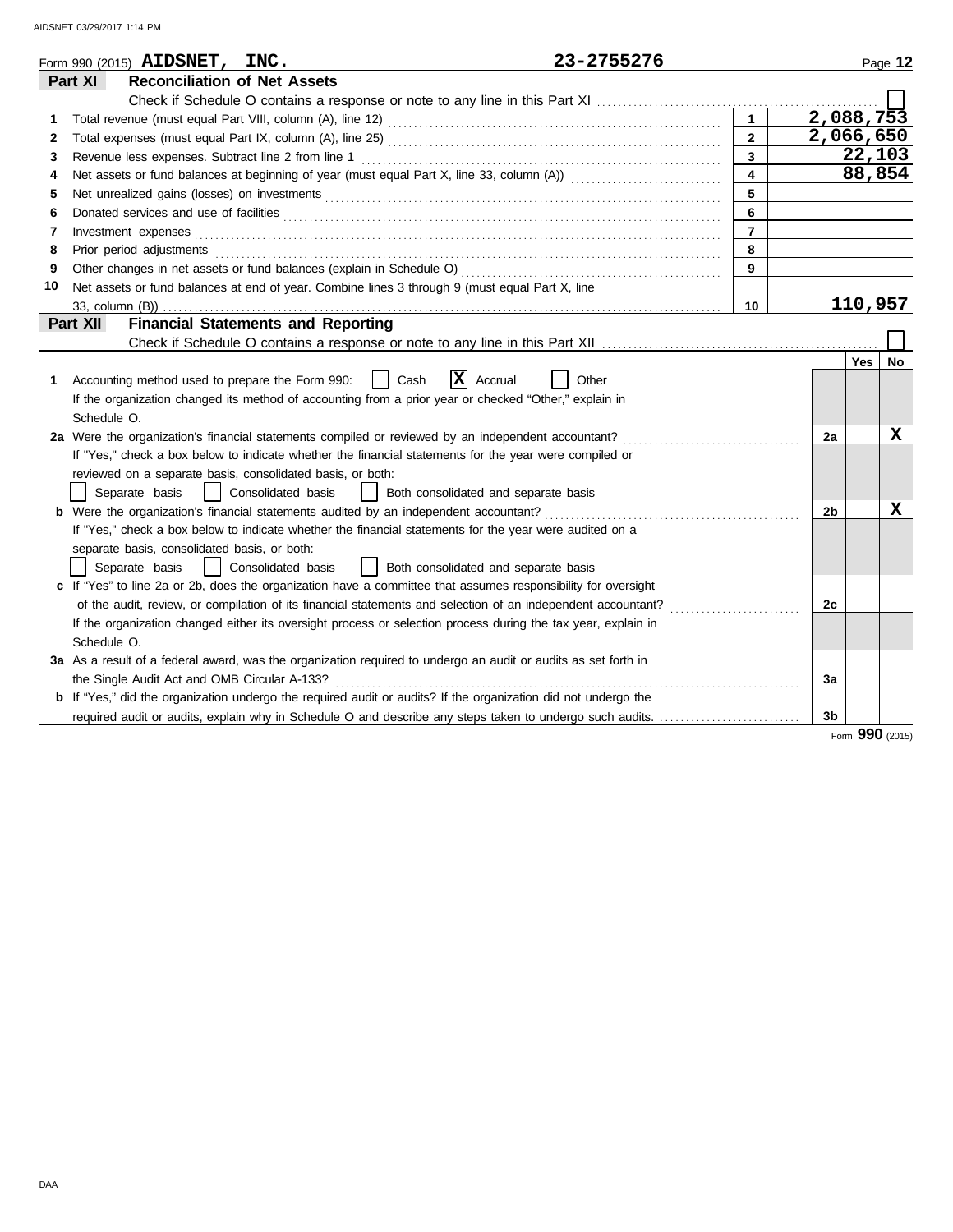| <b>SCHEDULE A</b>                     |                                                                                                                                                                                                 | <b>Public Charity Status and Public Support</b>                                                                                                                                                                                                          |     |                                                      |                                        | OMB No. 1545-0047                    |  |  |  |  |  |
|---------------------------------------|-------------------------------------------------------------------------------------------------------------------------------------------------------------------------------------------------|----------------------------------------------------------------------------------------------------------------------------------------------------------------------------------------------------------------------------------------------------------|-----|------------------------------------------------------|----------------------------------------|--------------------------------------|--|--|--|--|--|
| (Form 990 or 990-EZ)                  |                                                                                                                                                                                                 | Complete if the organization is a section $501(c)(3)$ organization or a section                                                                                                                                                                          |     |                                                      |                                        | <b>2015</b>                          |  |  |  |  |  |
| Department of the Treasury            |                                                                                                                                                                                                 | 4947(a)(1) nonexempt charitable trust.<br>u Attach to Form 990 or Form 990-EZ.                                                                                                                                                                           |     |                                                      |                                        | Open to Public                       |  |  |  |  |  |
| Internal Revenue Service              |                                                                                                                                                                                                 | <b>u</b> Information about Schedule A (Form 990 or 990-EZ) and its instructions is at www.irs.gov/form990.                                                                                                                                               |     |                                                      |                                        | <b>Inspection</b>                    |  |  |  |  |  |
| Name of the organization              | AIDSNET, INC.                                                                                                                                                                                   |                                                                                                                                                                                                                                                          |     |                                                      | 23-2755276                             | Employer identification number       |  |  |  |  |  |
| Part I                                |                                                                                                                                                                                                 | Reason for Public Charity Status (All organizations must complete this part.) See instructions.                                                                                                                                                          |     |                                                      |                                        |                                      |  |  |  |  |  |
|                                       |                                                                                                                                                                                                 | The organization is not a private foundation because it is: (For lines 1 through 11, check only one box.)                                                                                                                                                |     |                                                      |                                        |                                      |  |  |  |  |  |
| 1                                     |                                                                                                                                                                                                 | A church, convention of churches, or association of churches described in section 170(b)(1)(A)(i).                                                                                                                                                       |     |                                                      |                                        |                                      |  |  |  |  |  |
| 2<br>3                                |                                                                                                                                                                                                 | A school described in section 170(b)(1)(A)(ii). (Attach Schedule E (Form 990 or 990-EZ).)<br>A hospital or a cooperative hospital service organization described in section 170(b)(1)(A)(iii).                                                           |     |                                                      |                                        |                                      |  |  |  |  |  |
| 4                                     |                                                                                                                                                                                                 | A medical research organization operated in conjunction with a hospital described in section 170(b)(1)(A)(iii). Enter the hospital's name,                                                                                                               |     |                                                      |                                        |                                      |  |  |  |  |  |
| city, and state:                      |                                                                                                                                                                                                 |                                                                                                                                                                                                                                                          |     |                                                      |                                        |                                      |  |  |  |  |  |
| 5                                     |                                                                                                                                                                                                 | An organization operated for the benefit of a college or university owned or operated by a governmental unit described in                                                                                                                                |     |                                                      |                                        |                                      |  |  |  |  |  |
|                                       | section $170(b)(1)(A)(iv)$ . (Complete Part II.)                                                                                                                                                |                                                                                                                                                                                                                                                          |     |                                                      |                                        |                                      |  |  |  |  |  |
| X                                     | A federal, state, or local government or governmental unit described in section 170(b)(1)(A)(v).<br>6                                                                                           |                                                                                                                                                                                                                                                          |     |                                                      |                                        |                                      |  |  |  |  |  |
|                                       | 7<br>An organization that normally receives a substantial part of its support from a governmental unit or from the general public<br>described in section 170(b)(1)(A)(vi). (Complete Part II.) |                                                                                                                                                                                                                                                          |     |                                                      |                                        |                                      |  |  |  |  |  |
| 8                                     |                                                                                                                                                                                                 | A community trust described in section 170(b)(1)(A)(vi). (Complete Part II.)                                                                                                                                                                             |     |                                                      |                                        |                                      |  |  |  |  |  |
| 9                                     |                                                                                                                                                                                                 | An organization that normally receives: (1) more than 33 1/3% of its support from contributions, membership fees, and gross                                                                                                                              |     |                                                      |                                        |                                      |  |  |  |  |  |
|                                       |                                                                                                                                                                                                 | receipts from activities related to its exempt functions—subject to certain exceptions, and (2) no more than 33 1/3% of its                                                                                                                              |     |                                                      |                                        |                                      |  |  |  |  |  |
|                                       |                                                                                                                                                                                                 | support from gross investment income and unrelated business taxable income (less section 511 tax) from businesses<br>acquired by the organization after June 30, 1975. See section 509(a)(2). (Complete Part III.)                                       |     |                                                      |                                        |                                      |  |  |  |  |  |
| 10                                    |                                                                                                                                                                                                 | An organization organized and operated exclusively to test for public safety. See section 509(a)(4).                                                                                                                                                     |     |                                                      |                                        |                                      |  |  |  |  |  |
| 11                                    |                                                                                                                                                                                                 | An organization organized and operated exclusively for the benefit of, to perform the functions of, or to carry out the purposes of                                                                                                                      |     |                                                      |                                        |                                      |  |  |  |  |  |
|                                       |                                                                                                                                                                                                 | one or more publicly supported organizations described in section 509(a)(1) or section 509(a)(2). See section 509(a)(3). Check                                                                                                                           |     |                                                      |                                        |                                      |  |  |  |  |  |
|                                       |                                                                                                                                                                                                 | the box in lines 11a through 11d that describes the type of supporting organization and complete lines 11e, 11f, and 11g.<br>Type I. A supporting organization operated, supervised, or controlled by its supported organization(s), typically by giving |     |                                                      |                                        |                                      |  |  |  |  |  |
| а                                     |                                                                                                                                                                                                 | the supported organization(s) the power to regularly appoint or elect a majority of the directors or trustees of the supporting                                                                                                                          |     |                                                      |                                        |                                      |  |  |  |  |  |
|                                       | organization. You must complete Part IV, Sections A and B.                                                                                                                                      |                                                                                                                                                                                                                                                          |     |                                                      |                                        |                                      |  |  |  |  |  |
| b                                     |                                                                                                                                                                                                 | Type II. A supporting organization supervised or controlled in connection with its supported organization(s), by having                                                                                                                                  |     |                                                      |                                        |                                      |  |  |  |  |  |
|                                       |                                                                                                                                                                                                 | control or management of the supporting organization vested in the same persons that control or manage the supported                                                                                                                                     |     |                                                      |                                        |                                      |  |  |  |  |  |
|                                       | organization(s). You must complete Part IV, Sections A and C.                                                                                                                                   | Type III functionally integrated. A supporting organization operated in connection with, and functionally integrated with,                                                                                                                               |     |                                                      |                                        |                                      |  |  |  |  |  |
| c                                     |                                                                                                                                                                                                 | its supported organization(s) (see instructions). You must complete Part IV, Sections A, D, and E.                                                                                                                                                       |     |                                                      |                                        |                                      |  |  |  |  |  |
|                                       |                                                                                                                                                                                                 | Type III non-functionally integrated. A supporting organization operated in connection with its supported organization(s)                                                                                                                                |     |                                                      |                                        |                                      |  |  |  |  |  |
|                                       |                                                                                                                                                                                                 | that is not functionally integrated. The organization generally must satisfy a distribution requirement and an attentiveness                                                                                                                             |     |                                                      |                                        |                                      |  |  |  |  |  |
|                                       |                                                                                                                                                                                                 | requirement (see instructions). You must complete Part IV, Sections A and D, and Part V.                                                                                                                                                                 |     |                                                      |                                        |                                      |  |  |  |  |  |
| е                                     |                                                                                                                                                                                                 | Check this box if the organization received a written determination from the IRS that it is a Type I, Type II, Type III<br>functionally integrated, or Type III non-functionally integrated supporting organization.                                     |     |                                                      |                                        |                                      |  |  |  |  |  |
| f                                     | Enter the number of supported organizations                                                                                                                                                     |                                                                                                                                                                                                                                                          |     |                                                      |                                        |                                      |  |  |  |  |  |
| g                                     | Provide the following information about the supported organization(s).                                                                                                                          |                                                                                                                                                                                                                                                          |     |                                                      |                                        |                                      |  |  |  |  |  |
| (i) Name of supported<br>organization | (ii) EIN                                                                                                                                                                                        | (iii) Type of organization<br>(described on lines 1-9                                                                                                                                                                                                    |     | (iv) Is the organization<br>listed in your governing | (v) Amount of monetary<br>support (see | (vi) Amount of<br>other support (see |  |  |  |  |  |
|                                       |                                                                                                                                                                                                 | above (see instructions))                                                                                                                                                                                                                                |     | document?                                            | instructions)                          | instructions)                        |  |  |  |  |  |
|                                       |                                                                                                                                                                                                 |                                                                                                                                                                                                                                                          | Yes | No                                                   |                                        |                                      |  |  |  |  |  |
| (A)                                   |                                                                                                                                                                                                 |                                                                                                                                                                                                                                                          |     |                                                      |                                        |                                      |  |  |  |  |  |
| (B)                                   |                                                                                                                                                                                                 |                                                                                                                                                                                                                                                          |     |                                                      |                                        |                                      |  |  |  |  |  |
| (C)                                   |                                                                                                                                                                                                 |                                                                                                                                                                                                                                                          |     |                                                      |                                        |                                      |  |  |  |  |  |
|                                       |                                                                                                                                                                                                 |                                                                                                                                                                                                                                                          |     |                                                      |                                        |                                      |  |  |  |  |  |
| (D)                                   |                                                                                                                                                                                                 |                                                                                                                                                                                                                                                          |     |                                                      |                                        |                                      |  |  |  |  |  |
| (E)                                   |                                                                                                                                                                                                 |                                                                                                                                                                                                                                                          |     |                                                      |                                        |                                      |  |  |  |  |  |
| Total                                 |                                                                                                                                                                                                 |                                                                                                                                                                                                                                                          |     |                                                      |                                        |                                      |  |  |  |  |  |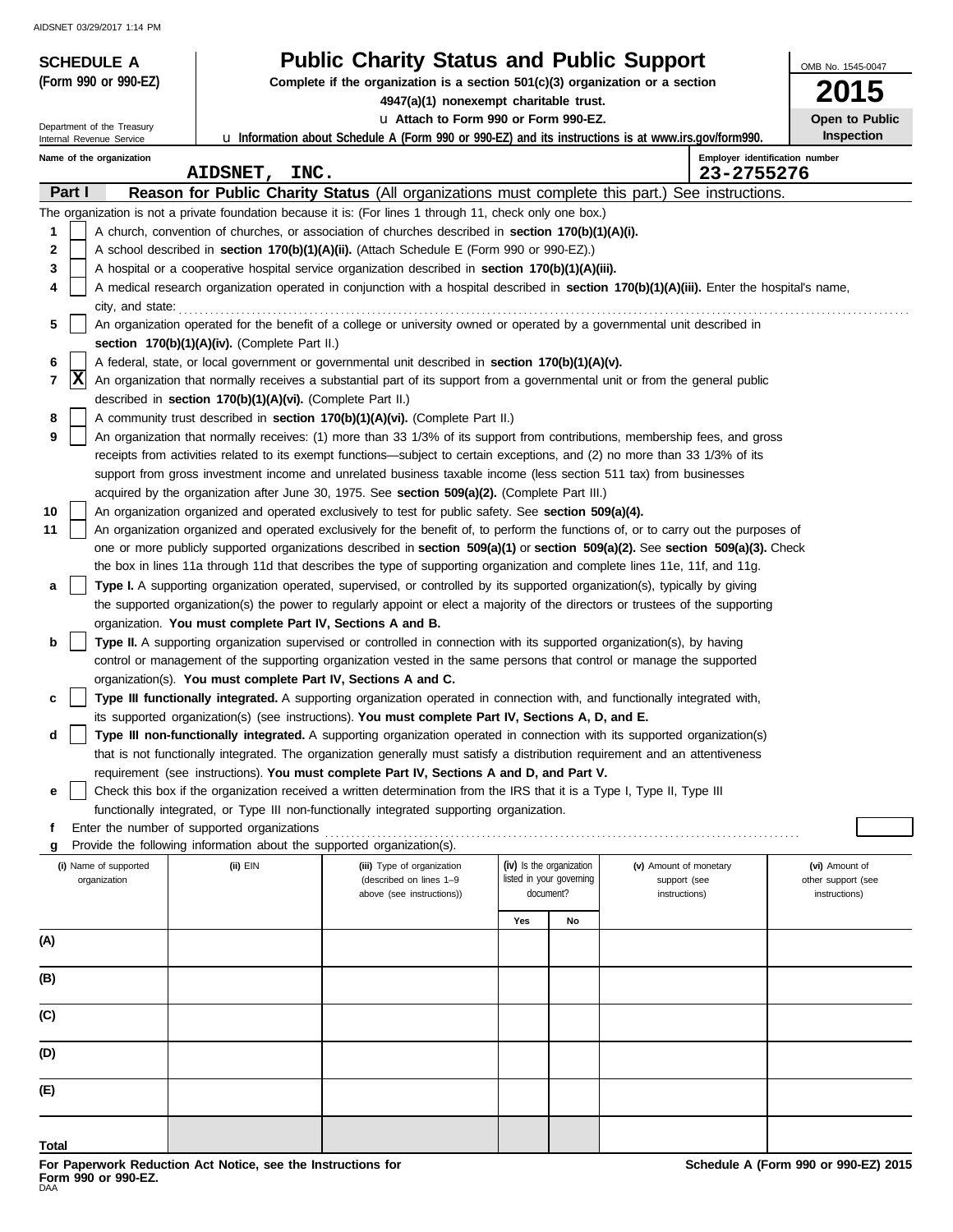|              | Schedule A (Form 990 or 990-EZ) 2015 AIDSNET, INC.                                                                                 |           |            |            |            | 23-2755276 | Page 2                          |
|--------------|------------------------------------------------------------------------------------------------------------------------------------|-----------|------------|------------|------------|------------|---------------------------------|
|              | Support Schedule for Organizations Described in Sections 170(b)(1)(A)(iv) and 170(b)(1)(A)(vi)<br>Part II                          |           |            |            |            |            |                                 |
|              | (Complete only if you checked the box on line 5, 7, or 8 of Part I or if the organization failed to qualify under                  |           |            |            |            |            |                                 |
|              | Part III. If the organization fails to qualify under the tests listed below, please complete Part III.)                            |           |            |            |            |            |                                 |
|              | Section A. Public Support                                                                                                          |           |            |            |            |            |                                 |
|              | Calendar year (or fiscal year beginning in) u                                                                                      | (a) 2011  | (b) $2012$ | $(c)$ 2013 | $(d)$ 2014 | (e) $2015$ | (f) Total                       |
| 1            | Gifts, grants, contributions, and                                                                                                  |           |            |            |            |            |                                 |
|              | membership fees received. (Do not                                                                                                  |           |            |            |            |            |                                 |
|              | include any "unusual grants.")                                                                                                     | 2,308,943 | 2,169,516  | 2,114,023  | 2,058,480  | 2,088,336  | 10,739,298                      |
| $\mathbf{2}$ | Tax revenues levied for the                                                                                                        |           |            |            |            |            |                                 |
|              | organization's benefit and either paid                                                                                             |           |            |            |            |            |                                 |
|              | to or expended on its behalf                                                                                                       |           |            |            |            |            |                                 |
| 3            | The value of services or facilities                                                                                                |           |            |            |            |            |                                 |
|              | furnished by a governmental unit to the                                                                                            |           |            |            |            |            |                                 |
|              | organization without charge                                                                                                        |           |            |            |            |            |                                 |
| 4            | Total. Add lines 1 through 3                                                                                                       | 2,308,943 | 2,169,516  | 2,114,023  | 2,058,480  | 2,088,336  | 10,739,298                      |
| 5            | The portion of total contributions by                                                                                              |           |            |            |            |            |                                 |
|              | each person (other than a<br>governmental unit or publicly                                                                         |           |            |            |            |            |                                 |
|              | supported organization) included on                                                                                                |           |            |            |            |            |                                 |
|              | line 1 that exceeds 2% of the amount                                                                                               |           |            |            |            |            |                                 |
|              | shown on line 11, column (f)                                                                                                       |           |            |            |            |            |                                 |
| 6            | Public support. Subtract line 5 from line 4.                                                                                       |           |            |            |            |            | 10,739,298                      |
|              | <b>Section B. Total Support</b>                                                                                                    |           |            |            |            |            |                                 |
|              | Calendar year (or fiscal year beginning in) u                                                                                      | (a) 2011  | (b) $2012$ | $(c)$ 2013 | $(d)$ 2014 | (e) $2015$ | (f) Total                       |
| 7            | Amounts from line 4                                                                                                                | 2,308,943 | 2,169,516  | 2,114,023  | 2,058,480  | 2,088,336  | 10,739,298                      |
| 8            | Gross income from interest, dividends,<br>payments received on securities loans,                                                   |           |            |            |            |            |                                 |
|              | rents, royalties and income from similar                                                                                           |           |            |            |            |            |                                 |
|              |                                                                                                                                    | 111       | 83         | 32         | 47         | 29         | 302                             |
| 9            | Net income from unrelated business                                                                                                 |           |            |            |            |            |                                 |
|              | activities, whether or not the business                                                                                            |           |            |            |            |            |                                 |
|              | is regularly carried on                                                                                                            |           |            |            |            |            |                                 |
| 10           | Other income. Do not include gain or                                                                                               |           |            |            |            |            |                                 |
|              | loss from the sale of capital assets                                                                                               |           | 3,490      |            |            |            | 3,490                           |
| 11           | (Explain in Part VI.)<br>Total support. Add lines 7 through 10                                                                     |           |            |            |            |            | 10,743,090                      |
| 12           | Gross receipts from related activities, etc. (see instructions)                                                                    |           |            |            |            | 12         | 417                             |
| 13           | First five years. If the Form 990 is for the organization's first, second, third, fourth, or fifth tax year as a section 501(c)(3) |           |            |            |            |            |                                 |
|              |                                                                                                                                    |           |            |            |            |            |                                 |
|              | Section C. Computation of Public Support Percentage                                                                                |           |            |            |            |            |                                 |
| 14           | Public support percentage for 2015 (line 6, column (f) divided by line 11, column (f)) [[[[[[[[[[[[[[[[[[[[[[                      |           |            |            |            | 14         | 99.96%                          |
| 15           | Public support percentage from 2014 Schedule A, Part II, line 14                                                                   |           |            |            |            | 15         | %                               |
| 16a          | 33 1/3% support test-2015. If the organization did not check the box on line 13, and line 14 is 33 1/3% or more, check this        |           |            |            |            |            |                                 |
|              | box and stop here. The organization qualifies as a publicly supported organization                                                 |           |            |            |            |            | $\blacktriangleright$ $\vert$ X |
| b            | 33 1/3% support test-2014. If the organization did not check a box on line 13 or 16a, and line 15 is 33 1/3% or more,              |           |            |            |            |            |                                 |
|              | check this box and stop here. The organization qualifies as a publicly supported organization                                      |           |            |            |            |            |                                 |
| 17а          | 10%-facts-and-circumstances test-2015. If the organization did not check a box on line 13, 16a, or 16b, and line 14 is             |           |            |            |            |            |                                 |
|              | 10% or more, and if the organization meets the "facts-and-circumstances" test, check this box and stop here. Explain in            |           |            |            |            |            |                                 |
|              | Part VI how the organization meets the "facts-and-circumstances" test. The organization qualifies as a publicly supported          |           |            |            |            |            |                                 |
|              | organization                                                                                                                       |           |            |            |            |            |                                 |
| b            | 10%-facts-and-circumstances test-2014. If the organization did not check a box on line 13, 16a, 16b, or 17a, and line              |           |            |            |            |            |                                 |
|              | 15 is 10% or more, and if the organization meets the "facts-and-circumstances" test, check this box and stop here.                 |           |            |            |            |            |                                 |
|              | Explain in Part VI how the organization meets the "facts-and-circumstances" test. The organization qualifies as a publicly         |           |            |            |            |            |                                 |
|              | supported organization                                                                                                             |           |            |            |            |            |                                 |
| 18           | Private foundation. If the organization did not check a box on line 13, 16a, 16b, 17a, or 17b, check this box and see              |           |            |            |            |            |                                 |
|              | instructions                                                                                                                       |           |            |            |            |            |                                 |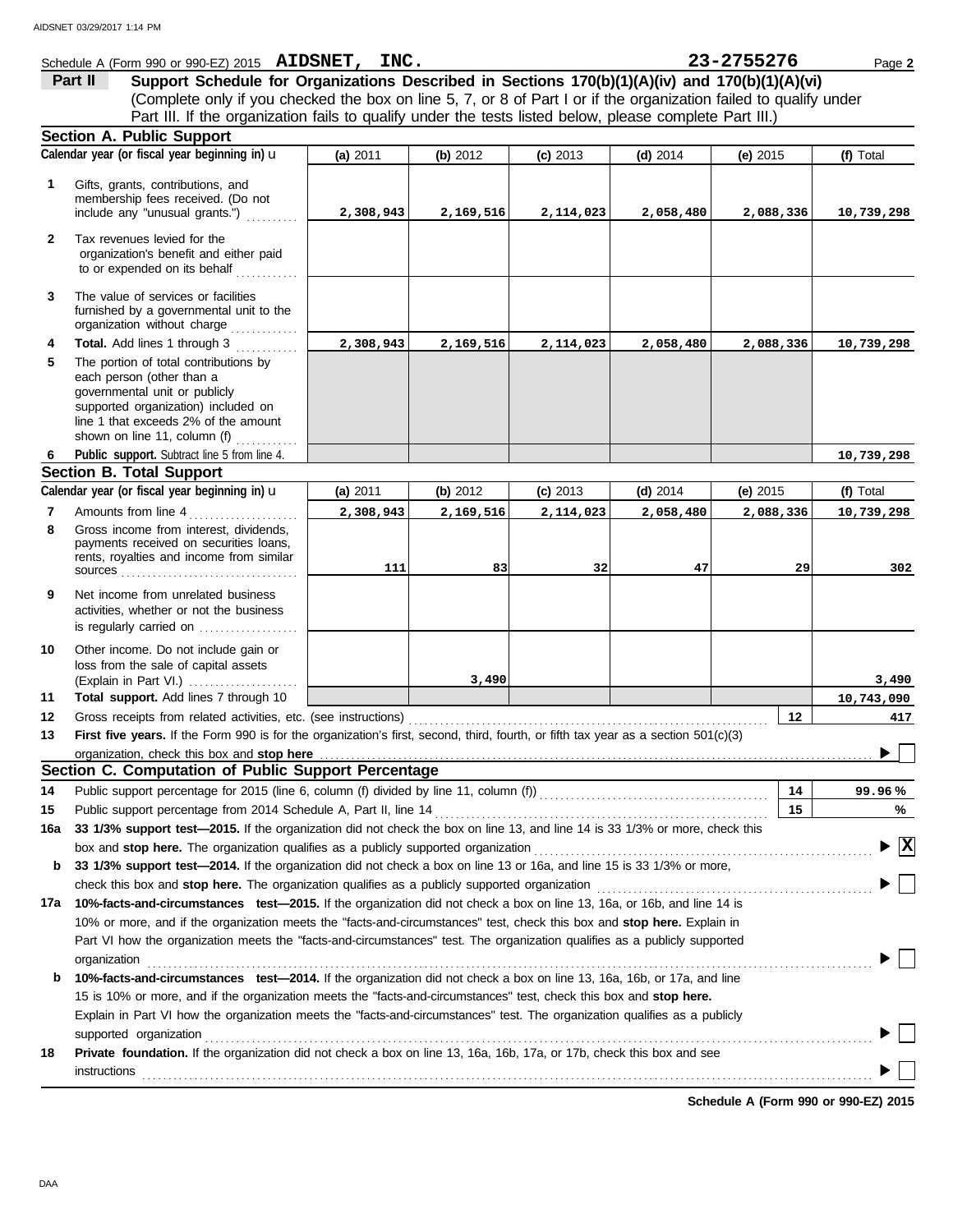|              | Support Schedule for Organizations Described in Section 509(a)(2)<br>Part III<br>(Complete only if you checked the box on line 9 of Part I or if the organization failed to qualify under Part II.                                                                                                                                                                   |          |          |            |            |            |           |
|--------------|----------------------------------------------------------------------------------------------------------------------------------------------------------------------------------------------------------------------------------------------------------------------------------------------------------------------------------------------------------------------|----------|----------|------------|------------|------------|-----------|
|              | If the organization fails to qualify under the tests listed below, please complete Part II.)                                                                                                                                                                                                                                                                         |          |          |            |            |            |           |
|              | <b>Section A. Public Support</b>                                                                                                                                                                                                                                                                                                                                     |          |          |            |            |            |           |
|              | Calendar year (or fiscal year beginning in) u                                                                                                                                                                                                                                                                                                                        | (a) 2011 | (b) 2012 | $(c)$ 2013 | (d) $2014$ | (e) $2015$ | (f) Total |
| $\mathbf{1}$ | Gifts, grants, contributions, and membership<br>fees received. (Do not include any "unusual                                                                                                                                                                                                                                                                          |          |          |            |            |            |           |
| $\mathbf{2}$ | Gross receipts from admissions, merchandise<br>sold or services performed, or facilities<br>furnished in any activity that is related to the<br>organization's tax-exempt purpose                                                                                                                                                                                    |          |          |            |            |            |           |
| 3            | Gross receipts from activities that are not an<br>unrelated trade or business under section 513                                                                                                                                                                                                                                                                      |          |          |            |            |            |           |
| 4            | Tax revenues levied for the<br>organization's benefit and either paid<br>to or expended on its behalf                                                                                                                                                                                                                                                                |          |          |            |            |            |           |
| 5            | The value of services or facilities<br>furnished by a governmental unit to the<br>organization without charge                                                                                                                                                                                                                                                        |          |          |            |            |            |           |
| 6            | Total. Add lines 1 through 5                                                                                                                                                                                                                                                                                                                                         |          |          |            |            |            |           |
| 7a           | Amounts included on lines 1, 2, and 3<br>received from disqualified persons                                                                                                                                                                                                                                                                                          |          |          |            |            |            |           |
| b            | Amounts included on lines 2 and 3<br>received from other than disqualified<br>persons that exceed the greater of \$5,000<br>or 1% of the amount on line 13 for the year $\sim$                                                                                                                                                                                       |          |          |            |            |            |           |
| c            | Add lines 7a and 7b                                                                                                                                                                                                                                                                                                                                                  |          |          |            |            |            |           |
| 8            | Public support. (Subtract line 7c from<br>line 6.) $\frac{1}{2}$ $\frac{1}{2}$ $\frac{1}{2}$ $\frac{1}{2}$ $\frac{1}{2}$ $\frac{1}{2}$                                                                                                                                                                                                                               |          |          |            |            |            |           |
|              | <b>Section B. Total Support</b>                                                                                                                                                                                                                                                                                                                                      |          |          |            |            |            |           |
|              | Calendar year (or fiscal year beginning in) $\mathbf u$                                                                                                                                                                                                                                                                                                              | (a) 2011 | (b) 2012 | $(c)$ 2013 | $(d)$ 2014 | (e) $2015$ | (f) Total |
| 9            |                                                                                                                                                                                                                                                                                                                                                                      |          |          |            |            |            |           |
| 10a          | Gross income from interest, dividends,<br>payments received on securities loans, rents,<br>royalties and income from similar sources                                                                                                                                                                                                                                 |          |          |            |            |            |           |
| b            | Unrelated business taxable income (less<br>section 511 taxes) from businesses<br>acquired after June 30, 1975                                                                                                                                                                                                                                                        |          |          |            |            |            |           |
| c            | Add lines 10a and 10b<br>.                                                                                                                                                                                                                                                                                                                                           |          |          |            |            |            |           |
| 11           | Net income from unrelated business<br>activities not included in line 10b, whether<br>or not the business is regularly carried on                                                                                                                                                                                                                                    |          |          |            |            |            |           |
| 12           | Other income. Do not include gain or<br>loss from the sale of capital assets<br>(Explain in Part VI.)                                                                                                                                                                                                                                                                |          |          |            |            |            |           |
| 13           | Total support. (Add lines 9, 10c, 11,<br>and 12.) $\ldots$                                                                                                                                                                                                                                                                                                           |          |          |            |            |            |           |
| 14           | First five years. If the Form 990 is for the organization's first, second, third, fourth, or fifth tax year as a section 501(c)(3)<br>organization, check this box and stop here manufactured and content of the state of the state of the state of the state of the state of the state of the state of the state of the state of the state of the state of the stat |          |          |            |            |            |           |
|              | Section C. Computation of Public Support Percentage                                                                                                                                                                                                                                                                                                                  |          |          |            |            |            |           |
| 15           | Public support percentage for 2015 (line 8, column (f) divided by line 13, column (f)) [[[[[[[[[[[[[[[[[[[[[[                                                                                                                                                                                                                                                        |          |          |            |            | 15         | %         |
| 16           |                                                                                                                                                                                                                                                                                                                                                                      |          |          |            |            | 16         | %         |
|              | Section D. Computation of Investment Income Percentage                                                                                                                                                                                                                                                                                                               |          |          |            |            |            |           |
| 17           | Investment income percentage for 2015 (line 10c, column (f) divided by line 13, column (f)) [[[[[[[[[[[[[[[[[[                                                                                                                                                                                                                                                       |          |          |            |            | 17         | %         |
| 18           | Investment income percentage from 2014 Schedule A, Part III, line 17                                                                                                                                                                                                                                                                                                 |          |          |            |            | 18         | %         |
| 19a          | 33 1/3% support tests-2015. If the organization did not check the box on line 14, and line 15 is more than 33 1/3%, and line                                                                                                                                                                                                                                         |          |          |            |            |            |           |
|              | 17 is not more than 33 1/3%, check this box and stop here. The organization qualifies as a publicly supported organization                                                                                                                                                                                                                                           |          |          |            |            |            |           |
| b            | 33 1/3% support tests—2014. If the organization did not check a box on line 14 or line 19a, and line 16 is more than 33 1/3%, and                                                                                                                                                                                                                                    |          |          |            |            |            |           |
|              | line 18 is not more than 33 1/3%, check this box and stop here. The organization qualifies as a publicly supported organization <i>mimimimim</i>                                                                                                                                                                                                                     |          |          |            |            |            |           |
| 20           | Private foundation. If the organization did not check a box on line 14, 19a, or 19b, check this box and see instructions                                                                                                                                                                                                                                             |          |          |            |            |            |           |

**Schedule A (Form 990 or 990-EZ) 2015**

**AIDSNET, INC. 23-2755276**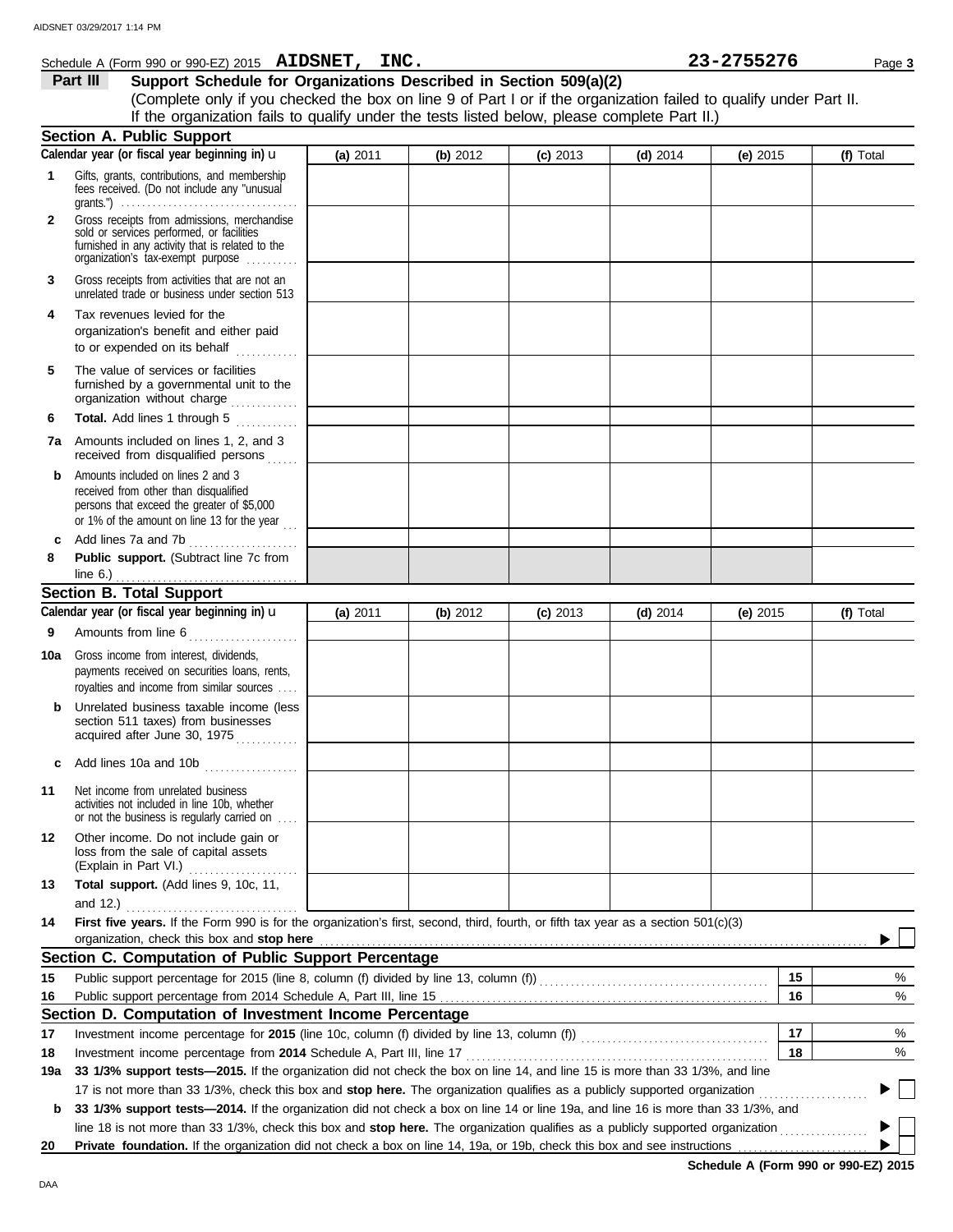### Schedule A (Form 990 or 990-EZ) 2015 **AIDSNET, INC.**  $\bullet$  23 = 2755276 Page 4

|              | Part IV<br><b>Supporting Organizations</b>                                                                             |   |     |    |
|--------------|------------------------------------------------------------------------------------------------------------------------|---|-----|----|
|              | (Complete only if you checked a box in line 11 on Part I. If you checked 11a of Part I, complete Sections A            |   |     |    |
|              | and B. If you checked 11b of Part I, complete Sections A and C. If you checked 11c of Part I, complete                 |   |     |    |
|              | Sections A, D, and E. If you checked 11d of Part I, complete Sections A and D, and complete Part V.)                   |   |     |    |
|              | Section A. All Supporting Organizations                                                                                |   |     |    |
|              |                                                                                                                        |   | Yes | No |
|              | Are all of the organization's supported organizations listed by name in the organization's governing                   |   |     |    |
|              | documents? If "No," describe in <b>Part VI</b> how the supported organizations are designated. If designated by        |   |     |    |
|              | class or purpose, describe the designation. If historic and continuing relationship, explain.                          |   |     |    |
| $\mathbf{2}$ | Did the organization have any supported organization that does not have an IRS determination of status                 |   |     |    |
|              | under section 509(a)(1) or (2)? If "Yes," explain in <b>Part VI</b> how the organization determined that the supported |   |     |    |
|              | organization was described in section 509(a)(1) or (2).                                                                | 2 |     |    |
|              | 20. Did the examination house a supported examination described in section $E(1/\sqrt{d})/E$ or $(E)$ if "Yes" enguier |   |     |    |

- **3a** Did the organization have a supported organization described in section 501(c)(4), (5), or (6)? If "Yes," answer (b) and (c) below.
- **b** Did the organization confirm that each supported organization qualified under section 501(c)(4), (5), or (6) and satisfied the public support tests under section 509(a)(2)? If "Yes," describe in **Part VI** when and how the organization made the determination.
- **c** Did the organization ensure that all support to such organizations was used exclusively for section 170(c)(2)(B) purposes? If "Yes," explain in **Part VI** what controls the organization put in place to ensure such use.
- **4a** Was any supported organization not organized in the United States ("foreign supported organization")? If "Yes," and if you checked 11a or 11b in Part I, answer (b) and (c) below.
- **b** Did the organization have ultimate control and discretion in deciding whether to make grants to the foreign supported organization? If "Yes," describe in **Part VI** how the organization had such control and discretion despite being controlled or supervised by or in connection with its supported organizations.
- **c** Did the organization support any foreign supported organization that does not have an IRS determination under sections 501(c)(3) and 509(a)(1) or (2)? If "Yes," explain in **Part VI** what controls the organization used to ensure that all support to the foreign supported organization was used exclusively for section 170(c)(2)(B) purposes.
- **5a** Did the organization add, substitute, or remove any supported organizations during the tax year? If "Yes," answer (b) and (c) below (if applicable). Also, provide detail in **Part VI,** including (i) the names and EIN numbers of the supported organizations added, substituted, or removed; (ii) the reasons for each such action; (iii) the authority under the organization's organizing document authorizing such action; and (iv) how the action was accomplished (such as by amendment to the organizing document).
- **b Type I or Type II only.** Was any added or substituted supported organization part of a class already designated in the organization's organizing document?
- **c Substitutions only.** Was the substitution the result of an event beyond the organization's control?
- **6** Did the organization provide support (whether in the form of grants or the provision of services or facilities) to anyone other than (i) its supported organizations, (ii) individuals that are part of the charitable class benefited by one or more of its supported organizations, or (iii) other supporting organizations that also support or benefit one or more of the filing organization's supported organizations? If "Yes," provide detail in **Part VI.**
- **7** Did the organization provide a grant, loan, compensation, or other similar payment to a substantial contributor (defined in section 4958(c)(3)(C)), a family member of a substantial contributor, or a 35% controlled entity with regard to a substantial contributor? If "Yes," complete Part I of Schedule L (Form 990 or 990-EZ).
- **8** Did the organization make a loan to a disqualified person (as defined in section 4958) not described in line 7? If "Yes," complete Part I of Schedule L (Form 990 or 990-EZ).
- **9a** Was the organization controlled directly or indirectly at any time during the tax year by one or more disqualified persons as defined in section 4946 (other than foundation managers and organizations described in section 509(a)(1) or (2))? If "Yes," provide detail in **Part VI.**
- **b** Did one or more disqualified persons (as defined in line 9a) hold a controlling interest in any entity in which the supporting organization had an interest? If "Yes," provide detail in **Part VI.**
- **c** Did a disqualified person (as defined in line 9a) have an ownership interest in, or derive any personal benefit from, assets in which the supporting organization also had an interest? If "Yes," provide detail in **Part VI.**
- **10a** Was the organization subject to the excess business holdings rules of section 4943 because of section 4943(f) (regarding certain Type II supporting organizations, and all Type III non-functionally integrated supporting organizations)? If "Yes," answer 10b below.
	- **b** Did the organization have any excess business holdings in the tax year? (Use Schedule C, Form 4720, to determine whether the organization had excess business holdings.)

**3a 3b 3c 4a 4b 4c 5a 5b 5c 6 7 8 9a 9b 9c 10a**

**10b**

**Schedule A (Form 990 or 990-EZ) 2015**

**AIDSNET, INC. 23-2755276**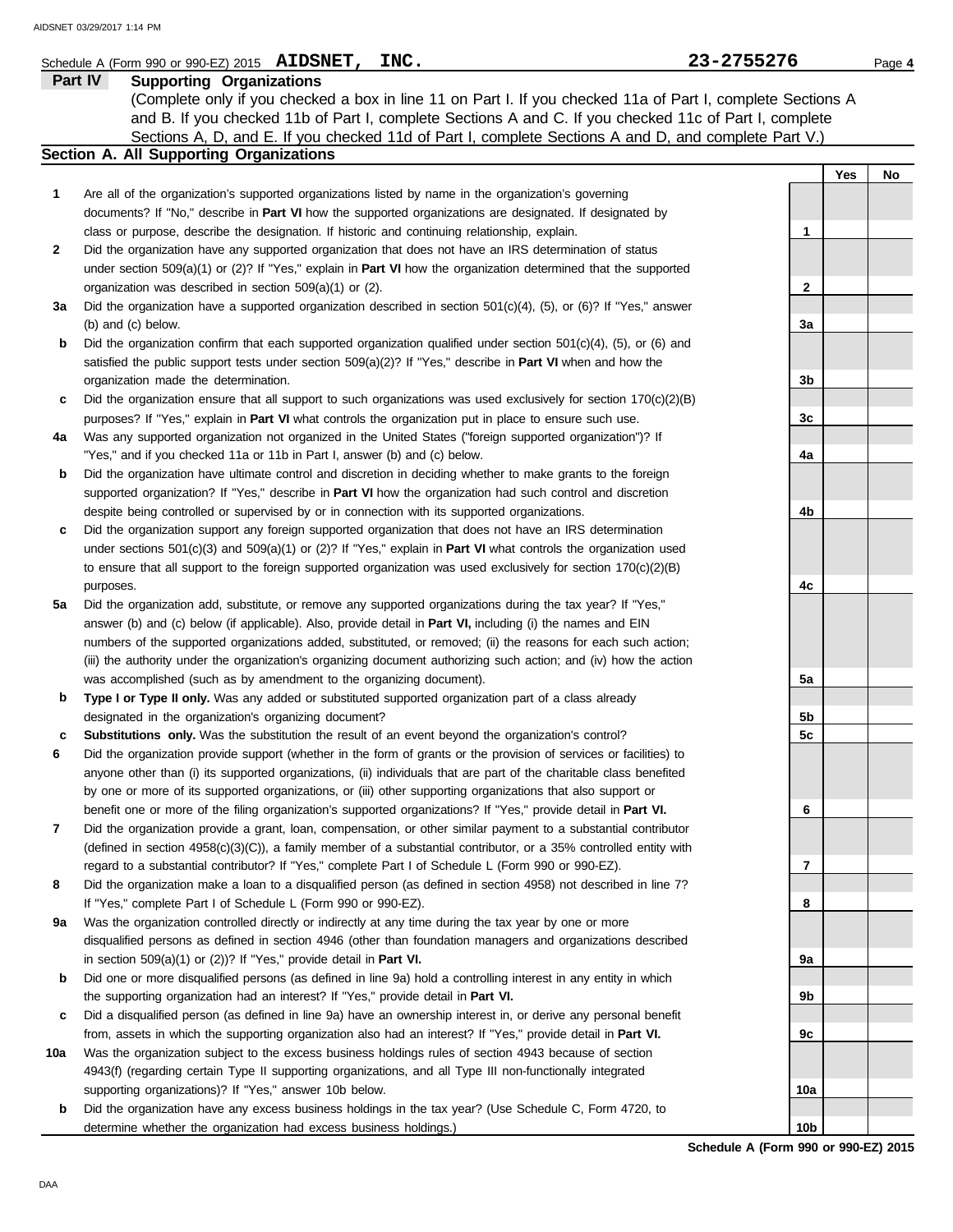### **Part IV Supporting Organizations** (continued) Schedule A (Form 990 or 990-EZ) 2015 **AIDSNET, INC.**  $\bullet$  **23-2755276** Page 5 **Yes No 2 1** organizations and what conditions or restrictions, if any, applied to such powers during the tax year. describe how the powers to appoint and/or remove directors or trustees were allocated among the supported controlled the organization's activities. If the organization had more than one supported organization, tax year? If "No," describe in **Part VI** how the supported organization(s) effectively operated, supervised, or regularly appoint or elect at least a majority of the organization's directors or trustees at all times during the **Section B. Type I Supporting Organizations 11 c** A 35% controlled entity of a person described in (a) or (b) above? If "Yes" to a, b, or c, provide detail in **Part VI. b** A family member of a person described in (a) above? **a** A person who directly or indirectly controls, either alone or together with persons described in (b) and (c) Has the organization accepted a gift or contribution from any of the following persons? below, the governing body of a supported organization? **11a 11b 11c** Did the directors, trustees, or membership of one or more supported organizations have the power to Did the organization operate for the benefit of any supported organization other than the supported organization(s) that operated, supervised, or controlled the supporting organization? If "Yes," explain in **Part VI** how providing such benefit carried out the purposes of the supported organization(s) that operated, supervised, or controlled the supporting organization. **Section C. Type II Supporting Organizations** Were a majority of the organization's directors or trustees during the tax year also a majority of the directors or trustees of each of the organization's supported organization(s)? If "No," describe in **Part VI** how control **1** or management of the supporting organization was vested in the same persons that controlled or managed the supported organization(s). **Section D. All Type III Supporting Organizations** Did the organization provide to each of its supported organizations, by the last day of the fifth month of the organization's tax year, (i) a written notice describing the type and amount of support provided during the prior tax **1** year, (ii) a copy of the Form 990 that was most recently filed as of the date of notification, and (iii) copies of the organization's governing documents in effect on the date of notification, to the extent not previously provided? **2** Were any of the organization's officers, directors, or trustees either (i) appointed or elected by the supported the organization maintained a close and continuous working relationship with the supported organization(s). organization(s) or (ii) serving on the governing body of a supported organization? If "No," explain in **Part VI** how supported organizations played in this regard. income or assets at all times during the tax year? If "Yes," describe in **Part VI** the role the organization's **3** significant voice in the organization's investment policies and in directing the use of the organization's By reason of the relationship described in (2), did the organization's supported organizations have a **Yes No 1 2 1 Yes No Yes No 1 2 3 AIDSNET, INC. 23-2755276** AIDSNET 03/29/2017 1:14 PM

## **Section E. Type III Functionally-Integrated Supporting Organizations**

**1** Check the box next to the method that the organization used to satisfy the Integral Part Test during the year (**see instructions**):

The organization satisfied the Activities Test. Complete **line 2** below. **a**

The organization is the parent of each of its supported organizations. Complete **line 3** below.

The organization supported a governmental entity. Describe in Part VI how you supported a government entity (see instructions). **c**

|  | 2 Activities Test. Answer (a) and (b) below. |  |  |  |  |  |  |
|--|----------------------------------------------|--|--|--|--|--|--|
|--|----------------------------------------------|--|--|--|--|--|--|

- **a** Did substantially all of the organization's activities during the tax year directly further the exempt purposes of the supported organization(s) to which the organization was responsive? If "Yes," then in **Part VI identify those supported organizations and explain** how these activities directly furthered their exempt purposes, how the organization was responsive to those supported organizations, and how the organization determined that these activities constituted substantially all of its activities.
- **b** Did the activities described in (a) constitute activities that, but for the organization's involvement, one or more of the organization's supported organization(s) would have been engaged in? If "Yes," explain in **Part VI** the reasons for the organization's position that its supported organization(s) would have engaged in these activities but for the organization's involvement.
- **3** Parent of Supported Organizations. **Answer (a) and (b) below.**
	- **a** Did the organization have the power to regularly appoint or elect a majority of the officers, directors, or trustees of each of the supported organizations? Provide details in **Part VI.**
	- **b** Did the organization exercise a substantial degree of direction over the policies, programs, and activities of each of its supported organizations? If "Yes," describe in **Part VI** the role played by the organization in this regard.

**Yes No 2a 2b 3a 3b**

**b**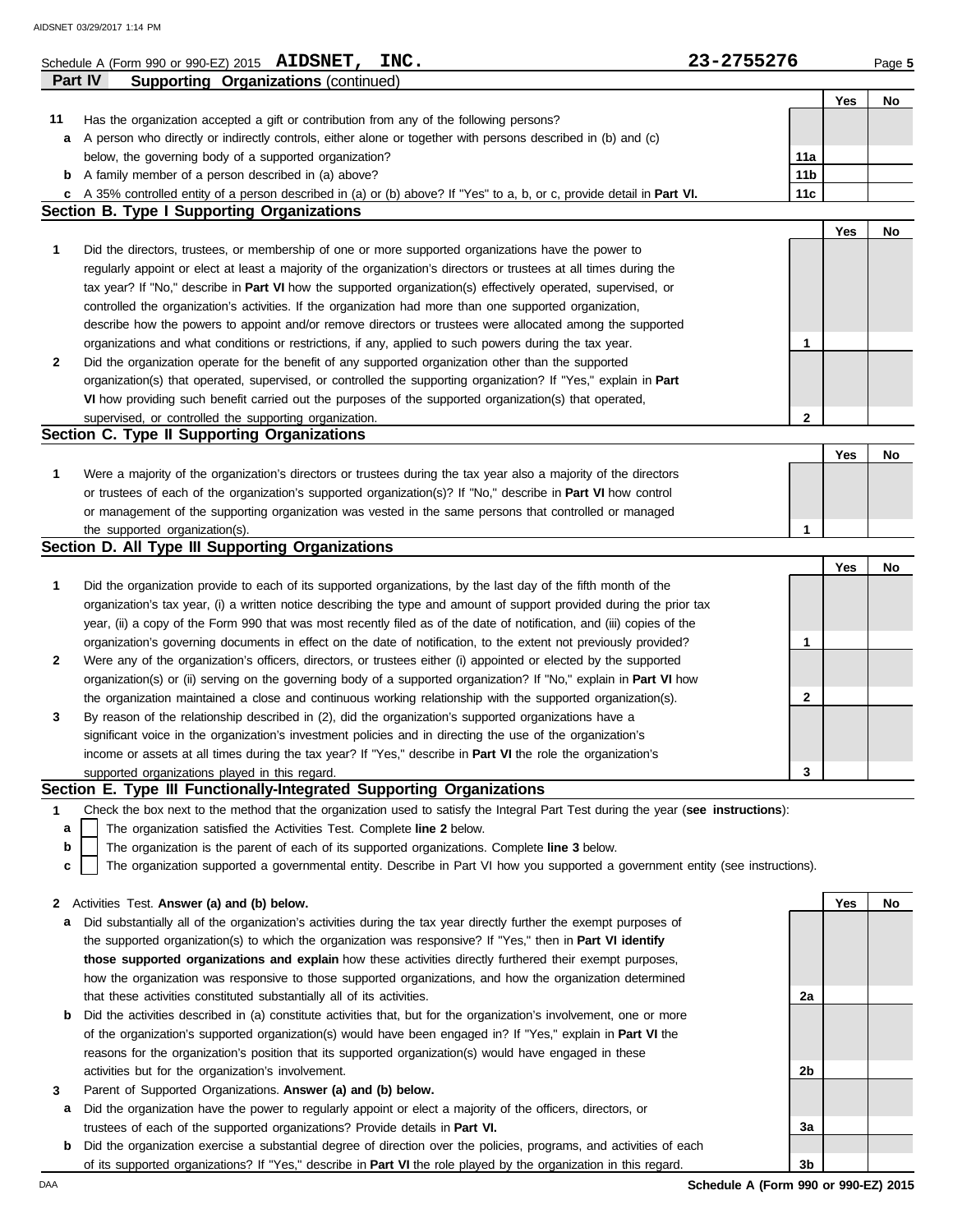|               | Schedule A (Form 990 or 990-EZ) 2015 AIDSNET, INC.                                                                            |                | 23-2755276     | Page 6                         |
|---------------|-------------------------------------------------------------------------------------------------------------------------------|----------------|----------------|--------------------------------|
| <b>Part V</b> | Type III Non-Functionally Integrated 509(a)(3) Supporting Organizations                                                       |                |                |                                |
| 1             | Check here if the organization satisfied the Integral Part Test as a qualifying trust on Nov. 20, 1970. See instructions. All |                |                |                                |
|               | other Type III non-functionally integrated supporting organizations must complete Sections A through E.                       |                |                |                                |
|               | Section A - Adjusted Net Income                                                                                               |                | (A) Prior Year | (B) Current Year<br>(optional) |
| 1             | Net short-term capital gain                                                                                                   | $\mathbf{1}$   |                |                                |
| $\mathbf{2}$  | Recoveries of prior-year distributions                                                                                        | $\mathbf{2}$   |                |                                |
| 3             | Other gross income (see instructions)                                                                                         | 3              |                |                                |
| 4             | Add lines 1 through 3                                                                                                         | 4              |                |                                |
| 5             | Depreciation and depletion                                                                                                    | 5              |                |                                |
| 6             | Portion of operating expenses paid or incurred for production or                                                              |                |                |                                |
|               | collection of gross income or for management, conservation, or                                                                |                |                |                                |
|               | maintenance of property held for production of income (see instructions)                                                      | 6              |                |                                |
| 7             | Other expenses (see instructions)                                                                                             | $\overline{7}$ |                |                                |
| 8             | <b>Adjusted Net Income</b> (subtract lines 5, 6 and 7 from line 4)                                                            | 8              |                |                                |
|               | <b>Section B - Minimum Asset Amount</b>                                                                                       |                | (A) Prior Year | (B) Current Year<br>(optional) |
| 1             | Aggregate fair market value of all non-exempt-use assets (see                                                                 |                |                |                                |
|               | instructions for short tax year or assets held for part of year):                                                             |                |                |                                |
|               | Average monthly value of securities<br>a                                                                                      | 1a             |                |                                |
|               | Average monthly cash balances<br>b                                                                                            | 1b             |                |                                |
|               | Fair market value of other non-exempt-use assets<br>$\mathbf{c}$                                                              | 1 <sub>c</sub> |                |                                |
|               | <b>Total</b> (add lines 1a, 1b, and 1c)<br>d                                                                                  | 1d             |                |                                |
|               | <b>Discount</b> claimed for blockage or other<br>е                                                                            |                |                |                                |
|               | factors (explain in detail in <b>Part VI</b> ):                                                                               |                |                |                                |
| $\mathbf{2}$  | Acquisition indebtedness applicable to non-exempt-use assets                                                                  | $\mathbf{2}$   |                |                                |
| 3             | Subtract line 2 from line 1d                                                                                                  | 3              |                |                                |
| 4             | Cash deemed held for exempt use. Enter 1-1/2% of line 3 (for greater amount,                                                  |                |                |                                |
|               | see instructions).                                                                                                            | 4              |                |                                |
| 5             | Net value of non-exempt-use assets (subtract line 4 from line 3)                                                              | 5              |                |                                |
| 6             | 035. Multiply line 5 by                                                                                                       | 6              |                |                                |
| 7             | Recoveries of prior-year distributions                                                                                        | $\overline{7}$ |                |                                |
| 8             | Minimum Asset Amount (add line 7 to line 6)                                                                                   | 8              |                |                                |
|               | Section C - Distributable Amount                                                                                              |                |                | <b>Current Year</b>            |
| $\mathbf{1}$  | Adjusted net income for prior year (from Section A, line 8, Column A)                                                         | $\mathbf{1}$   |                |                                |
| $\mathbf{2}$  | Enter 85% of line 1                                                                                                           | $\mathbf{2}$   |                |                                |
| 3             | Minimum asset amount for prior year (from Section B, line 8, Column A)                                                        | 3              |                |                                |
| 4             | Enter greater of line 2 or line 3                                                                                             | 4              |                |                                |
| 5             | Income tax imposed in prior year                                                                                              | 5              |                |                                |
| 6             | <b>Distributable Amount.</b> Subtract line 5 from line 4, unless subject to                                                   |                |                |                                |
|               | emergency temporary reduction (see instructions)                                                                              | 6              |                |                                |

**7** Check here if the current year is the organization's first as a non-functionally-integrated Type III supporting organization (see instructions).

**Schedule A (Form 990 or 990-EZ) 2015**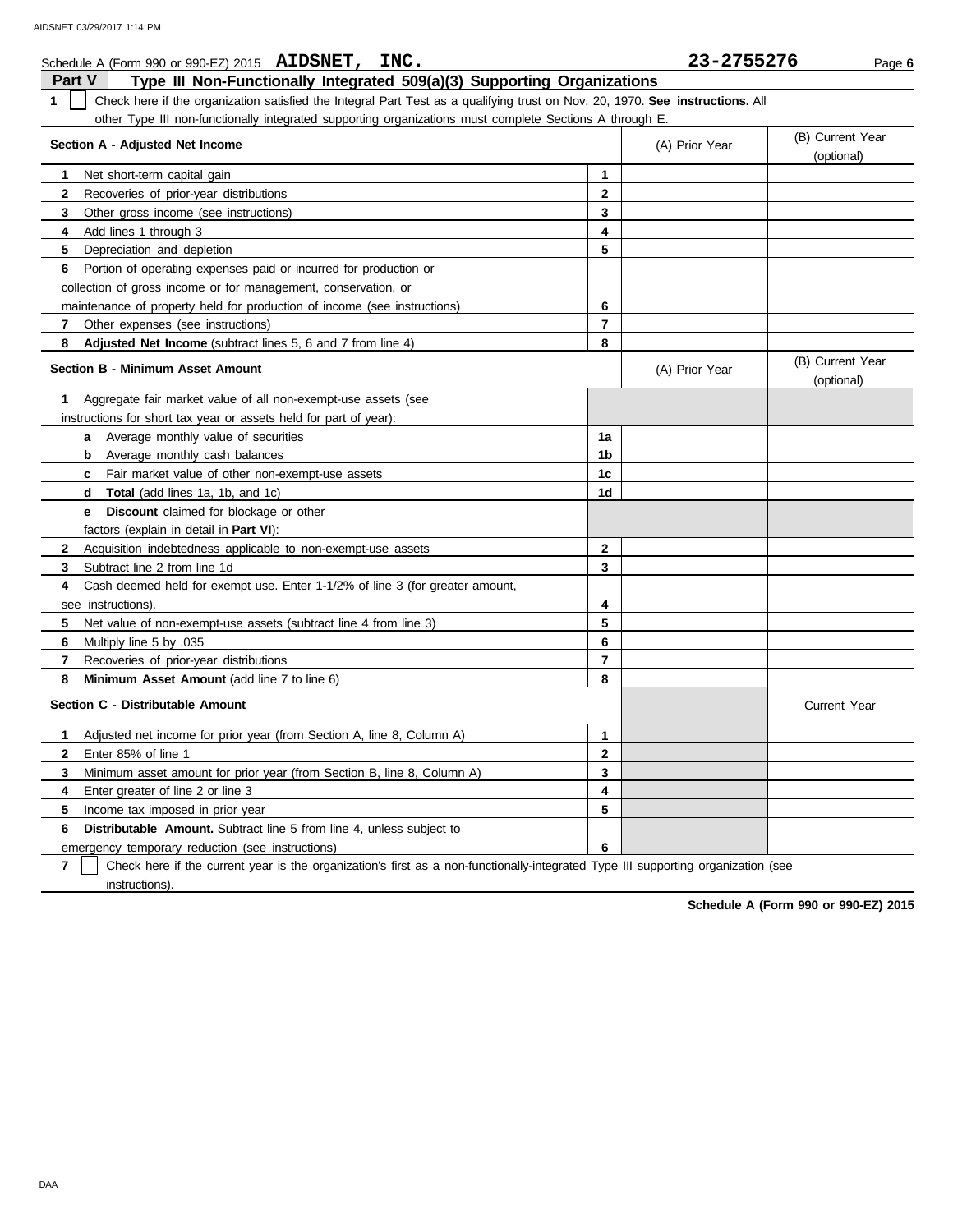| <b>Part V</b> | Schedule A (Form 990 or 990-EZ) 2015 AIDSNET, INC.<br>Type III Non-Functionally Integrated 509(a)(3) Supporting Organizations (continued) |                                    | 23-2755276                                     | Page 7                                           |
|---------------|-------------------------------------------------------------------------------------------------------------------------------------------|------------------------------------|------------------------------------------------|--------------------------------------------------|
|               | <b>Section D - Distributions</b>                                                                                                          |                                    |                                                | <b>Current Year</b>                              |
| 1             | Amounts paid to supported organizations to accomplish exempt purposes                                                                     |                                    |                                                |                                                  |
| 2             | Amounts paid to perform activity that directly furthers exempt purposes of supported                                                      |                                    |                                                |                                                  |
|               | organizations, in excess of income from activity                                                                                          |                                    |                                                |                                                  |
| 3             | Administrative expenses paid to accomplish exempt purposes of supported organizations                                                     |                                    |                                                |                                                  |
| 4             | Amounts paid to acquire exempt-use assets                                                                                                 |                                    |                                                |                                                  |
| 5             | Qualified set-aside amounts (prior IRS approval required)                                                                                 |                                    |                                                |                                                  |
| 6             | Other distributions (describe in <b>Part VI</b> ). See instructions.                                                                      |                                    |                                                |                                                  |
| 7             | <b>Total annual distributions.</b> Add lines 1 through 6.                                                                                 |                                    |                                                |                                                  |
| 8             | Distributions to attentive supported organizations to which the organization is responsive                                                |                                    |                                                |                                                  |
|               | (provide details in Part VI). See instructions.                                                                                           |                                    |                                                |                                                  |
| 9             | Distributable amount for 2015 from Section C, line 6                                                                                      |                                    |                                                |                                                  |
| 10            | Line 8 amount divided by Line 9 amount                                                                                                    |                                    |                                                |                                                  |
|               | Section E - Distribution Allocations (see instructions)                                                                                   | (i)<br><b>Excess Distributions</b> | (iii)<br><b>Underdistributions</b><br>Pre-2015 | (iii)<br><b>Distributable</b><br>Amount for 2015 |
| 1             | Distributable amount for 2015 from Section C, line 6                                                                                      |                                    |                                                |                                                  |
| 2             | Underdistributions, if any, for years prior to 2015                                                                                       |                                    |                                                |                                                  |
|               | (reasonable cause required-see instructions)                                                                                              |                                    |                                                |                                                  |
| 3             | Excess distributions carryover, if any, to 2015:                                                                                          |                                    |                                                |                                                  |
| a             |                                                                                                                                           |                                    |                                                |                                                  |
| b             |                                                                                                                                           |                                    |                                                |                                                  |
| c             |                                                                                                                                           |                                    |                                                |                                                  |
|               |                                                                                                                                           |                                    |                                                |                                                  |
|               |                                                                                                                                           |                                    |                                                |                                                  |
|               | f Total of lines 3a through e                                                                                                             |                                    |                                                |                                                  |
|               | g Applied to underdistributions of prior years                                                                                            |                                    |                                                |                                                  |
|               | h Applied to 2015 distributable amount                                                                                                    |                                    |                                                |                                                  |
|               | Carryover from 2010 not applied (see instructions)                                                                                        |                                    |                                                |                                                  |
|               | Remainder. Subtract lines 3g, 3h, and 3i from 3f.                                                                                         |                                    |                                                |                                                  |
| 4             | Distributions for 2015 from Section                                                                                                       |                                    |                                                |                                                  |
|               | \$<br>D, line 7:                                                                                                                          |                                    |                                                |                                                  |
|               | a Applied to underdistributions of prior years                                                                                            |                                    |                                                |                                                  |
|               | <b>b</b> Applied to 2015 distributable amount                                                                                             |                                    |                                                |                                                  |
|               | <b>c</b> Remainder. Subtract lines 4a and 4b from 4.                                                                                      |                                    |                                                |                                                  |
| 5             | Remaining underdistributions for years prior to 2015, if                                                                                  |                                    |                                                |                                                  |
|               | any. Subtract lines 3g and 4a from line 2 (if amount                                                                                      |                                    |                                                |                                                  |
|               | greater than zero, see instructions).                                                                                                     |                                    |                                                |                                                  |
| 6             | Remaining underdistributions for 2015. Subtract lines 3h                                                                                  |                                    |                                                |                                                  |
|               | and 4b from line 1 (if amount greater than zero, see                                                                                      |                                    |                                                |                                                  |
|               | instructions).                                                                                                                            |                                    |                                                |                                                  |
| 7             | Excess distributions carryover to 2016. Add lines 3j                                                                                      |                                    |                                                |                                                  |
|               | and 4c.<br>Breakdown of line 7:                                                                                                           |                                    |                                                |                                                  |
| 8             |                                                                                                                                           |                                    |                                                |                                                  |
| a<br>b        |                                                                                                                                           |                                    |                                                |                                                  |
|               | c Excess from 2013                                                                                                                        |                                    |                                                |                                                  |
|               | d Excess from 2014                                                                                                                        |                                    |                                                |                                                  |
|               | e Excess from 2015                                                                                                                        |                                    |                                                |                                                  |

**Schedule A (Form 990 or 990-EZ) 2015**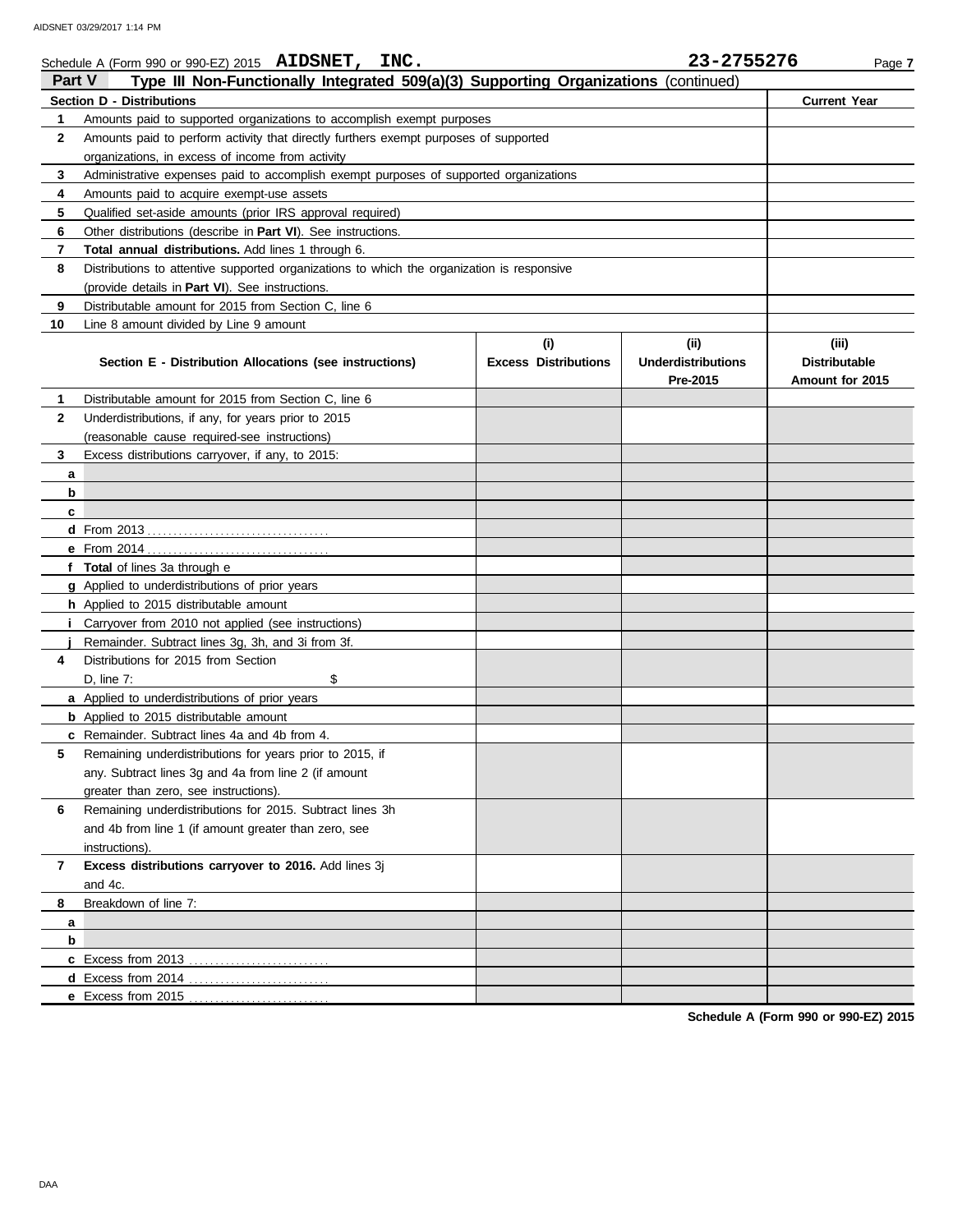|         | Schedule A (Form 990 or 990-EZ) 2015 AIDSNET, INC.                                                                                                                                                                                                                                                                                                                                                                                                                                                                                                                                         |             | 23-2755276 | Page 8 |
|---------|--------------------------------------------------------------------------------------------------------------------------------------------------------------------------------------------------------------------------------------------------------------------------------------------------------------------------------------------------------------------------------------------------------------------------------------------------------------------------------------------------------------------------------------------------------------------------------------------|-------------|------------|--------|
| Part VI | Supplemental Information. Provide the explanations required by Part II, line 10; Part II, line 17a or 17b; Part<br>III, line 12; Part IV, Section A, lines 1, 2, 3b, 3c, 4b, 4c, 5a, 6, 9a, 9b, 9c, 11a, 11b, and 11c; Part IV, Section<br>B, lines 1 and 2; Part IV, Section C, line 1; Part IV, Section D, lines 2 and 3; Part IV, Section E, lines 1c, 2a, 2b,<br>3a and 3b; Part V, line 1; Part V, Section B, line 1e; Part V, Section D, lines 5, 6, and 8; and Part V, Section E,<br>lines 2, 5, and 6. Also complete this part for any additional information. (See instructions.) |             |            |        |
|         | PART II, LINE 10 - OTHER INCOME DETAIL                                                                                                                                                                                                                                                                                                                                                                                                                                                                                                                                                     |             |            |        |
|         |                                                                                                                                                                                                                                                                                                                                                                                                                                                                                                                                                                                            | \$<br>3,490 |            |        |
|         |                                                                                                                                                                                                                                                                                                                                                                                                                                                                                                                                                                                            |             |            |        |
|         |                                                                                                                                                                                                                                                                                                                                                                                                                                                                                                                                                                                            |             |            |        |
|         |                                                                                                                                                                                                                                                                                                                                                                                                                                                                                                                                                                                            |             |            |        |
|         |                                                                                                                                                                                                                                                                                                                                                                                                                                                                                                                                                                                            |             |            |        |
|         |                                                                                                                                                                                                                                                                                                                                                                                                                                                                                                                                                                                            |             |            |        |
|         |                                                                                                                                                                                                                                                                                                                                                                                                                                                                                                                                                                                            |             |            |        |
|         |                                                                                                                                                                                                                                                                                                                                                                                                                                                                                                                                                                                            |             |            |        |
|         |                                                                                                                                                                                                                                                                                                                                                                                                                                                                                                                                                                                            |             |            |        |
|         |                                                                                                                                                                                                                                                                                                                                                                                                                                                                                                                                                                                            |             |            |        |
|         |                                                                                                                                                                                                                                                                                                                                                                                                                                                                                                                                                                                            |             |            |        |
|         |                                                                                                                                                                                                                                                                                                                                                                                                                                                                                                                                                                                            |             |            |        |
|         |                                                                                                                                                                                                                                                                                                                                                                                                                                                                                                                                                                                            |             |            |        |
|         |                                                                                                                                                                                                                                                                                                                                                                                                                                                                                                                                                                                            |             |            |        |
|         |                                                                                                                                                                                                                                                                                                                                                                                                                                                                                                                                                                                            |             |            |        |
|         |                                                                                                                                                                                                                                                                                                                                                                                                                                                                                                                                                                                            |             |            |        |
|         |                                                                                                                                                                                                                                                                                                                                                                                                                                                                                                                                                                                            |             |            |        |
|         |                                                                                                                                                                                                                                                                                                                                                                                                                                                                                                                                                                                            |             |            |        |
|         |                                                                                                                                                                                                                                                                                                                                                                                                                                                                                                                                                                                            |             |            |        |
|         |                                                                                                                                                                                                                                                                                                                                                                                                                                                                                                                                                                                            |             |            |        |
|         |                                                                                                                                                                                                                                                                                                                                                                                                                                                                                                                                                                                            |             |            |        |
|         |                                                                                                                                                                                                                                                                                                                                                                                                                                                                                                                                                                                            |             |            |        |
|         |                                                                                                                                                                                                                                                                                                                                                                                                                                                                                                                                                                                            |             |            |        |
|         |                                                                                                                                                                                                                                                                                                                                                                                                                                                                                                                                                                                            |             |            |        |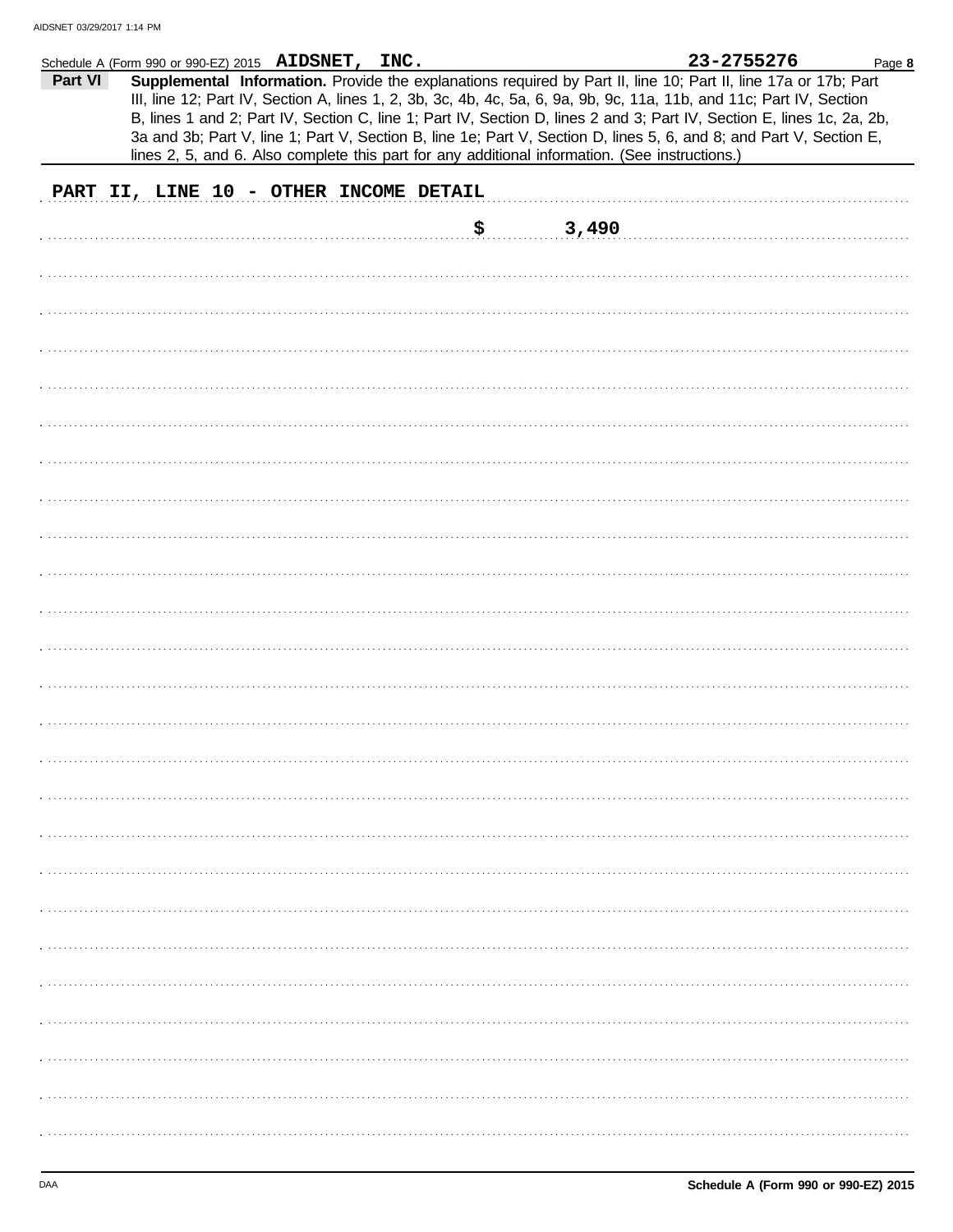Department of the Treasury

# **SCHEDULE D Supplemental Financial Statements**

**Part IV, line 6, 7, 8, 9, 10, 11a, 11b, 11c, 11d, 11e, 11f, 12a, or 12b.** u **Complete if the organization answered "Yes" on Form 990,**

u **Attach to Form 990.**  u **Information about Schedule D (Form 990) and its instructions is at www.irs.gov/form990.**

Internal Revenue Service **Name of the organization**

**(Form 990)**

| ov/form990. |                                | <b>Inspection</b> |
|-------------|--------------------------------|-------------------|
|             | Employer identification number |                   |

**2015**

**Open to Public**

OMB No. 1545-0047

|    | <b>AIDSNET,</b><br>INC.                                                                                                                   |                                                                                           |                | 23-2755276                      |
|----|-------------------------------------------------------------------------------------------------------------------------------------------|-------------------------------------------------------------------------------------------|----------------|---------------------------------|
|    | Organizations Maintaining Donor Advised Funds or Other Similar Funds or Accounts.<br>Part I                                               |                                                                                           |                |                                 |
|    | Complete if the organization answered "Yes" on Form 990, Part IV, line 6.                                                                 |                                                                                           |                |                                 |
|    |                                                                                                                                           | (a) Donor advised funds                                                                   |                | (b) Funds and other accounts    |
| 1. | Total number at end of year                                                                                                               |                                                                                           |                |                                 |
| 2  | Aggregate value of contributions to (during year)                                                                                         |                                                                                           |                |                                 |
| З  | Aggregate value of grants from (during year)                                                                                              | the control of the control of the control of the control of the control of the control of |                |                                 |
| 4  |                                                                                                                                           | the control of the control of the control of the control of the control of the control of |                |                                 |
| 5  | Did the organization inform all donors and donor advisors in writing that the assets held in donor advised                                |                                                                                           |                |                                 |
|    |                                                                                                                                           |                                                                                           |                | Yes<br>No                       |
| 6  | Did the organization inform all grantees, donors, and donor advisors in writing that grant funds can be used                              |                                                                                           |                |                                 |
|    | only for charitable purposes and not for the benefit of the donor or donor advisor, or for any other purpose                              |                                                                                           |                |                                 |
|    |                                                                                                                                           |                                                                                           |                | Yes<br>No                       |
|    | Part II<br><b>Conservation Easements.</b>                                                                                                 |                                                                                           |                |                                 |
|    | Complete if the organization answered "Yes" on Form 990, Part IV, line 7.                                                                 |                                                                                           |                |                                 |
| 1  | Purpose(s) of conservation easements held by the organization (check all that apply).                                                     |                                                                                           |                |                                 |
|    | Preservation of land for public use (e.g., recreation or education)                                                                       | Preservation of a historically important land area                                        |                |                                 |
|    | Protection of natural habitat                                                                                                             | Preservation of a certified historic structure                                            |                |                                 |
|    | Preservation of open space                                                                                                                |                                                                                           |                |                                 |
| 2  | Complete lines 2a through 2d if the organization held a qualified conservation contribution in the form of a conservation                 |                                                                                           |                |                                 |
|    | easement on the last day of the tax year.                                                                                                 |                                                                                           |                | Held at the End of the Tax Year |
| а  | Total number of conservation easements                                                                                                    |                                                                                           | 2a             |                                 |
| b  |                                                                                                                                           |                                                                                           | 2 <sub>b</sub> |                                 |
| с  | Number of conservation easements on a certified historic structure included in (a) [[[[[[[[[[[[[[[[[[[[[[[[[]]]]]]]                       |                                                                                           | 2c             |                                 |
| d  | Number of conservation easements included in (c) acquired after 8/17/06, and not on a                                                     |                                                                                           |                |                                 |
|    | historic structure listed in the National Register                                                                                        |                                                                                           | 2d             |                                 |
| 3  | Number of conservation easements modified, transferred, released, extinguished, or terminated by the organization during the              |                                                                                           |                |                                 |
|    | tax year $\mathbf{u}$                                                                                                                     |                                                                                           |                |                                 |
| 4  | Number of states where property subject to conservation easement is located u                                                             |                                                                                           |                |                                 |
| 5  | Does the organization have a written policy regarding the periodic monitoring, inspection, handling of                                    |                                                                                           |                |                                 |
|    |                                                                                                                                           |                                                                                           |                | Yes<br>No                       |
| 6  | Staff and volunteer hours devoted to monitoring, inspecting, handling of violations, and enforcing conservation easements during the year |                                                                                           |                |                                 |
|    | u                                                                                                                                         |                                                                                           |                |                                 |
| 7  | Amount of expenses incurred in monitoring, inspecting, handling of violations, and enforcing conservation easements during the year       |                                                                                           |                |                                 |
|    | u \$                                                                                                                                      |                                                                                           |                |                                 |
| 8  | Does each conservation easement reported on line 2(d) above satisfy the requirements of section 170(h)(4)(B)(i)                           |                                                                                           |                |                                 |
|    |                                                                                                                                           |                                                                                           |                | Yes $\bigsqcup$ No              |
| 9  | In Part XIII, describe how the organization reports conservation easements in its revenue and expense statement, and                      |                                                                                           |                |                                 |
|    | balance sheet, and include, if applicable, the text of the footnote to the organization's financial statements that describes the         |                                                                                           |                |                                 |
|    | organization's accounting for conservation easements.                                                                                     |                                                                                           |                |                                 |
|    | Organizations Maintaining Collections of Art, Historical Treasures, or Other Similar Assets.<br>Part III                                  |                                                                                           |                |                                 |
|    | Complete if the organization answered "Yes" on Form 990, Part IV, line 8.                                                                 |                                                                                           |                |                                 |
|    | 1a If the organization elected, as permitted under SFAS 116 (ASC 958), not to report in its revenue statement and balance sheet           |                                                                                           |                |                                 |
|    | works of art, historical treasures, or other similar assets held for public exhibition, education, or research in furtherance of          |                                                                                           |                |                                 |
|    | public service, provide, in Part XIII, the text of the footnote to its financial statements that describes these items.                   |                                                                                           |                |                                 |
|    | <b>b</b> If the organization elected, as permitted under SFAS 116 (ASC 958), to report in its revenue statement and balance sheet         |                                                                                           |                |                                 |
|    | works of art, historical treasures, or other similar assets held for public exhibition, education, or research in furtherance of          |                                                                                           |                |                                 |
|    | public service, provide the following amounts relating to these items:                                                                    |                                                                                           |                |                                 |
|    |                                                                                                                                           |                                                                                           |                |                                 |
|    | (ii) Assets included in Form 990, Part X                                                                                                  |                                                                                           |                |                                 |
| 2  | If the organization received or held works of art, historical treasures, or other similar assets for financial gain, provide the          |                                                                                           |                |                                 |
|    | following amounts required to be reported under SFAS 116 (ASC 958) relating to these items:                                               |                                                                                           |                |                                 |
| a  |                                                                                                                                           |                                                                                           |                |                                 |
|    |                                                                                                                                           |                                                                                           |                |                                 |

DAA **For Paperwork Reduction Act Notice, see the Instructions for Form 990.**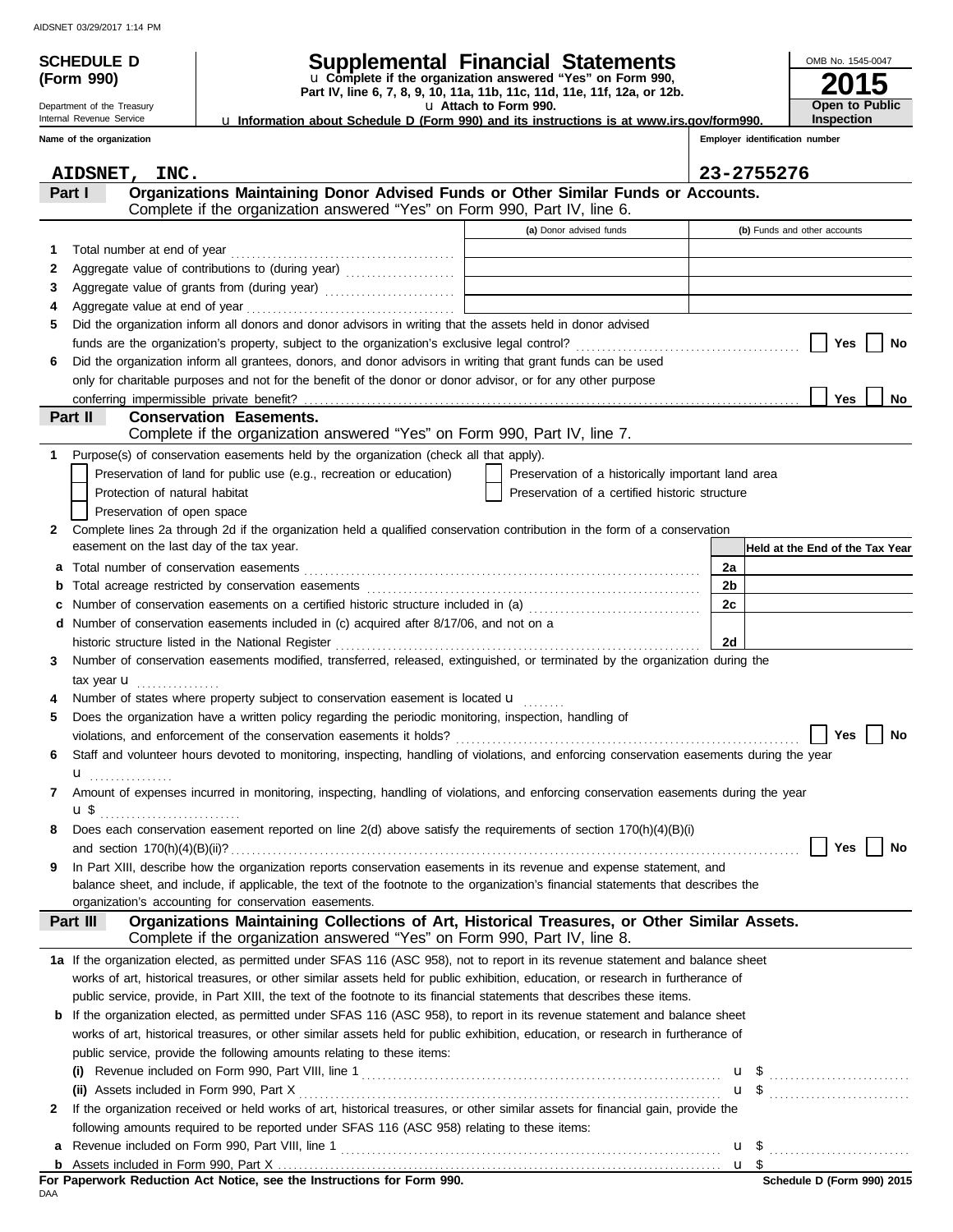|   | Schedule D (Form 990) 2015 AIDSNET, INC.                                                                                                                                                                                             |                         |                           |                         | 23-2755276      |                      |                     | Page 2    |
|---|--------------------------------------------------------------------------------------------------------------------------------------------------------------------------------------------------------------------------------------|-------------------------|---------------------------|-------------------------|-----------------|----------------------|---------------------|-----------|
|   | Organizations Maintaining Collections of Art, Historical Treasures, or Other Similar Assets (continued)<br>Part III                                                                                                                  |                         |                           |                         |                 |                      |                     |           |
| 3 | Using the organization's acquisition, accession, and other records, check any of the following that are a significant use of its<br>collection items (check all that apply):                                                         |                         |                           |                         |                 |                      |                     |           |
| a | Public exhibition                                                                                                                                                                                                                    | d                       | Loan or exchange programs |                         |                 |                      |                     |           |
| b | Scholarly research                                                                                                                                                                                                                   | е                       |                           |                         |                 |                      |                     |           |
| c | Preservation for future generations                                                                                                                                                                                                  |                         |                           |                         |                 |                      |                     |           |
|   | Provide a description of the organization's collections and explain how they further the organization's exempt purpose in Part                                                                                                       |                         |                           |                         |                 |                      |                     |           |
|   | XIII.                                                                                                                                                                                                                                |                         |                           |                         |                 |                      |                     |           |
| 5 | During the year, did the organization solicit or receive donations of art, historical treasures, or other similar                                                                                                                    |                         |                           |                         |                 |                      |                     |           |
|   | assets to be sold to raise funds rather than to be maintained as part of the organization's collection?                                                                                                                              |                         |                           |                         |                 |                      | Yes                 | No.       |
|   | <b>Escrow and Custodial Arrangements.</b><br><b>Part IV</b>                                                                                                                                                                          |                         |                           |                         |                 |                      |                     |           |
|   | Complete if the organization answered "Yes" on Form 990, Part IV, line 9, or reported an amount on Form                                                                                                                              |                         |                           |                         |                 |                      |                     |           |
|   | 990, Part X, line 21.                                                                                                                                                                                                                |                         |                           |                         |                 |                      |                     |           |
|   | 1a Is the organization an agent, trustee, custodian or other intermediary for contributions or other assets not                                                                                                                      |                         |                           |                         |                 |                      |                     |           |
|   |                                                                                                                                                                                                                                      |                         |                           |                         |                 |                      | Yes                 | No        |
|   | <b>b</b> If "Yes," explain the arrangement in Part XIII and complete the following table:                                                                                                                                            |                         |                           |                         |                 |                      |                     |           |
|   |                                                                                                                                                                                                                                      |                         |                           |                         |                 |                      | Amount              |           |
|   | c Beginning balance <b>contract to the contract of the set of the contract of the contract of the contract of the contract of the contract of the contract of the contract of the contract of the contract of the contract of th</b> |                         |                           |                         |                 | 1с                   |                     |           |
|   |                                                                                                                                                                                                                                      |                         |                           |                         |                 | 1d                   |                     |           |
| е |                                                                                                                                                                                                                                      |                         |                           |                         |                 | 1е                   |                     |           |
| f | Ending balance <i>communically contained</i> and all the contained and contained and contained and contained and contained and contained and contained and contained and contained and contained and contained and contained and co  |                         |                           |                         |                 | 1f                   |                     |           |
|   | 2a Did the organization include an amount on Form 990, Part X, line 21, for escrow or custodial account liability?                                                                                                                   |                         |                           |                         |                 |                      | Yes                 | No        |
|   |                                                                                                                                                                                                                                      |                         |                           |                         |                 |                      |                     |           |
|   | Part V<br><b>Endowment Funds.</b>                                                                                                                                                                                                    |                         |                           |                         |                 |                      |                     |           |
|   | Complete if the organization answered "Yes" on Form 990, Part IV, line 10.                                                                                                                                                           |                         |                           |                         |                 |                      |                     |           |
|   |                                                                                                                                                                                                                                      | (a) Current year        | (b) Prior year            | (c) Two years back      |                 | (d) Three years back | (e) Four years back |           |
|   | 1a Beginning of year balance                                                                                                                                                                                                         |                         |                           |                         |                 |                      |                     |           |
|   |                                                                                                                                                                                                                                      |                         |                           |                         |                 |                      |                     |           |
|   | c Net investment earnings, gains, and                                                                                                                                                                                                |                         |                           |                         |                 |                      |                     |           |
|   |                                                                                                                                                                                                                                      |                         |                           |                         |                 |                      |                     |           |
|   | d Grants or scholarships                                                                                                                                                                                                             |                         |                           |                         |                 |                      |                     |           |
|   | e Other expenditures for facilities and                                                                                                                                                                                              |                         |                           |                         |                 |                      |                     |           |
|   |                                                                                                                                                                                                                                      |                         |                           |                         |                 |                      |                     |           |
|   | f Administrative expenses                                                                                                                                                                                                            |                         |                           |                         |                 |                      |                     |           |
| g |                                                                                                                                                                                                                                      |                         |                           |                         |                 |                      |                     |           |
|   | 2 Provide the estimated percentage of the current year end balance (line 1g, column (a)) held as:                                                                                                                                    |                         |                           |                         |                 |                      |                     |           |
|   | a Board designated or quasi-endowment u                                                                                                                                                                                              |                         |                           |                         |                 |                      |                     |           |
|   | <b>b</b> Permanent endowment $\mathbf{u}$ %                                                                                                                                                                                          |                         |                           |                         |                 |                      |                     |           |
|   | c Temporarily restricted endowment <b>u</b>                                                                                                                                                                                          | %                       |                           |                         |                 |                      |                     |           |
|   | The percentages on lines 2a, 2b, and 2c should equal 100%.                                                                                                                                                                           |                         |                           |                         |                 |                      |                     |           |
|   | 3a Are there endowment funds not in the possession of the organization that are held and administered for the                                                                                                                        |                         |                           |                         |                 |                      |                     |           |
|   | organization by:                                                                                                                                                                                                                     |                         |                           |                         |                 |                      |                     | Yes<br>No |
|   |                                                                                                                                                                                                                                      |                         |                           |                         |                 |                      | 3a(i)               |           |
|   |                                                                                                                                                                                                                                      |                         |                           |                         |                 |                      | 3a(ii)              |           |
|   |                                                                                                                                                                                                                                      |                         |                           |                         |                 |                      | 3b                  |           |
|   | Describe in Part XIII the intended uses of the organization's endowment funds.                                                                                                                                                       |                         |                           |                         |                 |                      |                     |           |
|   | Land, Buildings, and Equipment.<br>Part VI                                                                                                                                                                                           |                         |                           |                         |                 |                      |                     |           |
|   | Complete if the organization answered "Yes" on Form 990, Part IV, line 11a. See Form 990, Part X, line 10.                                                                                                                           |                         |                           |                         |                 |                      |                     |           |
|   | Description of property                                                                                                                                                                                                              | (a) Cost or other basis |                           | (b) Cost or other basis | (c) Accumulated |                      | (d) Book value      |           |
|   |                                                                                                                                                                                                                                      | (investment)            |                           | (other)                 | depreciation    |                      |                     |           |
|   |                                                                                                                                                                                                                                      |                         |                           |                         |                 |                      |                     |           |
|   |                                                                                                                                                                                                                                      |                         |                           |                         |                 |                      |                     |           |
|   | c Leasehold improvements                                                                                                                                                                                                             |                         |                           |                         |                 |                      |                     |           |
|   |                                                                                                                                                                                                                                      |                         |                           | 110,099                 |                 | 103,304              |                     | 6,795     |
|   |                                                                                                                                                                                                                                      |                         |                           |                         |                 |                      |                     |           |
|   |                                                                                                                                                                                                                                      |                         |                           |                         |                 | u                    |                     | 6,795     |
|   |                                                                                                                                                                                                                                      |                         |                           |                         |                 |                      |                     |           |

**Schedule D (Form 990) 2015**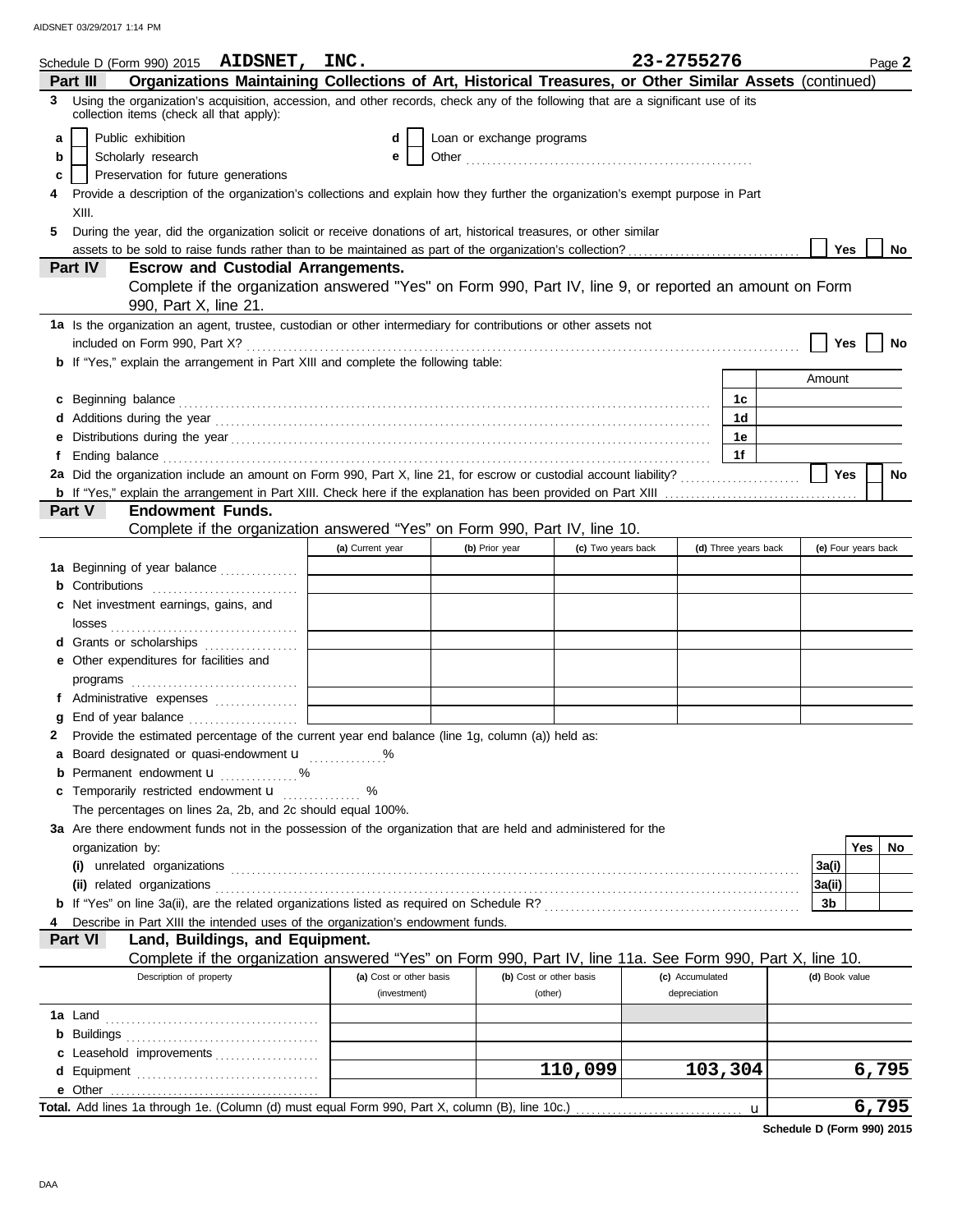|                           | Schedule D (Form 990) 2015 AIDSNET, INC.                                                                   |                | 23-2755276                       | Page 3         |
|---------------------------|------------------------------------------------------------------------------------------------------------|----------------|----------------------------------|----------------|
| Part VII                  | Investments-Other Securities.                                                                              |                |                                  |                |
|                           | Complete if the organization answered "Yes" on Form 990, Part IV, line 11b. See Form 990, Part X, line 12. |                |                                  |                |
|                           | (a) Description of security or category                                                                    | (b) Book value | (c) Method of valuation:         |                |
|                           | (including name of security)                                                                               |                | Cost or end-of-year market value |                |
| (1) Financial derivatives |                                                                                                            |                |                                  |                |
|                           |                                                                                                            |                |                                  |                |
|                           |                                                                                                            |                |                                  |                |
|                           | $(3)$ Other                                                                                                |                |                                  |                |
| (A)                       |                                                                                                            |                |                                  |                |
| $\mathbf{B}$              |                                                                                                            |                |                                  |                |
|                           |                                                                                                            |                |                                  |                |
|                           |                                                                                                            |                |                                  |                |
|                           |                                                                                                            |                |                                  |                |
| $\cdot$ $\cdot$ (F)       |                                                                                                            |                |                                  |                |
|                           |                                                                                                            |                |                                  |                |
| (H)                       |                                                                                                            |                |                                  |                |
|                           | Total. (Column (b) must equal Form 990, Part X, col. (B) line 12.) $\mathbf u$                             |                |                                  |                |
| Part VIII                 | Investments-Program Related.                                                                               |                |                                  |                |
|                           | Complete if the organization answered "Yes" on Form 990, Part IV, line 11c. See Form 990, Part X, line 13. |                |                                  |                |
|                           | (a) Description of investment                                                                              | (b) Book value | (c) Method of valuation:         |                |
|                           |                                                                                                            |                | Cost or end-of-year market value |                |
| <u>(1)</u>                |                                                                                                            |                |                                  |                |
| (2)                       |                                                                                                            |                |                                  |                |
| (3)                       |                                                                                                            |                |                                  |                |
| (4)                       |                                                                                                            |                |                                  |                |
| (5)                       |                                                                                                            |                |                                  |                |
| (6)                       |                                                                                                            |                |                                  |                |
|                           |                                                                                                            |                |                                  |                |
| (7)                       |                                                                                                            |                |                                  |                |
| (8)                       |                                                                                                            |                |                                  |                |
| (9)                       |                                                                                                            |                |                                  |                |
|                           | Total. (Column (b) must equal Form 990, Part X, col. (B) line 13.) u                                       |                |                                  |                |
| Part IX                   | <b>Other Assets.</b>                                                                                       |                |                                  |                |
|                           | Complete if the organization answered "Yes" on Form 990, Part IV, line 11d. See Form 990, Part X, line 15. |                |                                  |                |
|                           | (a) Description                                                                                            |                |                                  | (b) Book value |
| (1)                       |                                                                                                            |                |                                  |                |
| (2)                       |                                                                                                            |                |                                  |                |
| (3)                       |                                                                                                            |                |                                  |                |
| (4)                       |                                                                                                            |                |                                  |                |
| (5)                       |                                                                                                            |                |                                  |                |
| (6)                       |                                                                                                            |                |                                  |                |
| (7)                       |                                                                                                            |                |                                  |                |
| (8)                       |                                                                                                            |                |                                  |                |
| (9)                       |                                                                                                            |                |                                  |                |
|                           | Total. (Column (b) must equal Form 990, Part X, col. (B) line 15.)                                         |                | u                                |                |
| Part X                    | Other Liabilities.                                                                                         |                |                                  |                |
|                           | Complete if the organization answered "Yes" on Form 990, Part IV, line 11e or 11f. See Form 990, Part X,   |                |                                  |                |
|                           | line 25.                                                                                                   |                |                                  |                |
| 1.                        | (a) Description of liability                                                                               | (b) Book value |                                  |                |
| (1)                       | Federal income taxes                                                                                       |                |                                  |                |
|                           |                                                                                                            |                |                                  |                |
| (2)                       |                                                                                                            |                |                                  |                |
| (3)                       |                                                                                                            |                |                                  |                |
| (4)                       |                                                                                                            |                |                                  |                |
| (5)                       |                                                                                                            |                |                                  |                |
| (6)                       |                                                                                                            |                |                                  |                |
| (7)                       |                                                                                                            |                |                                  |                |
| (8)                       |                                                                                                            |                |                                  |                |

Liability for uncertain tax positions. In Part XIII, provide the text of the footnote to the organization's financial statements that reports the **2.** organization's liability for uncertain tax positions under FIN 48 (ASC 740). Check here if the text of the footnote has been provided in Part XIII

 $(9)$ 

Total. (Column (b) must equal Form 990, Part X, col. (B) line 25.) u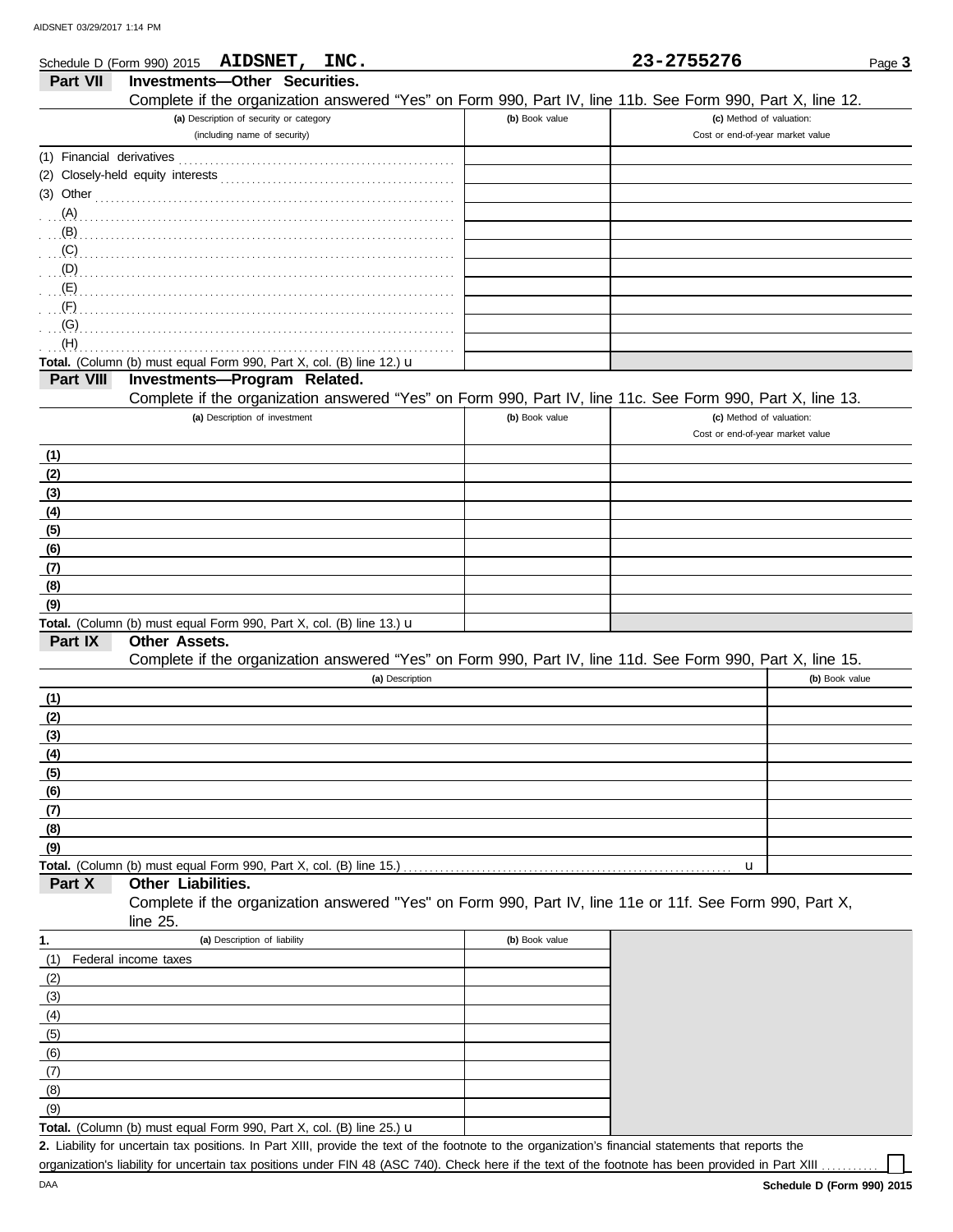|          | Schedule D (Form 990) 2015 AIDSNET, INC.                                                                                                           |                      | 23-2755276  | Page 4 |
|----------|----------------------------------------------------------------------------------------------------------------------------------------------------|----------------------|-------------|--------|
| Part XI  | Reconciliation of Revenue per Audited Financial Statements With Revenue per Return.                                                                |                      |             |        |
|          | Complete if the organization answered "Yes" on Form 990, Part IV, line 12a.                                                                        |                      |             |        |
|          |                                                                                                                                                    |                      | 1           |        |
| 2        | Amounts included on line 1 but not on Form 990, Part VIII, line 12:                                                                                |                      |             |        |
|          |                                                                                                                                                    | 2a                   |             |        |
| b        |                                                                                                                                                    | 2 <sub>b</sub>       |             |        |
| c        |                                                                                                                                                    | 2c                   |             |        |
| d        |                                                                                                                                                    | 2d                   |             |        |
| е        |                                                                                                                                                    |                      | 2e          |        |
| 3        |                                                                                                                                                    |                      | 3           |        |
| 4        | Amounts included on Form 990, Part VIII, line 12, but not on line 1:                                                                               |                      |             |        |
|          | a Investment expenses not included on Form 990, Part VIII, line 7b                                                                                 | 4а                   |             |        |
|          |                                                                                                                                                    | 4b                   |             |        |
|          | c Add lines 4a and 4b                                                                                                                              |                      | 4c          |        |
|          |                                                                                                                                                    |                      | 5           |        |
| Part XII | Reconciliation of Expenses per Audited Financial Statements With Expenses per Return.                                                              |                      |             |        |
|          | Complete if the organization answered "Yes" on Form 990, Part IV, line 12a.                                                                        |                      |             |        |
|          | 1 Total expenses and losses per audited financial statements                                                                                       |                      | $\mathbf 1$ |        |
| 2        | Amounts included on line 1 but not on Form 990, Part IX, line 25:                                                                                  |                      |             |        |
|          |                                                                                                                                                    | 2a<br>2 <sub>b</sub> |             |        |
|          |                                                                                                                                                    | 2c                   |             |        |
| c        |                                                                                                                                                    | 2d                   |             |        |
| d        |                                                                                                                                                    |                      | 2e          |        |
| 3        |                                                                                                                                                    |                      | 3           |        |
| 4        | Amounts included on Form 990, Part IX, line 25, but not on line 1:                                                                                 |                      |             |        |
|          | a Investment expenses not included on Form 990, Part VIII, line 7b                                                                                 | 4а                   |             |        |
|          |                                                                                                                                                    | 4b                   |             |        |
|          | c Add lines 4a and 4b                                                                                                                              |                      | 4c          |        |
|          |                                                                                                                                                    |                      | 5           |        |
|          | Part XIII Supplemental Information.                                                                                                                |                      |             |        |
|          | Provide the descriptions required for Part II, lines 3, 5, and 9; Part III, lines 1a and 4; Part IV, lines 1b and 2b; Part V, line 4; Part X, line |                      |             |        |
|          | 2; Part XI, lines 2d and 4b; and Part XII, lines 2d and 4b. Also complete this part to provide any additional information.                         |                      |             |        |
|          |                                                                                                                                                    |                      |             |        |
|          |                                                                                                                                                    |                      |             |        |
|          |                                                                                                                                                    |                      |             |        |
|          |                                                                                                                                                    |                      |             |        |
|          |                                                                                                                                                    |                      |             |        |
|          |                                                                                                                                                    |                      |             |        |
|          |                                                                                                                                                    |                      |             |        |
|          |                                                                                                                                                    |                      |             |        |
|          |                                                                                                                                                    |                      |             |        |
|          |                                                                                                                                                    |                      |             |        |
|          |                                                                                                                                                    |                      |             |        |
|          |                                                                                                                                                    |                      |             |        |
|          |                                                                                                                                                    |                      |             |        |
|          |                                                                                                                                                    |                      |             |        |
|          |                                                                                                                                                    |                      |             |        |
|          |                                                                                                                                                    |                      |             |        |
|          |                                                                                                                                                    |                      |             |        |
|          |                                                                                                                                                    |                      |             |        |
|          |                                                                                                                                                    |                      |             |        |
|          |                                                                                                                                                    |                      |             |        |
|          |                                                                                                                                                    |                      |             |        |
|          |                                                                                                                                                    |                      |             |        |
|          |                                                                                                                                                    |                      |             |        |
|          |                                                                                                                                                    |                      |             |        |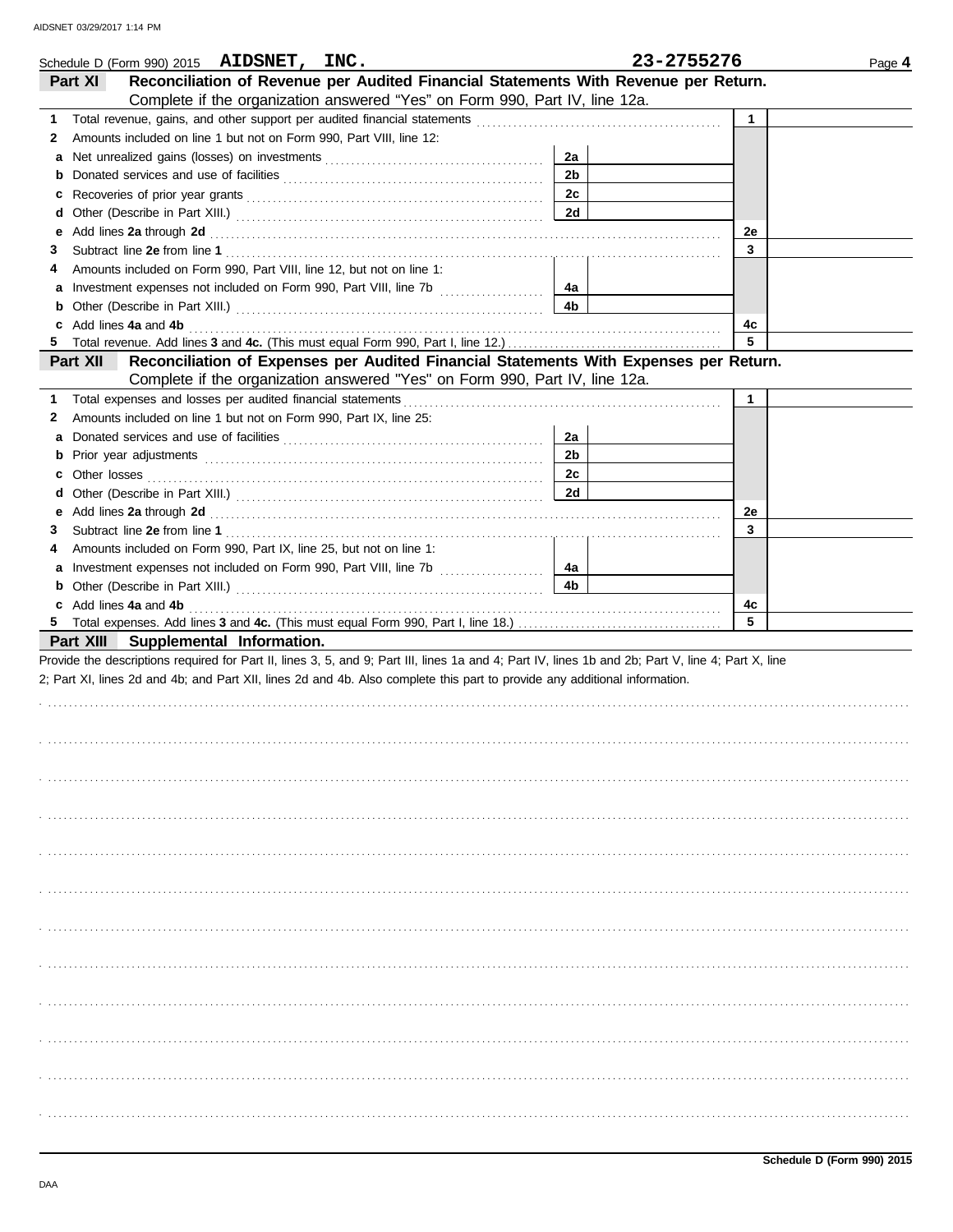|  |                                                                                            |  | 23-2755276 | Page 5 |
|--|--------------------------------------------------------------------------------------------|--|------------|--------|
|  | Schedule D (Form 990) 2015 AIDSNET, INC.<br>Part XIII Supplemental Information (continued) |  |            |        |
|  |                                                                                            |  |            |        |
|  |                                                                                            |  |            |        |
|  |                                                                                            |  |            |        |
|  |                                                                                            |  |            |        |
|  |                                                                                            |  |            |        |
|  |                                                                                            |  |            |        |
|  |                                                                                            |  |            |        |
|  |                                                                                            |  |            |        |
|  |                                                                                            |  |            |        |
|  |                                                                                            |  |            |        |
|  |                                                                                            |  |            |        |
|  |                                                                                            |  |            |        |
|  |                                                                                            |  |            |        |
|  |                                                                                            |  |            |        |
|  |                                                                                            |  |            |        |
|  |                                                                                            |  |            |        |
|  |                                                                                            |  |            |        |
|  |                                                                                            |  |            |        |
|  |                                                                                            |  |            |        |
|  |                                                                                            |  |            |        |
|  |                                                                                            |  |            |        |
|  |                                                                                            |  |            |        |
|  |                                                                                            |  |            |        |
|  |                                                                                            |  |            |        |
|  |                                                                                            |  |            |        |
|  |                                                                                            |  |            |        |
|  |                                                                                            |  |            |        |
|  |                                                                                            |  |            |        |
|  |                                                                                            |  |            |        |
|  |                                                                                            |  |            |        |
|  |                                                                                            |  |            |        |
|  |                                                                                            |  |            |        |
|  |                                                                                            |  |            |        |
|  |                                                                                            |  |            |        |
|  |                                                                                            |  |            |        |
|  |                                                                                            |  |            |        |
|  |                                                                                            |  |            |        |
|  |                                                                                            |  |            |        |
|  |                                                                                            |  |            |        |
|  |                                                                                            |  |            |        |
|  |                                                                                            |  |            |        |
|  |                                                                                            |  |            |        |
|  |                                                                                            |  |            |        |
|  |                                                                                            |  |            |        |
|  |                                                                                            |  |            |        |
|  |                                                                                            |  |            |        |
|  |                                                                                            |  |            |        |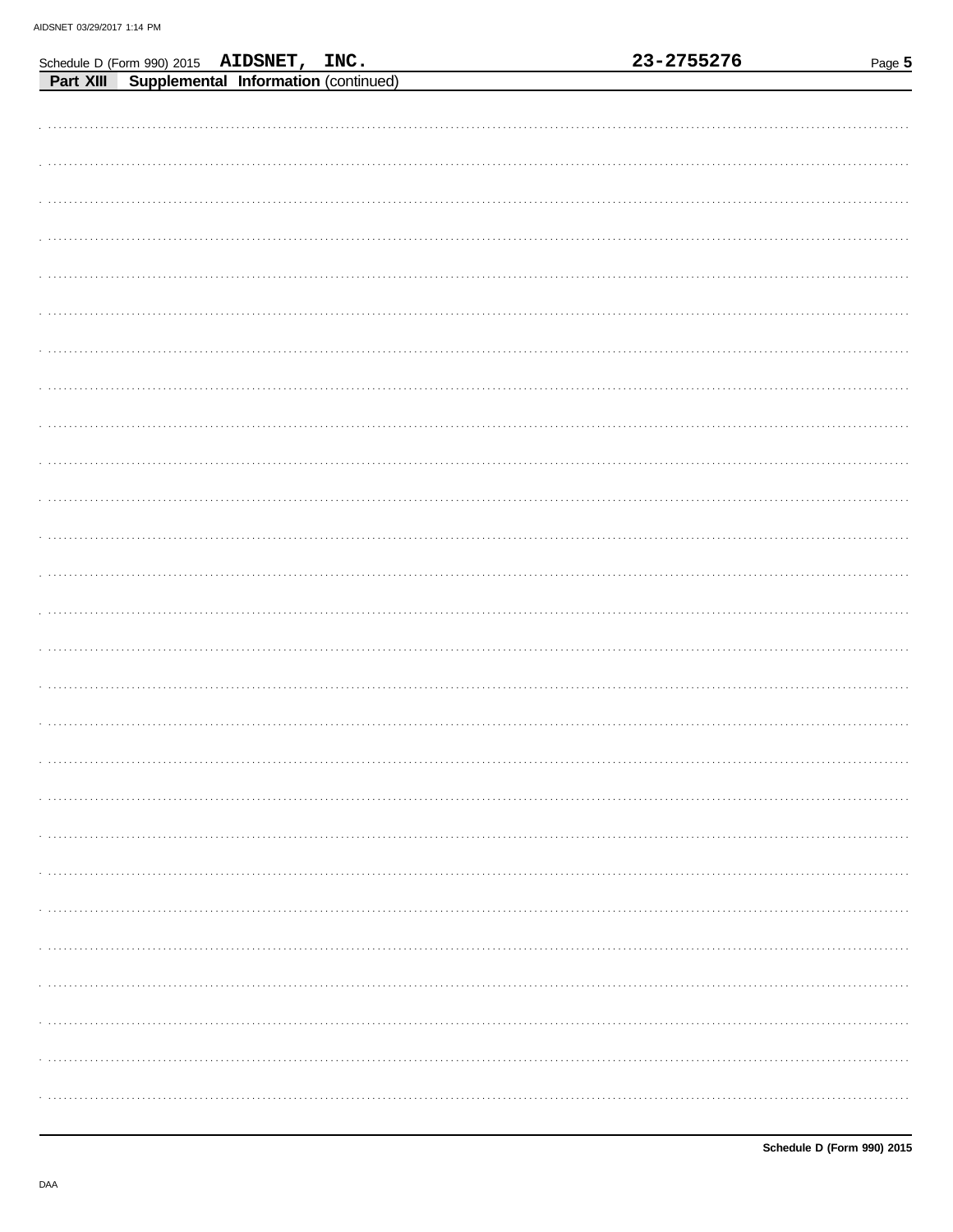| <b>SCHEDULE I</b>                                      |                                                                                                                                                                                                                                                                           |            |                                       | Grants and Other Assistance to Organizations, |                                       |                                                             |                                           |                                | OMB No. 1545-0047                     |
|--------------------------------------------------------|---------------------------------------------------------------------------------------------------------------------------------------------------------------------------------------------------------------------------------------------------------------------------|------------|---------------------------------------|-----------------------------------------------|---------------------------------------|-------------------------------------------------------------|-------------------------------------------|--------------------------------|---------------------------------------|
| (Form 990)                                             | Governments, and Individuals in the United States<br>Complete if the organization answered "Yes" on Form 990, Part IV, line 21 or 22.                                                                                                                                     |            |                                       |                                               |                                       |                                                             |                                           |                                | 2015                                  |
| Department of the Treasury<br>Internal Revenue Service | u Attach to Form 990.<br>Open to Public<br>u Information about Schedule I (Form 990) and its instructions is at www.irs.gov/form990.                                                                                                                                      |            |                                       |                                               |                                       |                                                             |                                           |                                |                                       |
| Name of the organization                               |                                                                                                                                                                                                                                                                           |            |                                       |                                               |                                       |                                                             |                                           | Employer identification number |                                       |
| Part I                                                 | AIDSNET, INC.<br><b>General Information on Grants and Assistance</b>                                                                                                                                                                                                      |            |                                       |                                               |                                       |                                                             |                                           | 23-2755276                     |                                       |
| 1                                                      | Does the organization maintain records to substantiate the amount of the grants or assistance, the grantees' eligibility for the grants or assistance, and                                                                                                                |            |                                       |                                               |                                       |                                                             |                                           | $ \mathbf{x} $                 | No<br>Yes                             |
|                                                        | 2 Describe in Part IV the organization's procedures for monitoring the use of grant funds in the United States.                                                                                                                                                           |            |                                       |                                               |                                       |                                                             |                                           |                                |                                       |
| Part II                                                | Grants and Other Assistance to Domestic Organizations and Domestic Governments. Complete if the organization answered "Yes" on Form<br>990, Part IV, line 21, for any recipient that received more than \$5,000. Part II can be duplicated if additional space is needed. |            |                                       |                                               |                                       |                                                             |                                           |                                |                                       |
| -1                                                     | (a) Name and address of organization<br>or government                                                                                                                                                                                                                     | $(b)$ EIN  | $(c)$ IRC<br>section<br>if applicable | (d) Amount of cash<br>grant                   | (e) Amount of non-<br>cash assistance | (f) Method of valuation<br>(book, FMV, appraisal,<br>other) | (g) Description of<br>non-cash assistance |                                | (h) Purpose of grant<br>or assistance |
| (1) AIDS ACTIVITIES OFFICE<br>17TH & CHEW STREETS      |                                                                                                                                                                                                                                                                           |            |                                       |                                               |                                       |                                                             |                                           |                                | <b>HIV/AIDS CARE &amp; PREV</b>       |
| <b>ALLENTOWN</b><br>(2) AIDS SERVICE CENTER            | PA 18105                                                                                                                                                                                                                                                                  | 23-1689692 |                                       | 499,122                                       |                                       |                                                             |                                           |                                |                                       |
| 511 E 3RD STREET                                       |                                                                                                                                                                                                                                                                           |            |                                       |                                               |                                       |                                                             |                                           |                                | <b>HIV/AIDS CARE &amp; PREV</b>       |
| <b>BETHLEHEM</b>                                       | PA 18015                                                                                                                                                                                                                                                                  | 23-1352213 |                                       | 530,003                                       |                                       |                                                             |                                           |                                |                                       |
| (3) CO-COUNTY WELLNESS SERVICE                         |                                                                                                                                                                                                                                                                           |            |                                       |                                               |                                       |                                                             |                                           |                                |                                       |
| <b>429 WALNUT STREET</b>                               |                                                                                                                                                                                                                                                                           |            |                                       |                                               |                                       |                                                             |                                           |                                | <b>HIV/AIDS CARE &amp; PREV</b>       |
| <b>READING</b><br>(4) KEYSTONE RURAL HEALTH CTR        | PA 19603                                                                                                                                                                                                                                                                  | 23-2657264 |                                       | 527,232                                       |                                       |                                                             |                                           |                                |                                       |
| 755 NORLAND AVENUE                                     |                                                                                                                                                                                                                                                                           |            |                                       |                                               |                                       |                                                             |                                           |                                |                                       |
| <b>CHAMBERSBURG</b>                                    | PA 17201                                                                                                                                                                                                                                                                  | 25-1546810 |                                       | 19,271                                        |                                       |                                                             |                                           |                                |                                       |
| (5)                                                    |                                                                                                                                                                                                                                                                           |            |                                       |                                               |                                       |                                                             |                                           |                                |                                       |
|                                                        |                                                                                                                                                                                                                                                                           |            |                                       |                                               |                                       |                                                             |                                           |                                |                                       |
| (6)                                                    |                                                                                                                                                                                                                                                                           |            |                                       |                                               |                                       |                                                             |                                           |                                |                                       |
|                                                        |                                                                                                                                                                                                                                                                           |            |                                       |                                               |                                       |                                                             |                                           |                                |                                       |
| (7)                                                    |                                                                                                                                                                                                                                                                           |            |                                       |                                               |                                       |                                                             |                                           |                                |                                       |
|                                                        |                                                                                                                                                                                                                                                                           |            |                                       |                                               |                                       |                                                             |                                           |                                |                                       |
| (8)                                                    |                                                                                                                                                                                                                                                                           |            |                                       |                                               |                                       |                                                             |                                           |                                |                                       |
|                                                        |                                                                                                                                                                                                                                                                           |            |                                       |                                               |                                       |                                                             |                                           |                                |                                       |
| (9)                                                    |                                                                                                                                                                                                                                                                           |            |                                       |                                               |                                       |                                                             |                                           |                                |                                       |
|                                                        |                                                                                                                                                                                                                                                                           |            |                                       |                                               |                                       |                                                             |                                           |                                |                                       |
| 2                                                      | Enter total number of section $501(c)(3)$ and government organizations listed in the line 1 table                                                                                                                                                                         |            |                                       |                                               |                                       |                                                             |                                           | $u \quad 4$                    |                                       |
| 3                                                      | Enter total number of other organizations listed in the line 1 table<br>For Paperwork Reduction Act Notice, see the Instructions for Form 990.                                                                                                                            |            |                                       |                                               |                                       |                                                             |                                           | u                              | Schedule I (Form 990) (2015)          |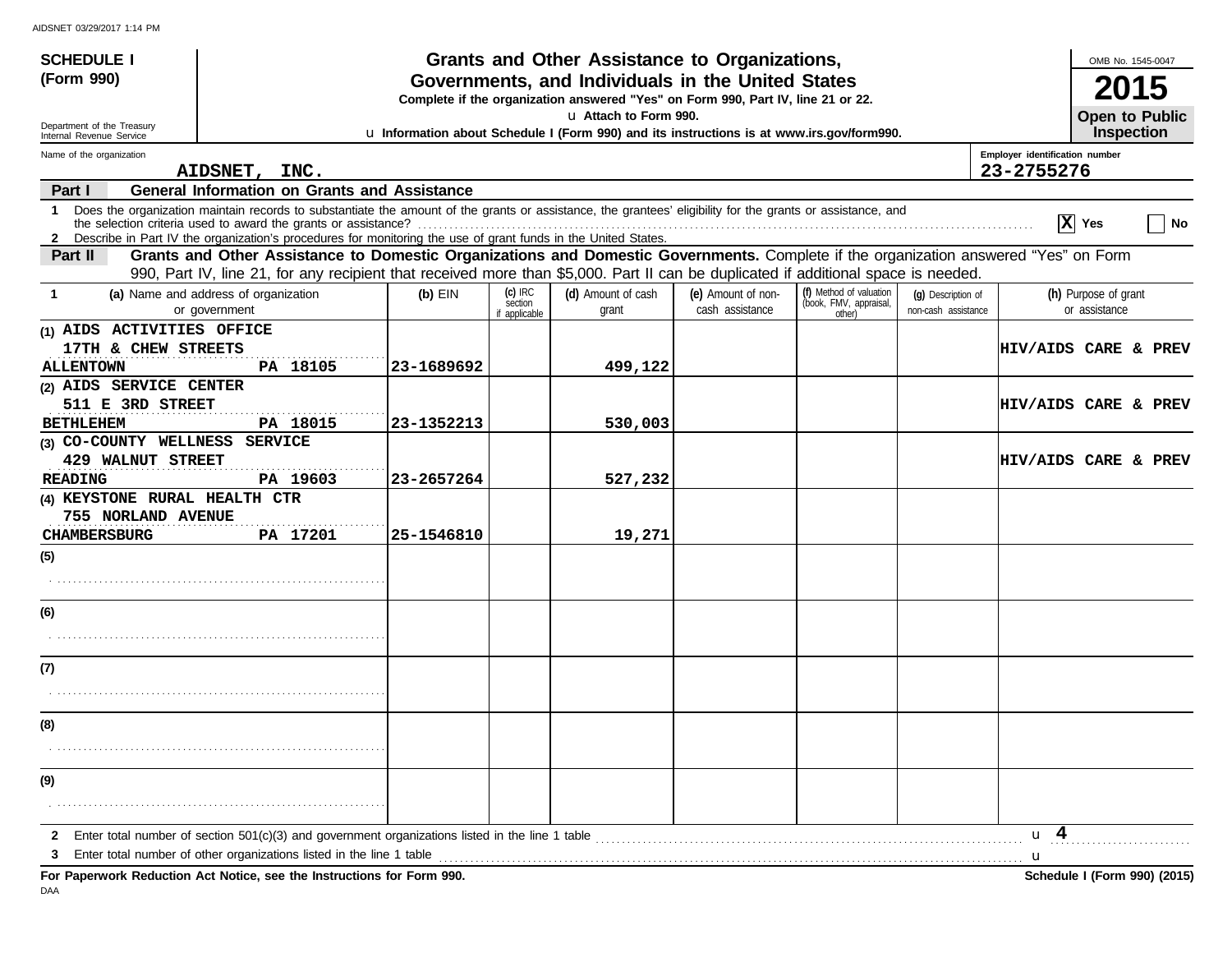|                | Schedule I (Form 990) (2015) AIDSNET, INC.                                                                                                |                             |                             | 23-2755276                           |                                                          | Page 2                                 |
|----------------|-------------------------------------------------------------------------------------------------------------------------------------------|-----------------------------|-----------------------------|--------------------------------------|----------------------------------------------------------|----------------------------------------|
| Part III       | Grants and Other Assistance to Domestic Individuals. Complete if the organization answered "Yes" on Form 990, Part IV, line 22.           |                             |                             |                                      |                                                          |                                        |
|                | Part III can be duplicated if additional space is needed.                                                                                 |                             |                             |                                      |                                                          |                                        |
|                | (a) Type of grant or assistance                                                                                                           | (b) Number of<br>recipients | (c) Amount of<br>cash grant | (d) Amount of<br>non-cash assistance | (e) Method of valuation (book,<br>FMV, appraisal, other) | (f) Description of non-cash assistance |
|                |                                                                                                                                           |                             |                             |                                      |                                                          |                                        |
| $\overline{2}$ |                                                                                                                                           |                             |                             |                                      |                                                          |                                        |
| $\mathbf{3}$   |                                                                                                                                           |                             |                             |                                      |                                                          |                                        |
|                |                                                                                                                                           |                             |                             |                                      |                                                          |                                        |
| 5              |                                                                                                                                           |                             |                             |                                      |                                                          |                                        |
| 6              |                                                                                                                                           |                             |                             |                                      |                                                          |                                        |
| 7              |                                                                                                                                           |                             |                             |                                      |                                                          |                                        |
| Part IV        | Supplemental Information. Provide the information required in Part I, line 2, Part III, column (b), and any other additional information. |                             |                             |                                      |                                                          |                                        |
|                |                                                                                                                                           |                             |                             |                                      |                                                          |                                        |
|                |                                                                                                                                           |                             |                             |                                      |                                                          |                                        |
|                |                                                                                                                                           |                             |                             |                                      |                                                          |                                        |
|                |                                                                                                                                           |                             |                             |                                      |                                                          |                                        |
|                |                                                                                                                                           |                             |                             |                                      |                                                          |                                        |
|                |                                                                                                                                           |                             |                             |                                      |                                                          |                                        |
|                |                                                                                                                                           |                             |                             |                                      |                                                          |                                        |
|                |                                                                                                                                           |                             |                             |                                      |                                                          |                                        |
|                |                                                                                                                                           |                             |                             |                                      |                                                          |                                        |
|                |                                                                                                                                           |                             |                             |                                      |                                                          |                                        |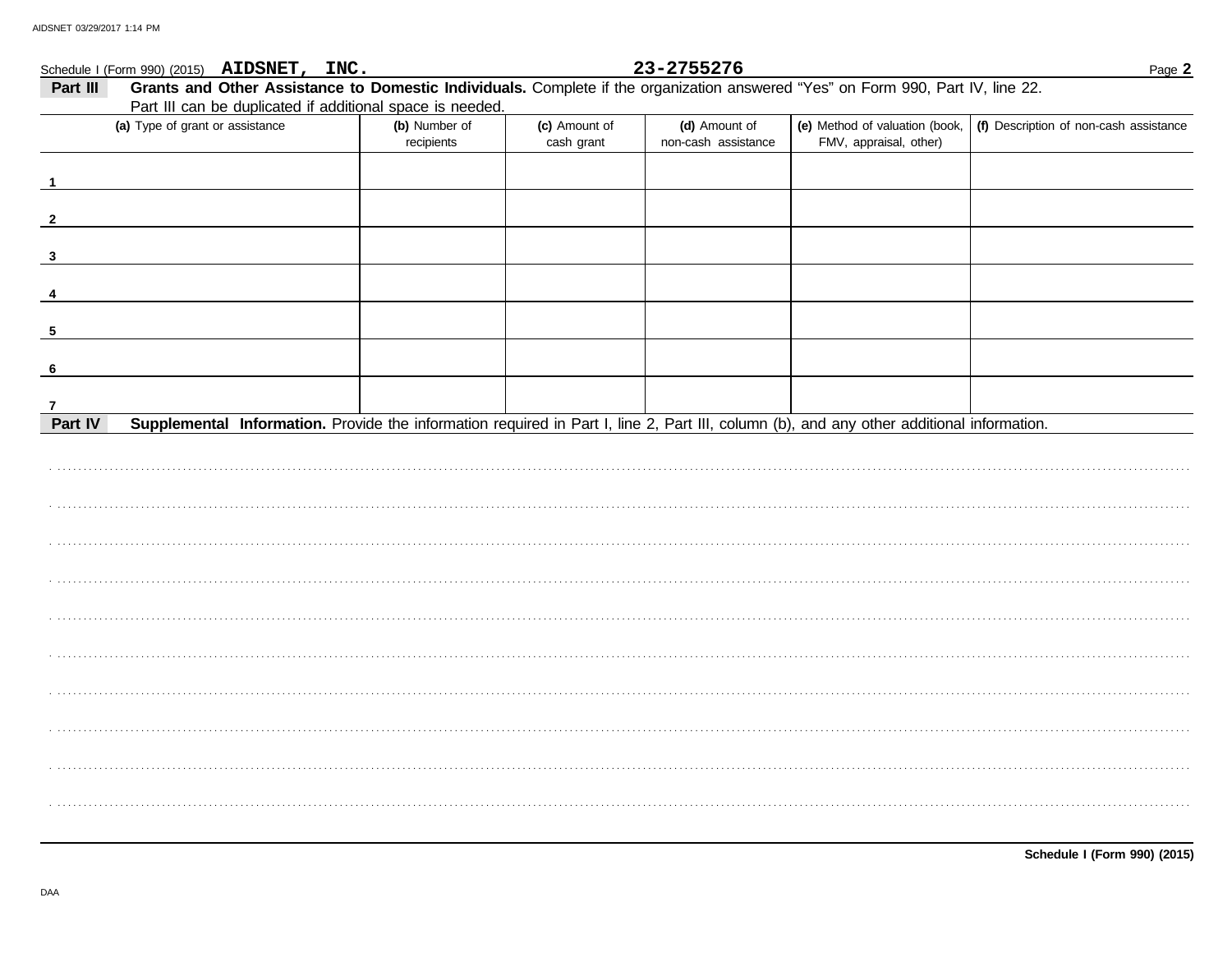| <b>SCHEDULE O</b><br>(Form 990 or 990-EZ)              | Supplemental Information to Form 990 or 990-EZ<br>Complete to provide information for responses to specific questions on               |                                              | OMB No. 1545-0047<br>2015           |
|--------------------------------------------------------|----------------------------------------------------------------------------------------------------------------------------------------|----------------------------------------------|-------------------------------------|
|                                                        | Form 990 or 990-EZ or to provide any additional information.                                                                           |                                              |                                     |
| Department of the Treasury<br>Internal Revenue Service | u Attach to Form 990 or 990-EZ.<br>u Information about Schedule O (Form 990 or 990-EZ) and its instructions is at www.irs.gov/form990. |                                              | Open to Public<br><b>Inspection</b> |
| Name of the organization                               | AIDSNET,<br>INC.                                                                                                                       | Employer identification number<br>23-2755276 |                                     |
|                                                        | FORM 990, PART VI, LINE 11B - ORGANIZATION'S PROCESS TO REVIEW FORM 990                                                                |                                              |                                     |
| THE                                                    | 990 IS REVIEWED BY SELECT MEMBERS OF<br>EXECUTIVE COMMITTEE PRIOR TO<br>THE                                                            |                                              |                                     |
|                                                        | SUBMISSION. ALL CHANGES ARE<br>ADDRESSED<br>PRIOR TO E-FILE.                                                                           |                                              |                                     |
|                                                        | FORM 990, PART VI, LINE 15A - COMPENSATION PROCESS FOR TOP OFFICIAL                                                                    |                                              |                                     |
|                                                        | AIDSNET HAS ESTABLISHED A PAY SCALE USED TO DETERMINE A RANGE OF PAY FOR                                                               |                                              |                                     |
| ALL POSITIONS                                          | INCLUDING EXECUTIVE DIRECTOR.<br>THE RATE OF PAY PER POSITION IS                                                                       |                                              |                                     |
| <b>BASED</b><br>ON<br>THE                              | TOTAL FUNDING AVAILABLE AND SURVEYS AND STUDIES                                                                                        | OF LIKE                                      |                                     |
| <b>POSITIONS</b>                                       | SAME GEOGRAPHIC AREA. WHEN A NEW EXECUTIVE<br>ΙN<br>THE                                                                                |                                              | IS HIRED, THE                       |
| <b>SELECTION</b>                                       | <b>COMMITTEE</b><br><b>DETERMINES</b><br>THE RATE OF PAY WITHIN THE PAY SCALE BASED                                                    |                                              |                                     |
| THE<br>ON                                              | NEW HIRE.<br><b>ANY SUBSEQUENT</b><br><b>EXPERIENCE LEVEL OF</b><br>THE                                                                | <b>INCREASES ARE</b>                         |                                     |
|                                                        | PROPOSED BY THE EXECUTIVE COMMITTEE AND APPROVED BY THE                                                                                |                                              | BOARD OF DIRECTORS.                 |
|                                                        | FORM 990, PART VI, LINE 18 - NO PUBLIC DISCLOSURE EXPLANATION                                                                          |                                              |                                     |
|                                                        | AIDSNET ANNOUNCES WHEN 990 IS AVAILABLE TO THE PUBLIC.                                                                                 |                                              |                                     |
|                                                        | FORM 990, PART VI, LINE 19 - GOVERNING DOCUMENTS DISCLOSURE EXPLANATION                                                                |                                              |                                     |
|                                                        | ALL DOCUMENTS, POLICIES AND FINANCIAL STATEMENTS ARE MADE AVAILABLE UPON                                                               |                                              |                                     |
|                                                        | REQUEST OR ON THE WEBSITE.                                                                                                             |                                              |                                     |
|                                                        |                                                                                                                                        |                                              |                                     |
|                                                        |                                                                                                                                        |                                              |                                     |
|                                                        |                                                                                                                                        |                                              |                                     |
|                                                        |                                                                                                                                        |                                              |                                     |
|                                                        |                                                                                                                                        |                                              |                                     |
|                                                        |                                                                                                                                        |                                              |                                     |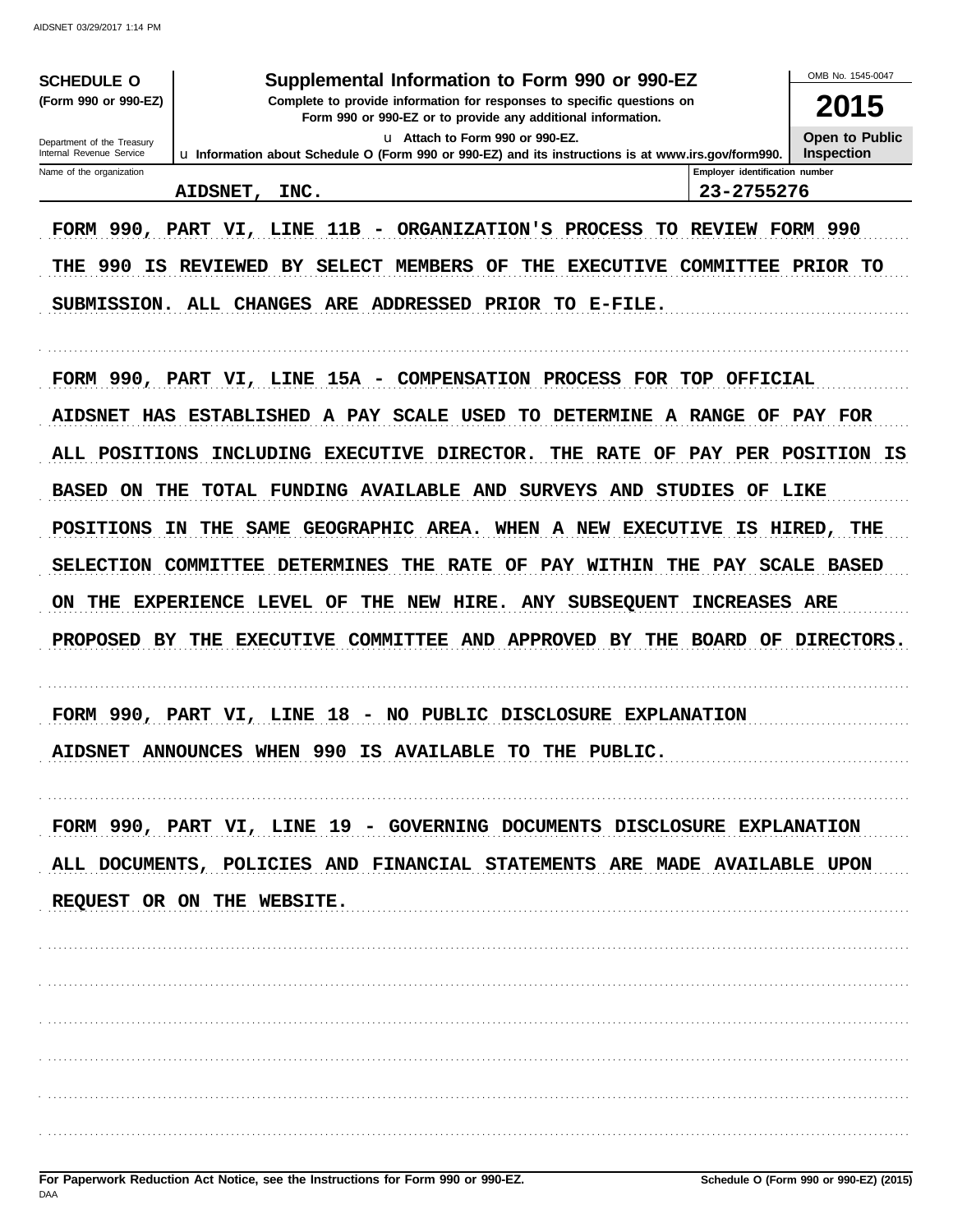FYE: 6/30/2016

# **Taxable Interest on Investments**

| <b>Description</b> |        |                                      |  |                                                   |                        |
|--------------------|--------|--------------------------------------|--|---------------------------------------------------|------------------------|
|                    | Amount | Unrelated<br>Business Code Code Code |  | <b>Exclusion Postal Acquired after</b><br>6/30/75 | US<br>Obs $(\$$ or $%$ |
|                    | 30     |                                      |  |                                                   |                        |
| TOTAL              | 30     |                                      |  |                                                   |                        |